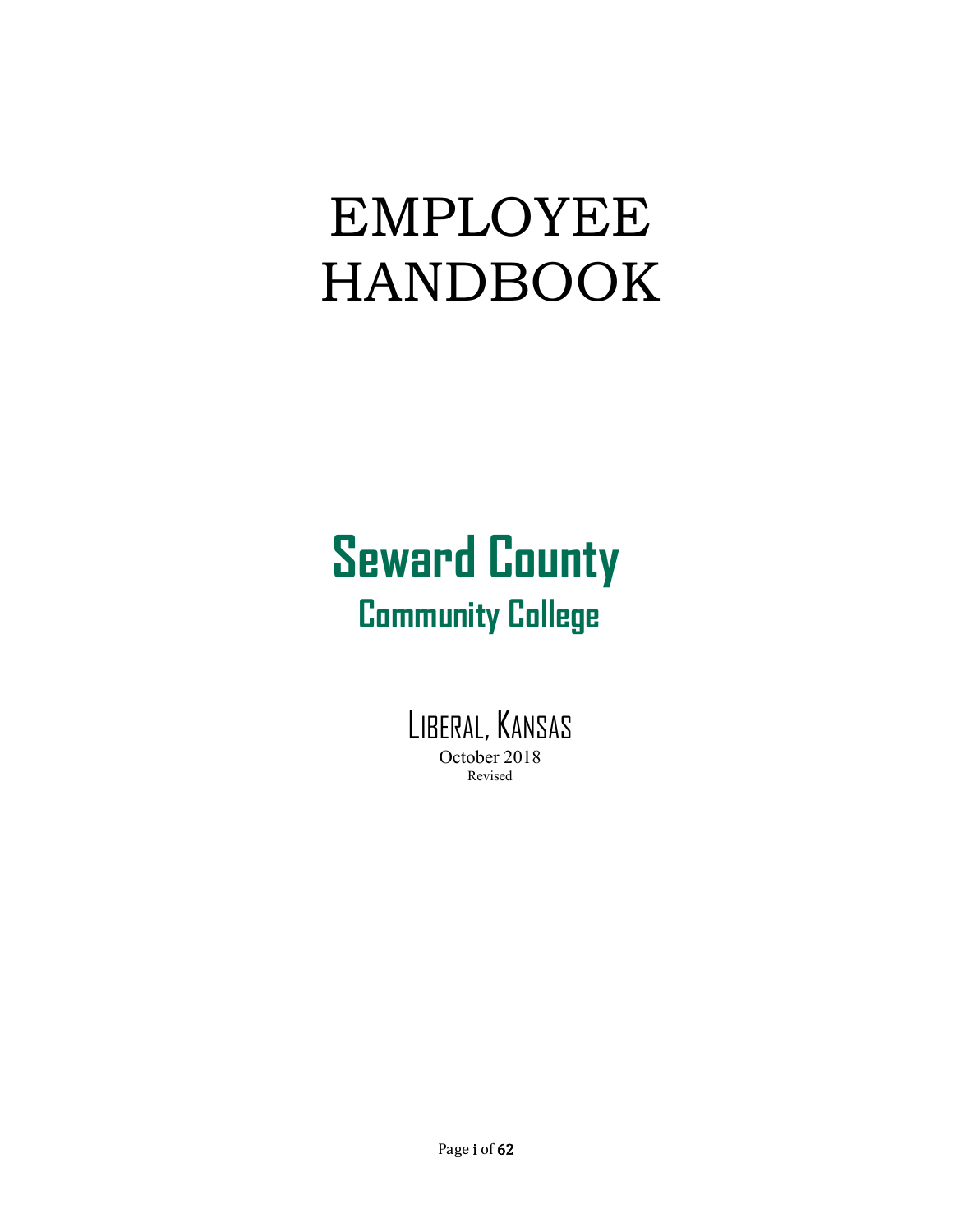# **Table of Contents**

| <b>Section I - INTRODUCTION</b>                         |  |
|---------------------------------------------------------|--|
|                                                         |  |
|                                                         |  |
|                                                         |  |
|                                                         |  |
|                                                         |  |
|                                                         |  |
|                                                         |  |
|                                                         |  |
|                                                         |  |
|                                                         |  |
| Section III - PERSONNEL DUTIES AND RESPONSIBILITIES  12 |  |
|                                                         |  |
|                                                         |  |
|                                                         |  |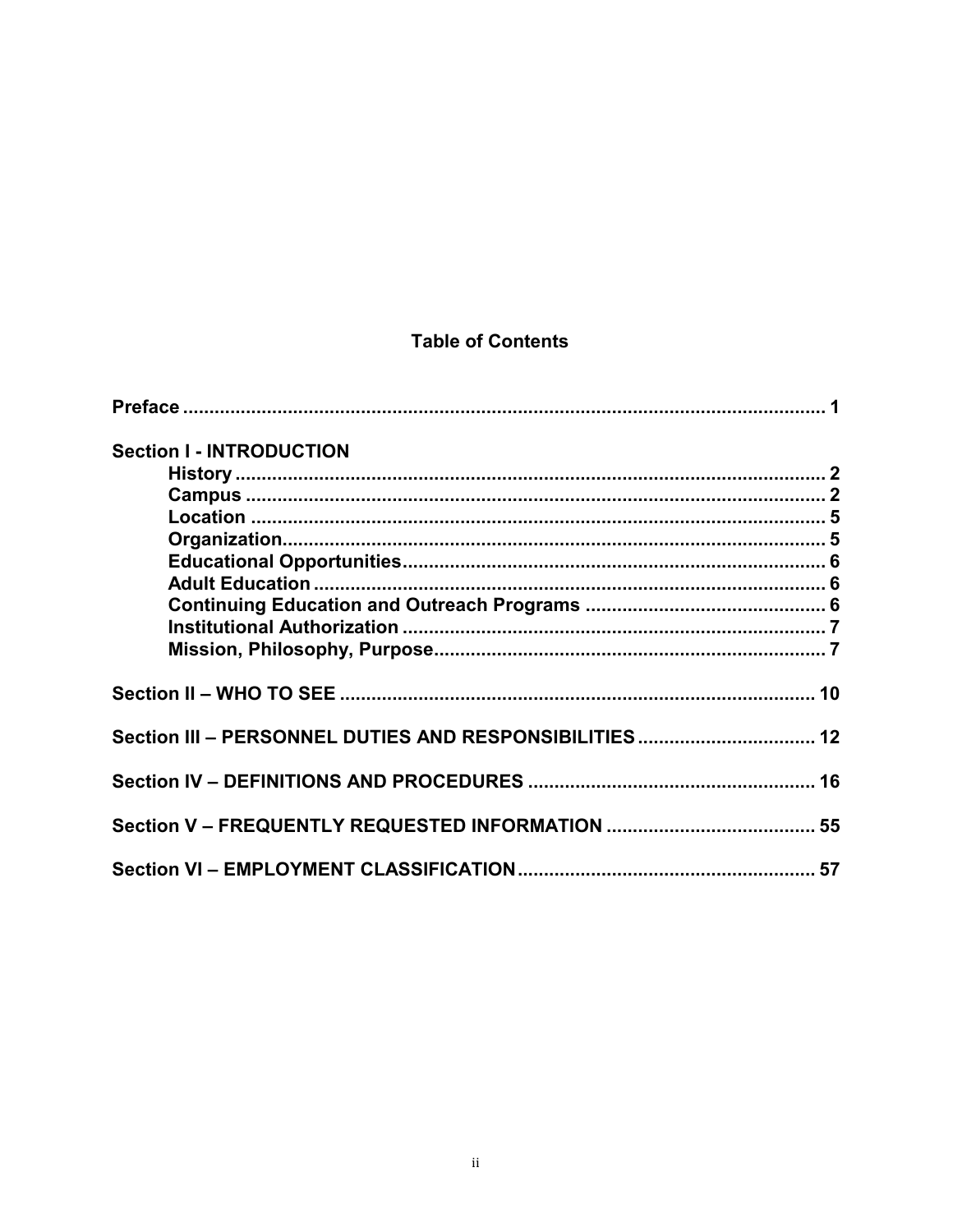## *PREFACE*

*The personnel handbook is intended as a guide for all employees of Seward County Community College. It contains information of a general nature as well as the procedures and policies under which the college operates.* The handbook will provide uniform guidelines from which consistent actions can be taken when presenting educational programs and services to the Board of Trustees, people and constituency served by the college.

The information contained in this handbook will prove helpful to both faculty and staff. Edits to the Handbook will be provided to all employees via electronic files. Modifications to the handbook will be determined by the administration with input from the Board of Trustees and SCCC employees.

#### **Other sources of information:**

The *Seward County Community College Catalog* and *the Student Handbook* provide general information about the college, its course offerings and student policies and procedures.

The *Schedule of Classes* published each semester provides information on class offerings, registration, and final exam schedules. It is available at the information desk or on-line.

The *Board Policy Manual* contains actual policies and procedures of the College. It is available in each administrator and dean's office, Adult Learning Center office and the Library. Board Policies are also available in electronic version on the institutional file server "I" drive.

**Important note:** The Employee Handbook is intended **only to provide information** to SCCC employees. The Handbook is subject to change as needed. Changes in Board policies, institutional procedures, and governmental regulations will result in periodic modifications, additions, and deletions. Every effort will be made to provide employees additional information as these changes occur during the school year. Therefore, unless otherwise stated, the policies and procedures listed may be changed from time to time as conditions change at the institution. It is the responsibility of all SCCC employees to remain aware of changes to Board policies.

**Please read this handbook carefully.**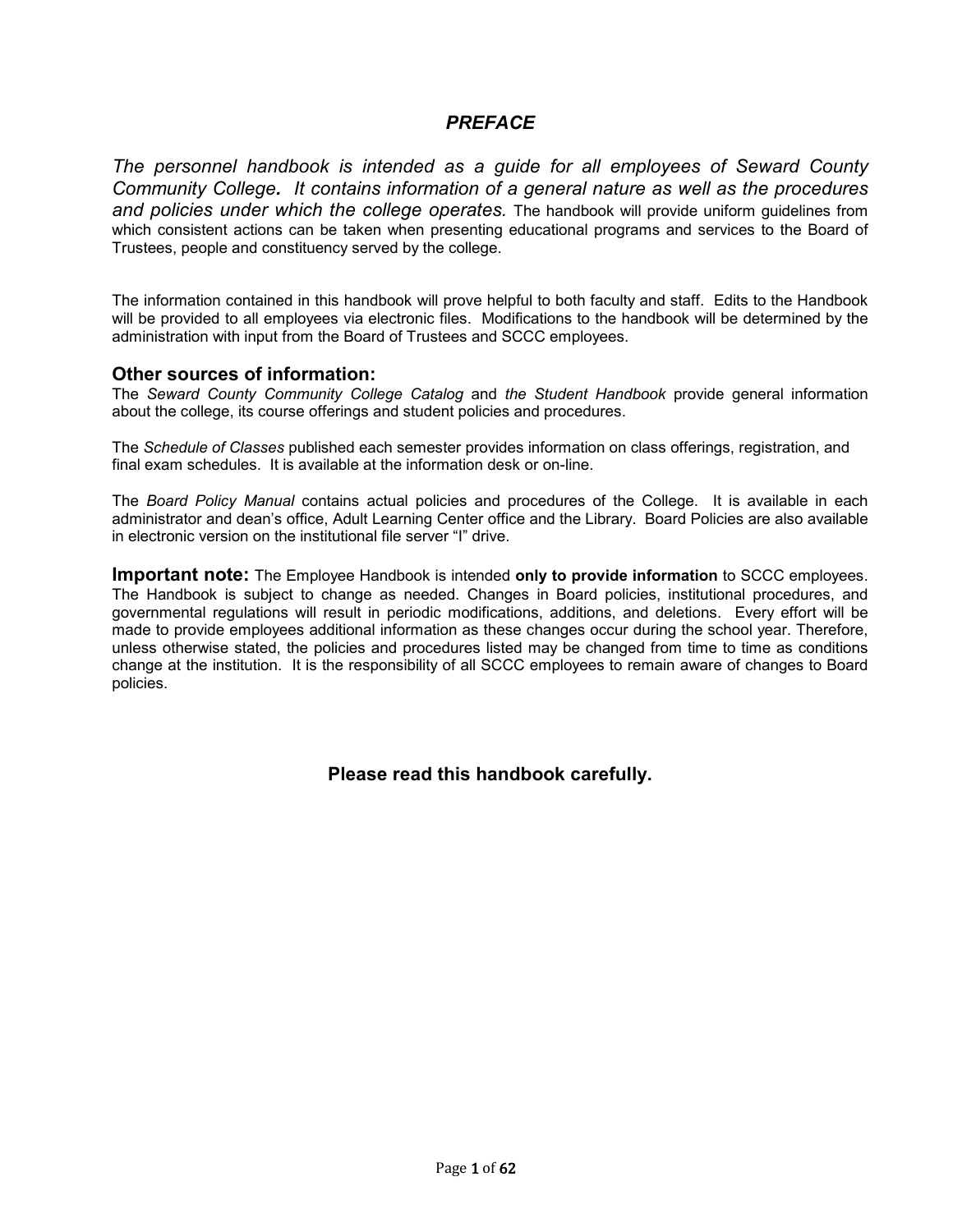## **SECTION I**

## **INTRODUCTION**

## **History**

 The vision of a new community junior college in Southwest Kansas grew out of the Kansas Community Junior College Act of 1965 and the positive action of the board members of the Liberal Unified School District No. 480. On September 15, 1967, State Superintendent W.C. Kampschroeder gave his approval for Liberal's application for Seward County Community Junior College. The designation was particularly significant as Seward was the final such college to be approved in the state. The date of October 24, 1967, was set aside for a county-wide election to determine whether the citizens wanted a community college. The final vote carried by a margin of 3.4 to 1.

 The date of the Order of Establishment for Seward County Community Junior College was December 29, 1967. It was determined that classes could be offered after August 1, 1969. The college officially opened its doors to its first students on September 2, 1969. From an initial enrollment of 331 the college now serves more than 2,000 full and part-time students.

## **Campus**

 The community college occupied temporary facilities in the old Epworth Hospital Building and Reno Hardware Store in downtown Liberal from 1969 until the fall 1973. The main campus, on north U.S. Highway 83, opened in August 1973. In the fall of 1977, the Baughman Living Center was completed to provide on-campus student housing. Additional units were constructed adjacent to the Baughman Living Center in 1981. Apartment-style suites were completed in 1996. Demolition of the Baughman Living Center structures and the construction of the 168 capacity Student Living Center in 2002, and then the "Mansions" suite-style student living structures, provided for a total capacity of 250 student residents in four buildings on campus. Student housing is located adjacent to the Student Activities Center.

 On January 31, 1995, the voters of Seward County, Kansas, approved a plan to increase the size of campus facilities by sixty percent to create a more effective wellness and sports medicine area, agricultural facility (completed in 1997), additional classrooms, meeting and conference rooms, expanded cafeteria, bookstore, and centralized student services. As a result of the expansion, all administrative offices are in the Hobble building as well as admissions, financial aid, and counseling offices. The expansion to the Student Activities Center allowed for additional conference rooms, athletic department offices, and a state of the art wellness center. Expansion to the Hobble Academic Building and Student Activities Center was completed in 1998.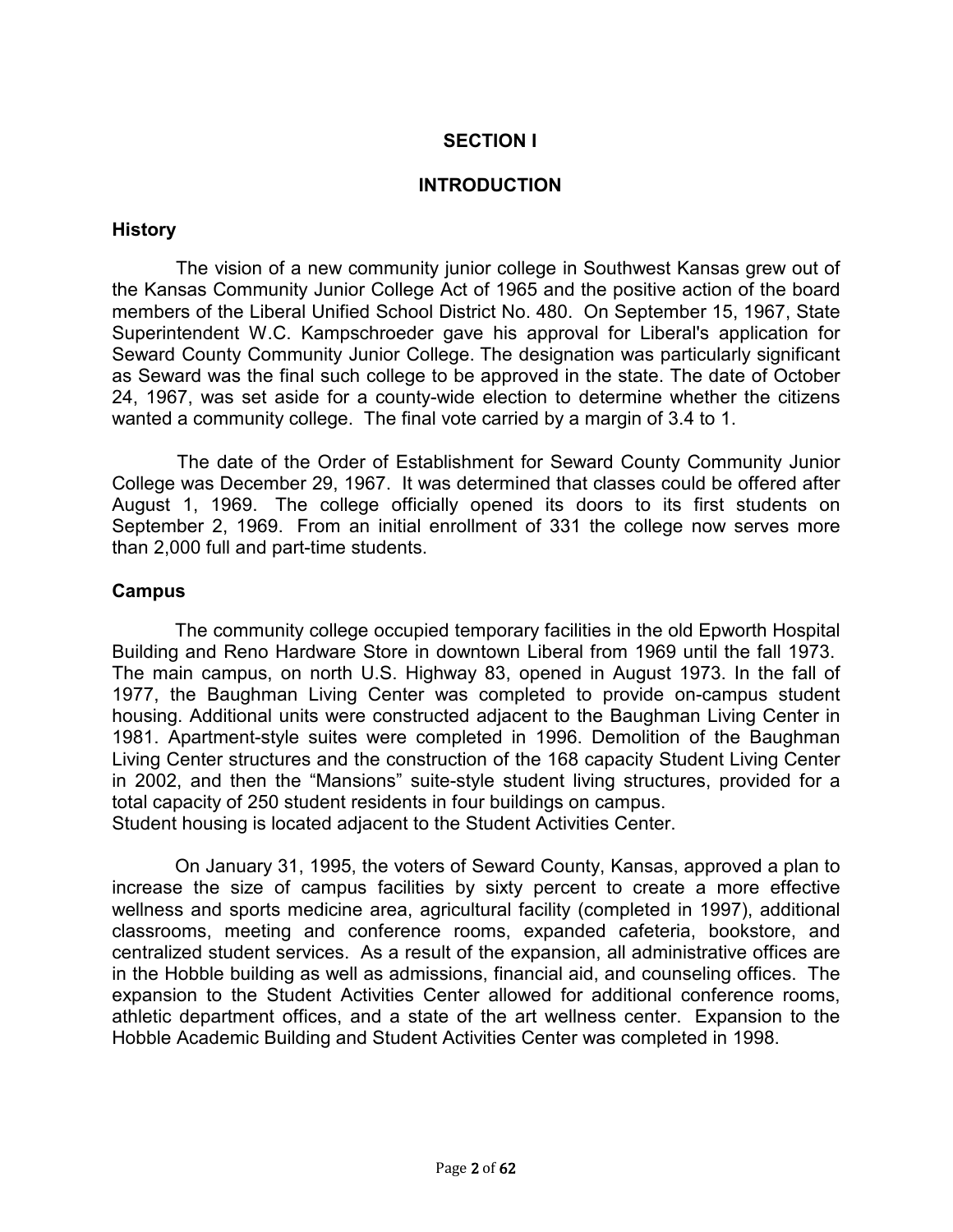The main campus includes academic structures, student housing, maintenance, and outdoor athletic and physical recreation areas. The Hobble Academic Building houses administrative services, student services, faculty offices, library, math and writing centers, Student Success Center, "smart" classroom, and labs/lecture halls/classrooms. The Shank Humanities Building houses the theater, music rehearsal areas, art studios, faculty offices, classrooms and special purpose rooms for the Division of Humanities. The Student Activities Center houses athletic offices, the SCCC Foundation and Development offices, conference rooms, the gymnasium, wellness center, weight room, swimming pool, book store, student union and cafeteria.

The Agriculture Building houses classrooms, labs, an arena, multiple greenhouses and outdoor field space, and faculty offices. Located on the same forty acres is an outdoor biological classroom for wildlife and ecosystem studies.

Brent Gould Field serves as home to Saints baseball and the semi-pro Liberal Bee Jays. A lighted tennis area, the softball field, and a Leadership Challenge course (constructed in 2005) round out the outdoor athletic and activity facilities.

The student housing facilities include a conference/study room, computer lab, game room, and lounge areas for students. Outdoor amenities include a fire pit, sand volleyball, basketball court, cookout area, and a frisbee golf tournament course, as well as a campus-wide trail system for exercise. Laundry facilities are also available to all residents in the living centers. Student resident assistants and a housing director provide for the supervision and monitoring of the living centers.

 Renovation of the Epworth Hospital building began in the spring of 1981 and was completed in the fall to house the Allied Health programs for the college. The building was named the Epworth Allied Health Education Center. The surgical technology program is located in a separate structure on the corner of  $6<sup>th</sup>$  and Pennsylvania. That building has been used for a variety of purposes including the original SCCC bookstore, cafeteria, student union and also as classrooms. Through an ongoing capital campaign project initiated by the SCCC Foundation, construction of a new Colvin Family Allied Health Center is planned on the main campus, with plans underway for construction in 2018 and -19.

 Through a charitable donation of property located at 10th and Kansas, the Adult Learning Center was established in July 1992. The Colvin Adult Learning Center houses the adult education programs of Kansas State High School Diploma completion, English as a Second Language, and Adult Basic Education in math and literacy.

 The Little Saints Child Care was established as an off-campus site in spring 1993. The facility was open to the SCCC students and the public for pre-school and child care services. The Board of Trustees approved the closing of the center in April 1999, with the last working day of the Little Saints Child Care center on June 18, 1999.

 The College broke ground for the Cosmetology Building on December 21, 2000 and began offering cosmetology classes July 16, 2001. The laboratory was furnished, in part, through a cooperative effort with the J.C. Penney Corporation. A portion of the building was used by the Kansas Department of Human Resources as the Seward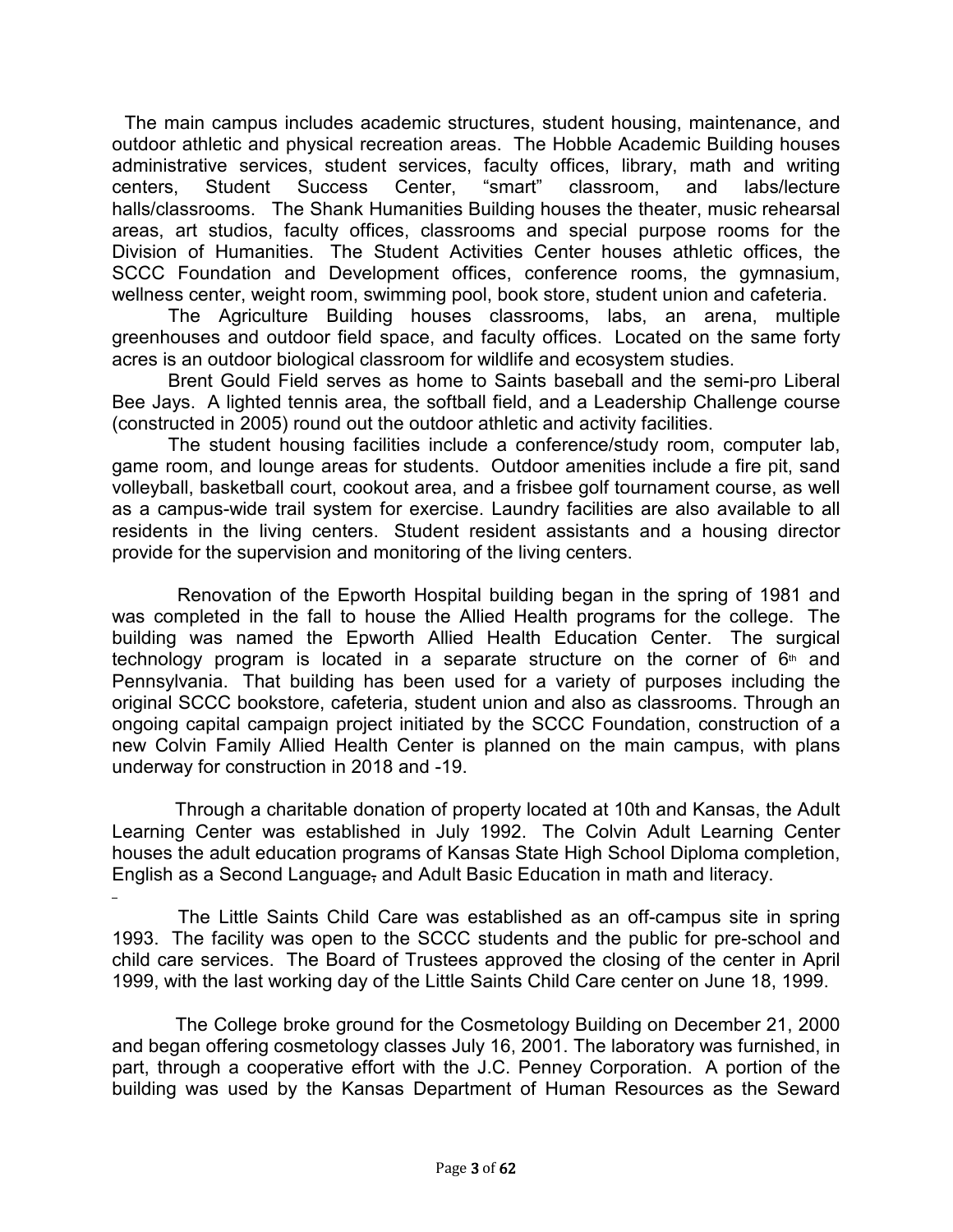County Workforce Center. In the fall of 2005, that operation relocated to another site in Liberal, and the classroom was converted for cosmetology instruction.

 In 2008, an agreement between the SCCC Board of Trustees and Unified School District 480 was reached which consolidated Southwest Kansas Technical School under the operations of SCCC effective July 1, 2008. The merger was approved by the Kansas Board of Regents, the US Department of Education, and the Higher Learning Commission of the North Central Association of Colleges and Schools. The addition of the tech school added approximately 40 acres of property and approximately 119,000 square feet of facilities to the SCCC/ATS campus. The facilities are primarily industrial program classrooms and labs, a truck driving range, and administrative offices. The official name was changed to Seward County Community College/Area Technical School.

In 2009 the college entered into cooperative agreements with the Kansas Small Business Development Center (KSBDC) and the Kansas Department of Commerce to house an outreach center for KSBDC and the Kansas Workforce Center in the area technical school facilities.

In the fall of 2010, SCCC/ATS was awarded a \$3.25 million dollar Hispanic Serving Institutions grant from the US Department of Education. The purpose of the grant was to establish new career and technical education programs. Those programs include corrosion technology (beginning fall 2011), process technology (beginning fall 2012) and radiology technology (beginning fall 2013). Those programs are intended to be located in the area technical school facilities and grounds. In 2013 the decision was made to offer a Natural Gas Compressor Technician program rather than radiology technology due to changes in regional employment opportunities.

In the fall of 2011, SCCC/ATS was awarded another substantial US Department of Education grant of approximately \$4M to support Science, Technology, Engineering, and Math (STEM) careers and education. The grant provided funding to establish sustainable agriculture (fall 2013) and food safety and science (fall 2014) instructional programs as well as employ a STEM transfer specialist, STEM academic specialist, and instructional specialists in math, physics, sustainable agriculture and food science. Additionally, funds were provided to construct a math resource center, two greenhouses, remodel for the microbiology and physics lab.

In 2015, in keeping with the Kansas statute guidelines for names of community colleges, and in recognition of the successful integration of the technical school, the Board of Trustees voted to return to the college's original name, Seward County Community College.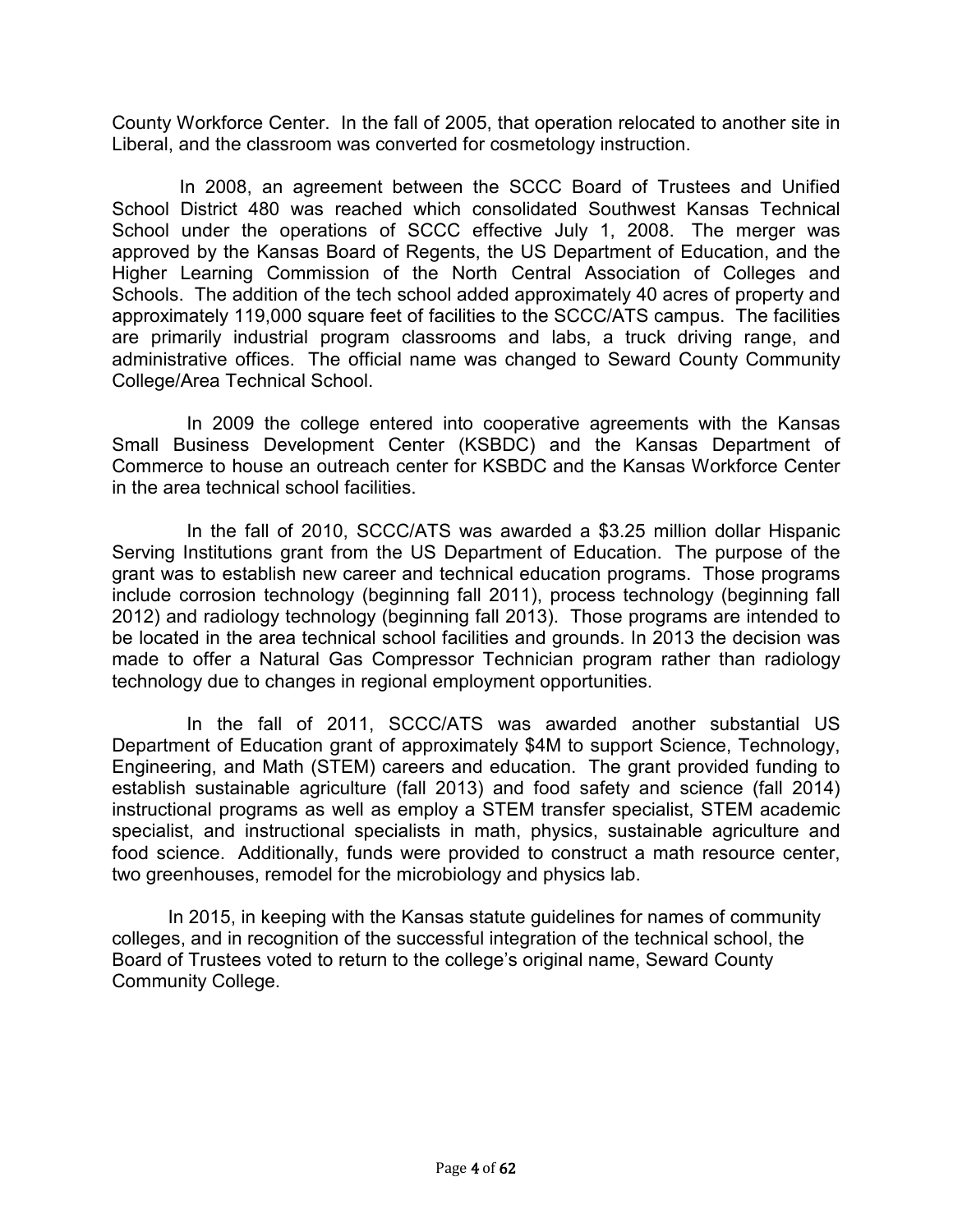## **Location**

 Seward County Community College is located in Liberal, Kansas, on the southern edge of Seward County. Liberal is served by three U.S. Highways: (270, 83, and 54), the Union Pacific railroad, and a regional airline.

 Southwest Kansas is an area rich in wheat, oil and natural gas, and growing agriculture related industries such as cattle and swine feeding operations and meat packing, and dairy farms. Seward County is one of the fastest growing counties in Kansas with a population exceeding 22,000, and a foreign-born population percentage that is routinely the highest in the nation. The area provides cultural diversity, art, museums and is a regional hub for shopping and medical services. Recreational opportunities such as golfing, hunting, fishing, hiking, and camping are easily accessible.

## **Organization**

 Seward County Community College, Liberal, Kansas, is organized as a college district comprised of Seward County, Kansas with its own governing board. The members of the Board of Trustees are elected (at large) for four-year terms on an alternate election process (i.e., three positions are elected or re-elected every two years). Trustee positions which become vacant prior to the regular election cycle are filled by appointment or special election. This governing board, consisting of six (6) members, formulates general policy for the college, provides for its financial support, arranges for adequate facilities, and employs a chief executive officer for the administration of the college. It is the function of the college president to oversee all of the educational divisions and departments of the college, and as chief administrative officer, to supervise, direct and promote all phases of college activities as delegated by the Board of Trustees.

 It is the policy of the Board of Trustees to recognize and maintain the distinction between those activities that are appropriate to Trustees as the legislative, governing body of Seward County Community College and those administrative activities which are performed by administrators and staff in the exercise of delegated responsibilities.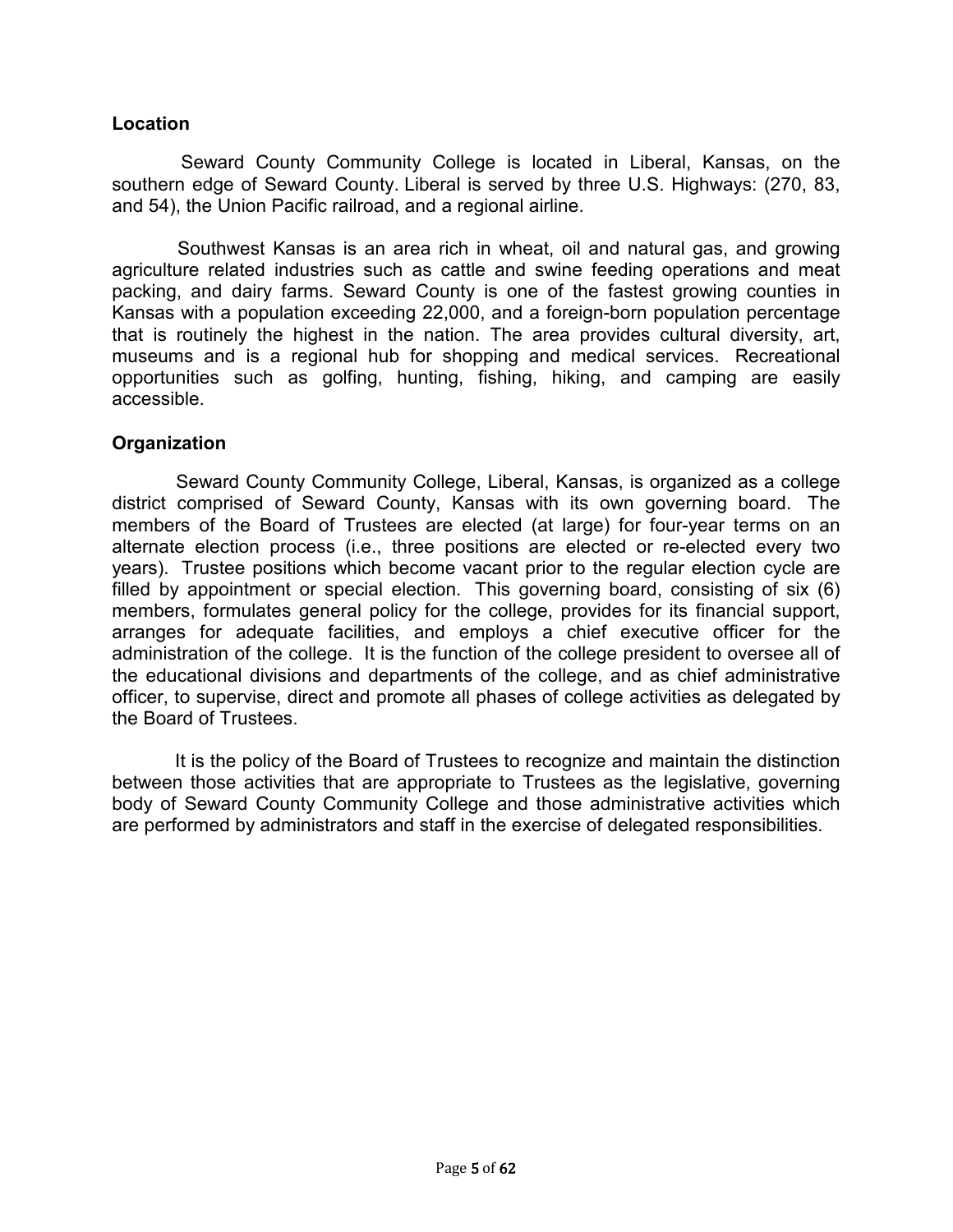## **Educational Opportunities: (See SCCC Academic Catalog for complete details regarding course descriptions and programs of study.)**

**Degrees**: (degrees require between 60 and 64 credit hours of instruction)

Associate of Arts; Associate of Science; Associate of General Studies; Associate of Applied Science; Associate of Applied Science in Technical Studies

SCCC is a founding member of EDUKAN, an on-line consortium of six western Kansas community colleges, and associate degrees are available through the EDUKAN partnerships. [\(www.edukan.org\)](http://www.edukan.org/). EDUKAN offers accredited, quality, low-cost, online college courses using the latest distance education technology for mobile access and schedule flexibility.

**Certificates:** (certificates require less than 64 credit hours of instruction)

Accounting; Agriculture; Auto Body/Collision Repair; Automotive Business Management; Automotive Mechanics Technology; Business Administrative Technology; Computer Information Systems; Corrosion Technology; Cosmetology; Diesel Technology; Drafting and Design Technology; Heating, Air Conditioning, Ventilation and Refrigeration Maintenance Technology; Machine Tool Technology; Natural Gas Compression Technology; Practical Nursing; Process Technology; Surgical Technology; and Welding Technology, Respiratory Therapy, Medical Laboratory Technology.

## **Adult Education**

Adult Basic Education (ABE) classes are offered for individuals who seek to improve their math and communication ability. English as a Second Language (ESL) classes are provided for adults seeking to improve their English language skills. Citizenship preparation classes are provided to assist individuals who desire to obtain their US citizenship. The Kansas State High School diploma (GED) can be obtained by completing courses in preparation for the GED exam and passing the GED exam administered at the SCCC Testing Center.

Classes are offered during various times of the day and evening. Classes are taught at the Colvin Adult Learning Center located at 10<sup>th</sup> and Kansas in Liberal and are also offered at other sites and communities.

SCCC and Ft. Scott Community College collaborate to provide eligible GED students financial assistance to complete coursework and for the GED examination.

## **Continuing Education and Outreach Programs**

Continuing Education programs are an important element in the Seward County Community College concept of the "community college." Opportunities are available through regional public and private universities, professional organizations, and industry partners.

In keeping with the philosophy of the institution, the college provides residents in our region educational opportunities. This includes concurrent enrollment partnerships, credit and non-credit courses, seminars, workshops, recreational and cultural activities. Use of local community facilities and instructional expertise is a part of the total program.

The Director of Outreach has the responsibility for continuing education programs including outreach courses in area communities and concurrent enrollment at participating high schools. Non-credit and customized training sessions, seminars, workshops, and programs are offered through the Business and Industry Department and organized by the Director of Business and Industry.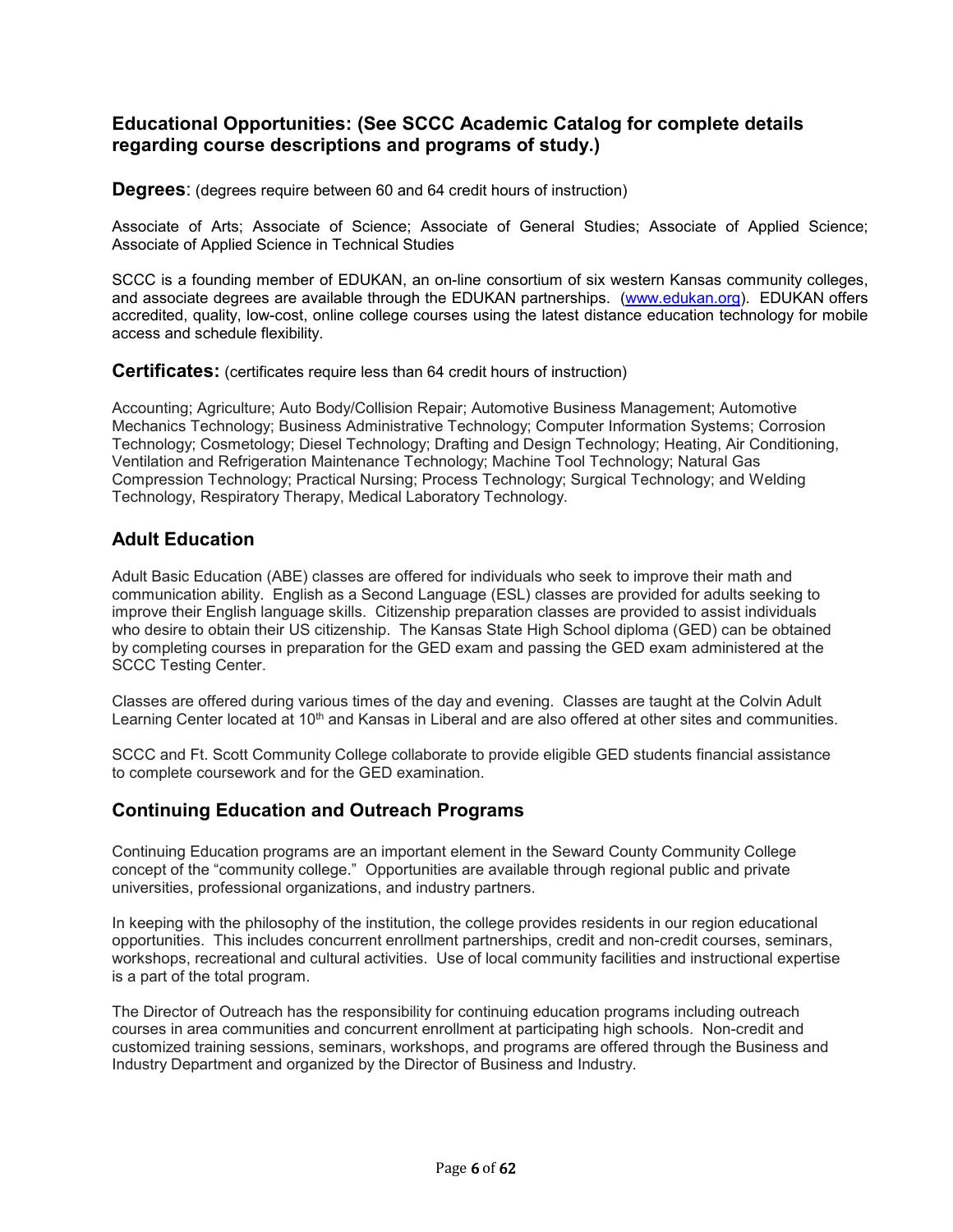# *INSTITUTIONAL AUTHORIZATION*

Seward County Community College is approved by the Kansas Board of Regents and is authorized to grant degrees or certificates.

SCCC is accredited by the following accrediting agencies: Higher Learning Commission (Academic Quality Improvement Project [AQIP] participant) Kansas State Board of Nursing Accreditation Commission for Education in Nursing (ACEN) National Accrediting Agency for Clinical Laboratory Sciences Committee on Accreditation for Respiratory Care Accreditation Review Committee on Education in Surgical Technology Kansas State Board of Cosmetology

SCCC is certified with the following agencies: Pivot Point International - cosmetology

## *MISSION, PHILOSOPHY, PURPOSE***, Board Policy #101**

#### **MISSION**

Seward County Community College provides opportunities to enrich and improve each person's life through a range of academic programs, including technical education, certificate and degree programs, and transferable degree programs, for the advancement of the individual and the community.

#### **PHILOSOPHY**

We believe in an inclusive educational experience that is dynamic, challenging, engaging, memorable and relevant. By creating a quality and accessible educational experience, we play an integral role in our community, the lives of its citizens, and in ultimately shaping a positive and rewarding future for everyone.

#### **INSTITUTIONAL PURPOSES/FUNCTIONS**

SCCC's purpose is to provide higher education options that meet students and community members at their point of need, to accomplish the College mission. We do this via:

- ASSOCIATE DEGREE course offerings for four degree tracks: Associate of Arts, Associate of Science, Associate of Applied Arts, or Associate of General Studies.
- TRANSFER/GENERAL EDUCATION course offerings that enable students who wish to complete a bachelor's degree at other colleges and universities to make a seamless transition;
- CAREER AND TECHNICAL EDUCATION to meet the needs of a changing work force;
- CONCURRENT CLASSES offered to high school students throughout the SCCC service area, allowing them to earn college credits early;
- DEVELOPMENTAL AND ADULT BASIC EDUCATION that open access to higher education by identifying individual needs, appropriate courses, and tutoring.
- CONTINUING EDUCATION/COMMUNITY SERVICES including off-campus activities, adult basic education, continuing education, work-force development, use of facilities, and cultural opportunities for all ages;

These approaches are framed by awareness of the needs of our students, our community, and our region, and include – but are not limited to – physical, mental, and social health, financial prosperity, and thought leadership.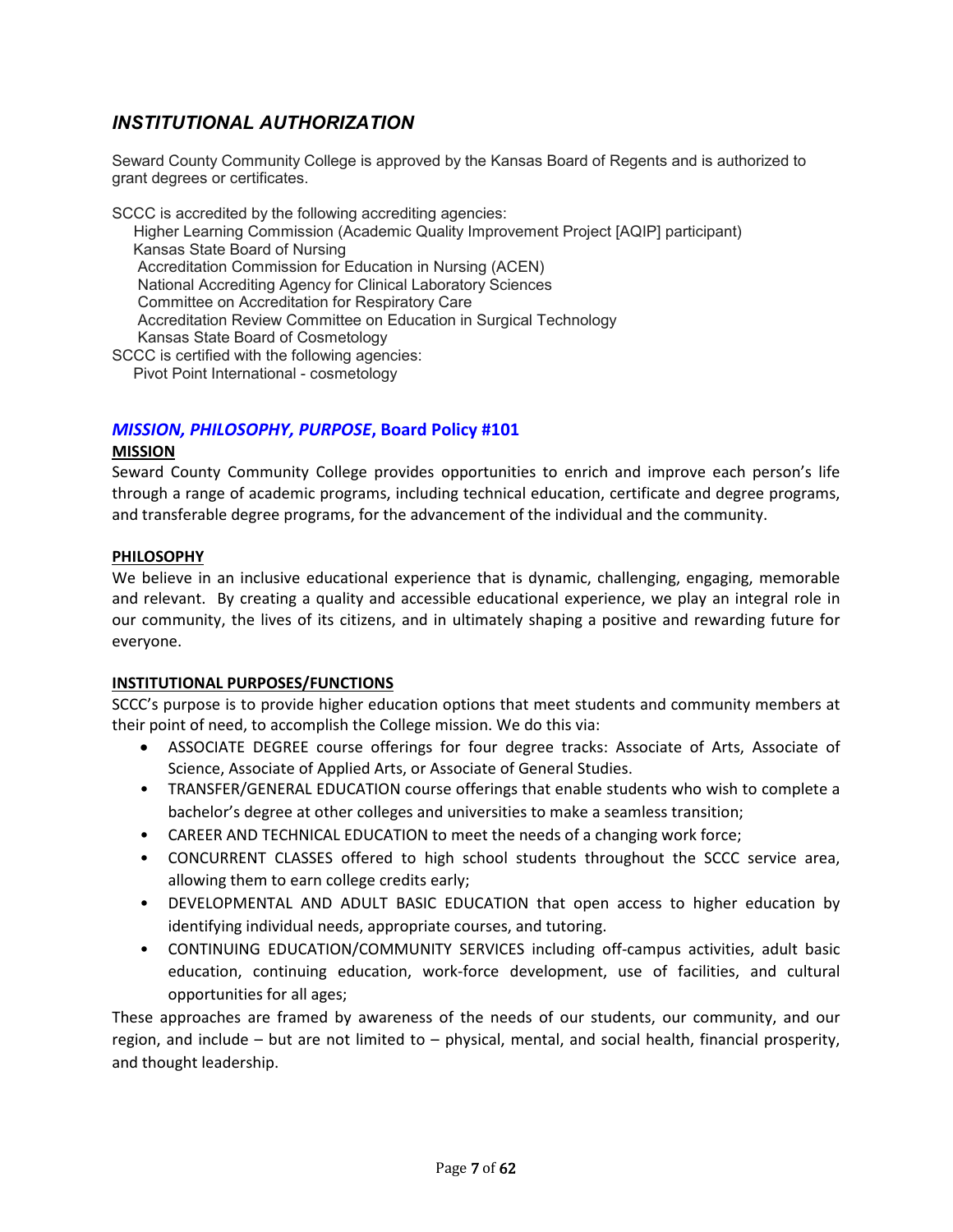#### **STRATEGIC VISION:**

The College will address its mission through pursuit of Five Key Directions:

- Promote a safe and healthy campus;
- Invest in teaching, learning, and curriculum development;
- Enhance financial and organizational vitality;
- Expect high outcomes in recruitment, retention, and graduation;
- Broaden collaboration between the community, education, and business and industry.

#### **INSTITUTIONAL CORE VALUES:**

Core values that underpin all aspects of the College's work, as identified by team members in 2015, are: Trust, Integrity, Valuing Others, Quality, and Student Success.

**Date of Adoption: 7/16/1996 Revised: 09/08/09; 03/07/16; 04/06/17 Updated Accreditations: 06/21/04 Related Administrative Rules & Regulations:**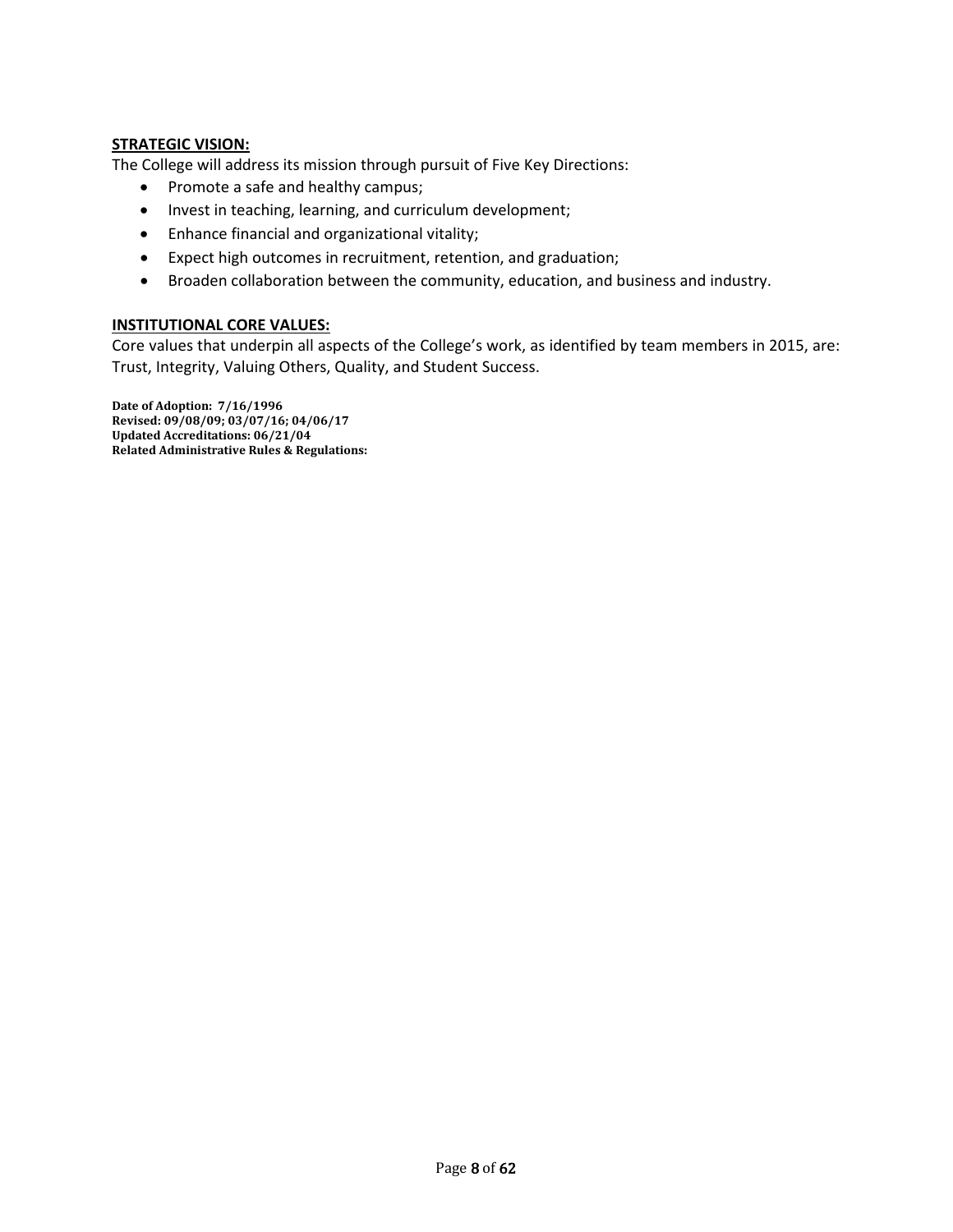**Page left blank**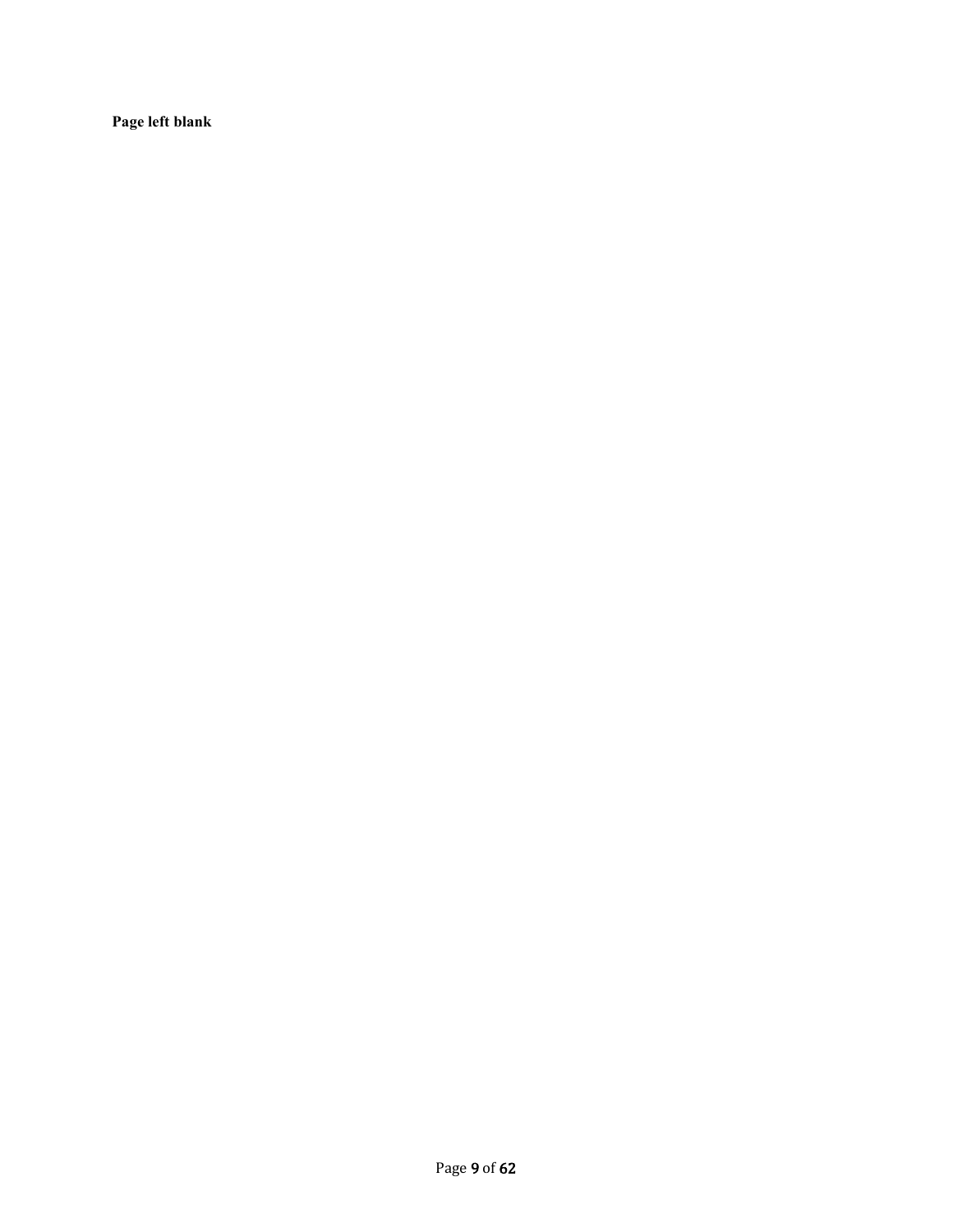# **Section II**

# **WHO TO SEE**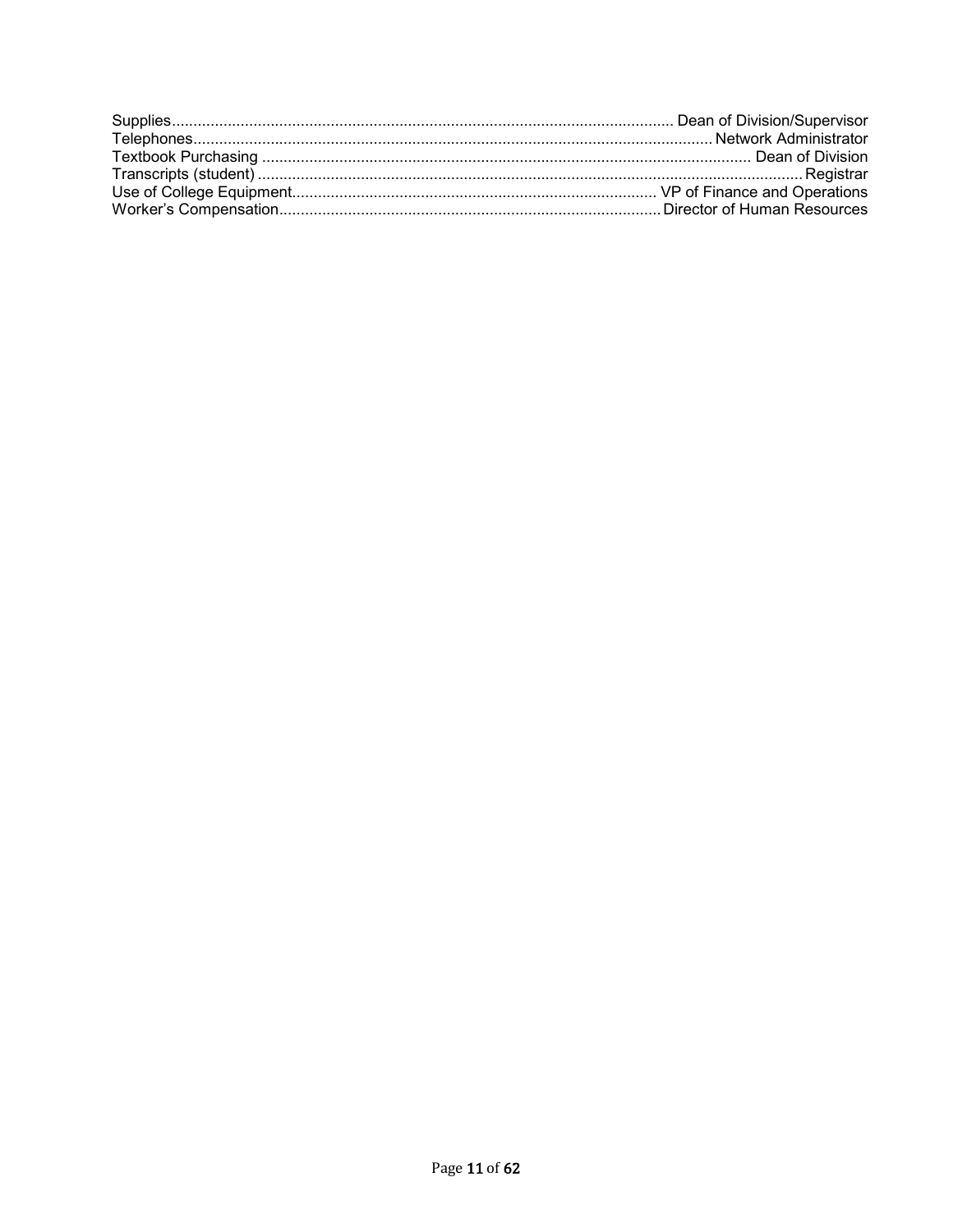## **SECTION III**

## **PERSONNEL DUTIES AND RESPONSIBILITIES**

## **General Statement**

Instruction and overall student progress are the central functions of the College. The central task of administration is to foster an organization for the faculty and students which will best attain the purposes of the College.

## **Board of Trustees**

On December 19, 1967, the voters elected six people to serve on the first Board of Trustees. The board meets regularly on the first Monday of every month at 7:30 p.m. in the board room of the Hobble Academic Building at Seward County Community College. All regular and special meetings of the Board of Trustees are open to the public. Responsibilities of the trustees include the selection of a president, the establishment of a basic policy of the community college district, and the overall welfare of the College.

## **Board of Trustees**

|                        |            | <b>Term Expires</b> |
|------------------------|------------|---------------------|
| <b>Ron Oliver</b>      | Chair      | Dec 31, 2021        |
| Marvin Chance, Jr.     | Vice Chair | Dec 31, 2019        |
| Stacy Johnson          | Member     | Dec 31, 2019        |
| John Engel             | Member     | Dec 31, 2019        |
| Casey Mein             | Member     | Dec 31, 2021        |
| <b>Dustin Ormiston</b> | Member     | Dec 31, 2021        |

## **Administrative Officers**

|                                  |                 | Office Phone | <u>Cell</u>  |
|----------------------------------|-----------------|--------------|--------------|
| President                        | Dr. Ken Trzaska | 620.417.1010 | 620-309-9402 |
| VP of Academic Affairs           | Dr. Todd Carter | 620.417.1012 | 580-528-1130 |
| VP of Finance and Operations     | Dennis Sander   | 620.417.1018 | 620.629.3732 |
| VP of Student Services           | Celeste Donovan | 620.417.1016 | 620.629.5589 |
| <b>Chief Information Officer</b> | Louie Lemert    | 620-417-1202 | 620-482-3760 |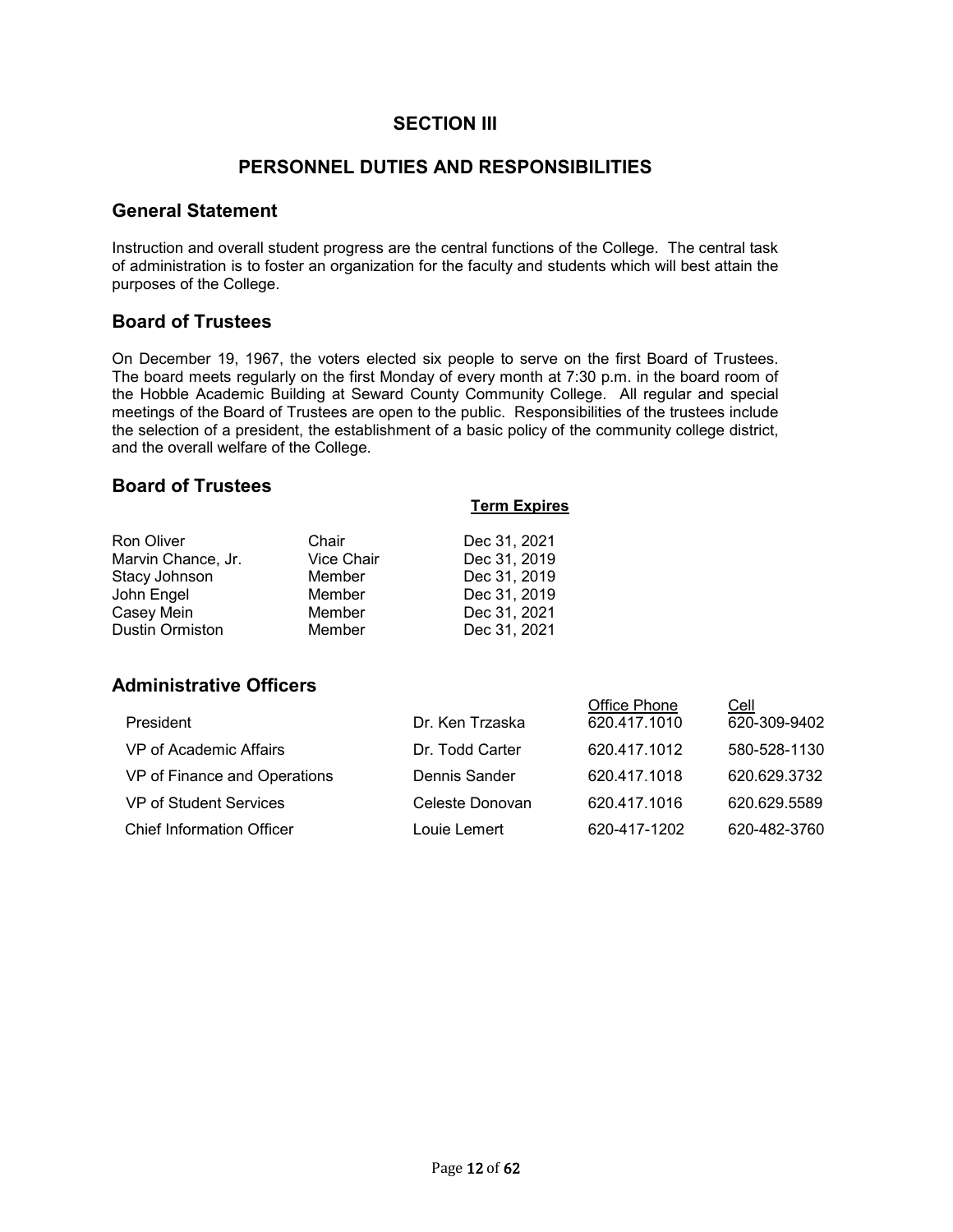Each of the administrative officers of the college has responsibilities as identified in the Organizational Structure, Board Policy #301.

#### **Purpose:**

The organizational structure of Seward County Community College provides clarity of responsibility, chain of communication, supervisory roles, and a visual approach to planning, decision-making, and procedural implementation of Board policies.

The administrative authority of the College is directed to the President via appointment by the Board of Trustees. The President reports directly to the Board and supervises the Vice Presidents and others as indicated in the organizational chart.

SCCC has an administrative structure of the President, three Vice Presidents, and a Chief Information Officer. The VP of Academic Affairs is responsible for the academic and workforce development mission of the college including supervision of faculty and learning services within divisions of allied health, industrial technology, agriculture, business and personal services and arts and sciences. Additionally, the position supervises the library, outreach, adult education operations of the college, assessment and research department and the business and industry operations of the college. The VP of Student Services is responsible for the student management mission of the college including admissions, student records, counseling, advising, financial aid, student activities, Wellness Center, TRiO Grant (student support services), and student housing. The VP of Finance and Operations is responsible for the operational aspects of the college including fiscal operations, facilities, security, auxiliary enterprises, and human resources. The Chief information officer is responsible for information/multi-media technology.

All employee positions at Seward County Community College have a position description which provides clarity of employee function and role. The Administrative Team of the college is responsible for modifications to the position descriptions in order to meet the flexible needs of the college in providing instruction, student services, and operational requirements necessary to meet the mission of the College. A copy of the position description is available and on file in the SCCC Human Resources department and online. Position descriptions are reviewed periodically, posted when a vacancy occurs, and meet the criteria of the United States Office of Civil Rights and the Equal Employment Opportunity Commission.

The administration assumes responsibility for the development of position descriptions, accuracy of the descriptions in meeting the responsibilities of the position, and alignment with Board policies and state and federal regulations. Administration has authority to modify position descriptions to meet the necessary functions of positions including technological changes, reporting structure, etc. New positions must be approved by the Board of Trustees.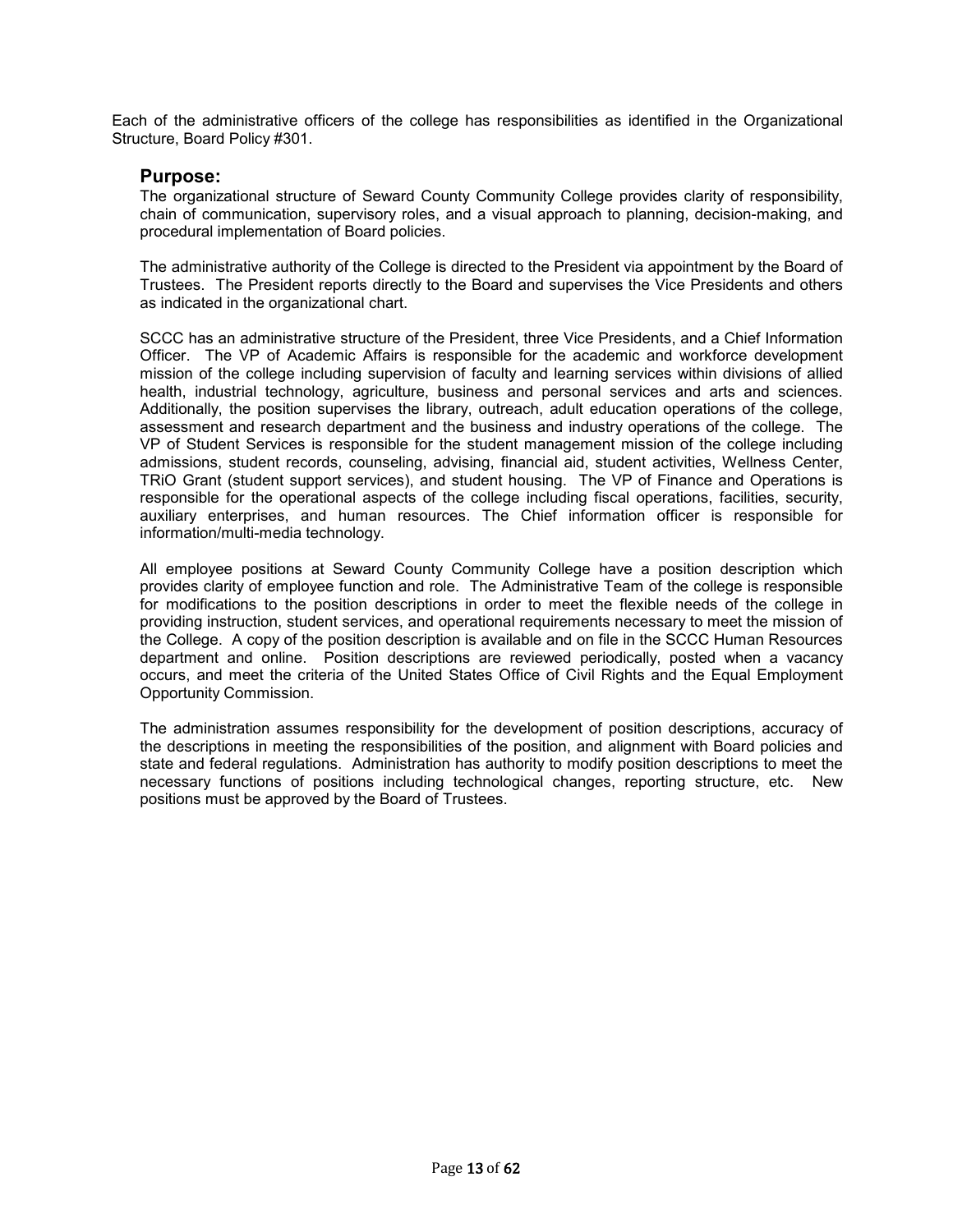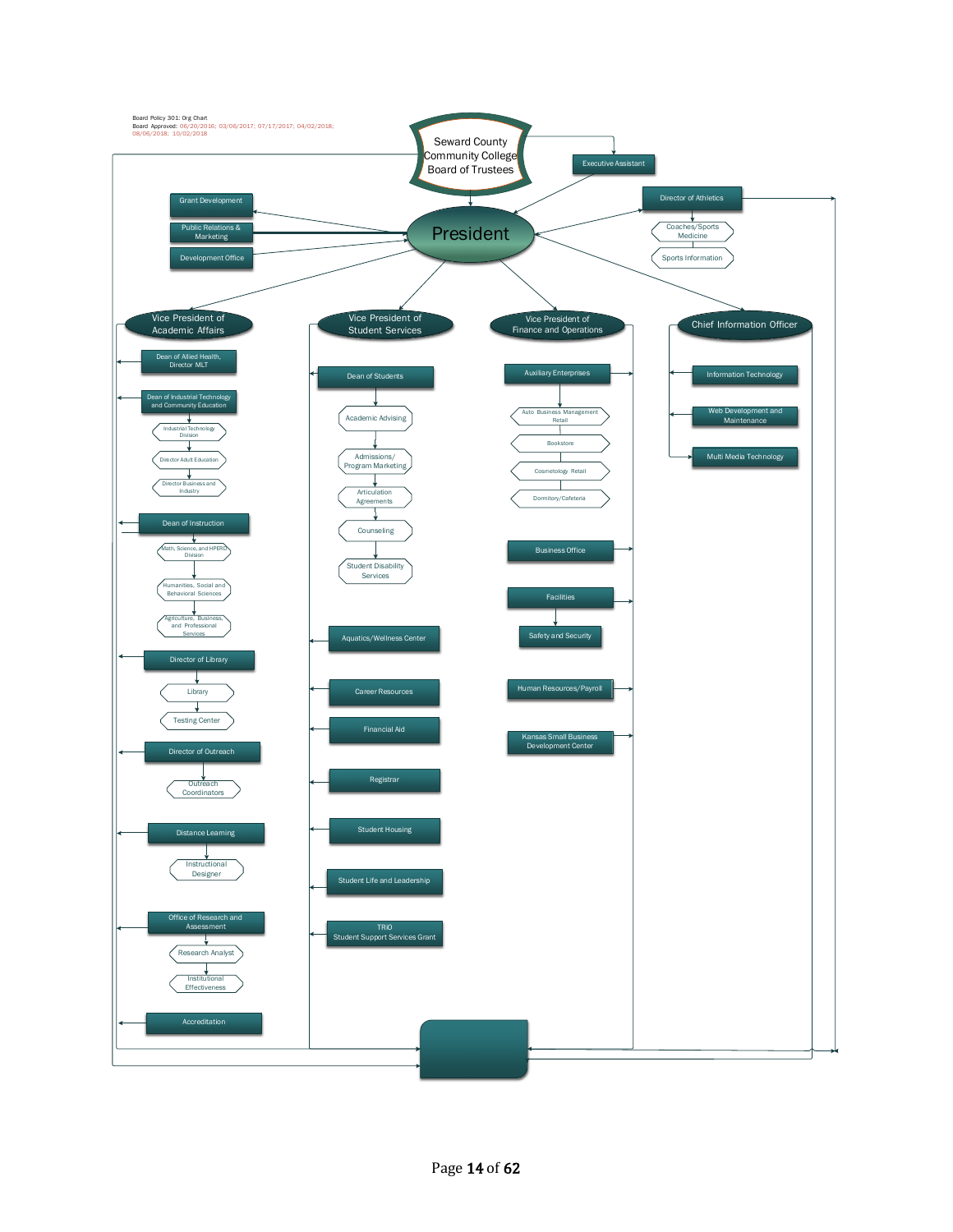## **Administrative Committees and Councils**

Administrative committees are appointed by the President upon recommendation of the Executive Team. Faculty members are selected to serve on committees for faculty involvement and faculty professional growth. Copies of all minutes will be filed in the President or the appropriate Vice President's office depending upon the function of the committee.

Academic Affairs Council Assessment Committee Distance Learning Committee Advisory Committees (Program and Community) **Accounting Agriculture** Automotive Business Management Business Administrative Technology Business & Industry Colvin Adult Learning Center Computer Information System **Cosmetology** Criminal Justice Energy Process Technology, Corrosion Technology, Natural Gas Compressor Technology and HVAC Fine Arts Council Food Science and Safety Marketing/Mid-Management Medical Laboratory Technician Nursing Respiratory Therapy Surgical Technology Sustainable Agriculture Resources **Transportation**  Truck Driving, Automotive Collision Repair, Automotive Technology and Diesel Technology Manufacturing Welding Technology, Drafting Technology and Machine Tool Technology AQIP (accreditation) steering team Banner Users Group (BUGS) Administrative Team (College Executive Team, CET) Employee Development Committee Emergency Response Planning Team Enrollment Management Committee **Retention** Facility Planning Food Service Advisory Committee Instructional Team Professional Development Grant Committee Scholarship Committee Student Advisory Committee (through Student Government Assoc.) Supervisory Leadership Technology Planning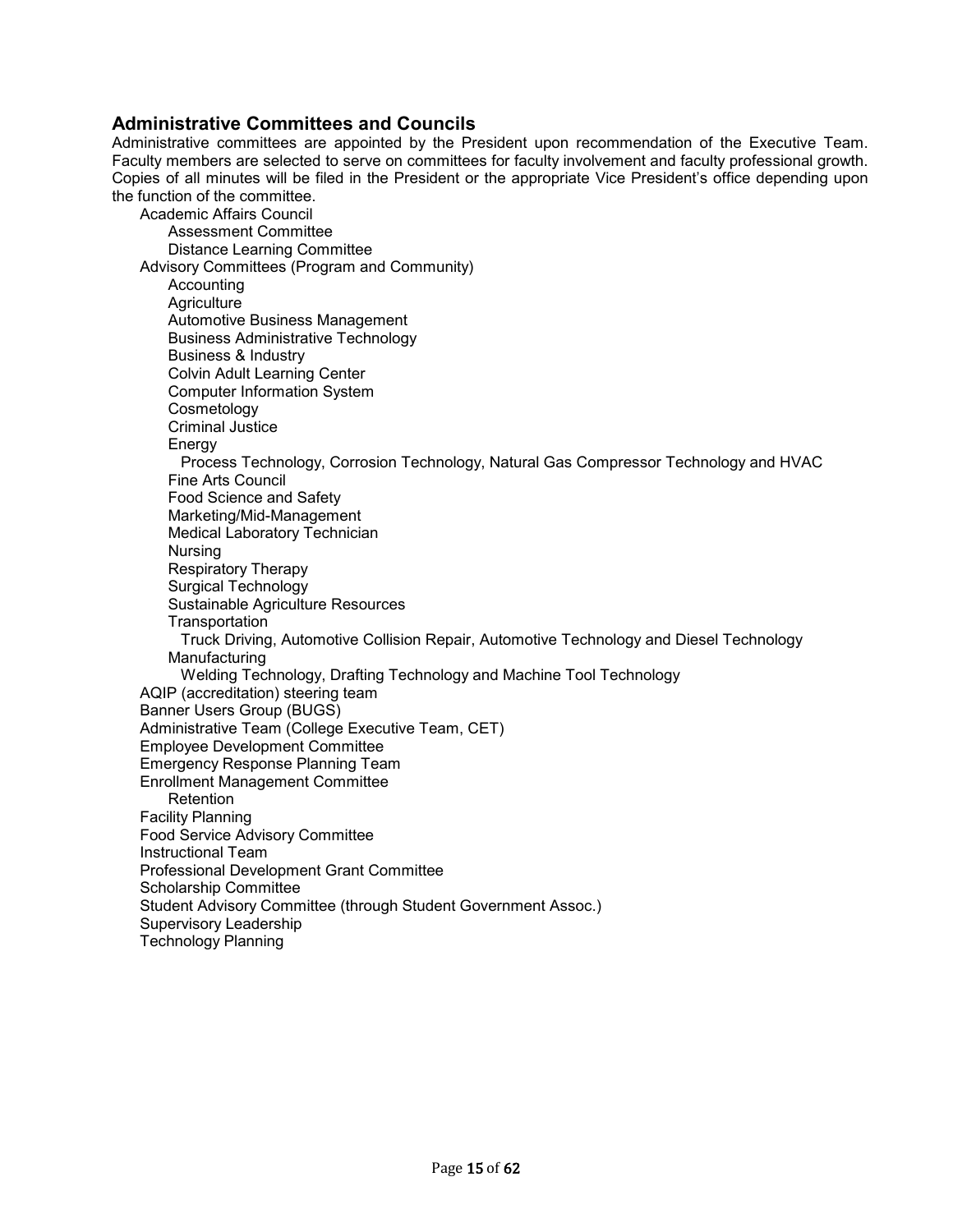## **SECTION IV Definitions and Procedures**

#### **ABSENCES**

Employees are expected to work as scheduled and on time. If it is impossible to report for work as scheduled, employees must contact their supervisor before their starting time. If the absence is to continue beyond the first day, the employee must notify their supervisor on a daily basis unless otherwise arranged. It is the responsibility of the employee who is absent to notify the supervisor. Absence of three consecutive work days without notifying the supervisor may be cause for termination.

The Vice President of Academic Affairs and Division Deans will cooperate with the instructor in making provisions for classes to meet when the instructor is absent.

Supervisors are required to email [sick@sccc.edu](mailto:sick@sccc.edu) for absences due to illness of an employee or family member. The supervisor is responsible to ensure that an e-mail is sent to [sick@sccc.edu](mailto:sick@sccc.edu) each day of absence or until HR has been notified of an arrangement between the employee and supervisor.

The employee must submit a Leave Request on TimeClock Plus and their Supervisor must approve it. Deadline to complete this for both the employee and supervisor is by the Following Tuesday at Noon.

See Fringe Benefits and Family and Medical/Sickness Leaves of Absence, Board Policies #619 and 620.

## **ACADEMIC RANK**

All faculty members of Seward County Community College carry the rank of instructor.

## **ACADEMIC YEAR**

The period of time in a fiscal year beginning in July and ending in June and containing the academic sessions held during consecutive Fall, Spring, and Summer semesters.

## **ADJUNCT FACULTY**

Adjunct faculty are individuals who hold temporary teaching appointments. Adjunct faculty members are employed to teach on a per credit hour, per course, or contact hour basis. (Teaching load will not exceed 9 credit hours per semester, not to exceed 18 credit hours in a fiscal year.) Adjunct faculty members do not qualify for most SCCC employee benefits. For the purposes of this handbook, the terms "adjunct" and "part-time" faculty are interchangeable except in rare specific circumstances.

#### **ADMINISTRATIVE EMPLOYEE**

An "Administrative Employee" is a person employed by the Board of Trustees in an administrative capacity and who is acting in that capacity, and who has authority, in the interest of the Board of Trustees, to hire, transfer, suspend, layoff, recall, promote, discharge, assign, reward or discipline other employees, or responsibly to direct employees or to adjust their grievances, or effectively to recommend a preponderance of such actions, if in connection with the foregoing, the exercise of such authority is not of a merely routine or clerical nature, but requires the use of independent judgment. (K.S.A.72-2218(d)) Vice Presidents at SCCC and the Chief Informational Officer are considered administrative employees.

See Section VI, Employment Status by Employee Classification.

#### **ADMINISTRATIVE RESIDENCY**

The Board of Trustees has deemed it necessary for senior level administrative employees to establish permanent residency within the boundaries of Seward County, Kansas throughout their period of employment. Residency promotes interest, loyalty and knowledge of the county's conditions by creating a feeling of a greater personal stake in the college's progress.

See Residency, Board Policy #608.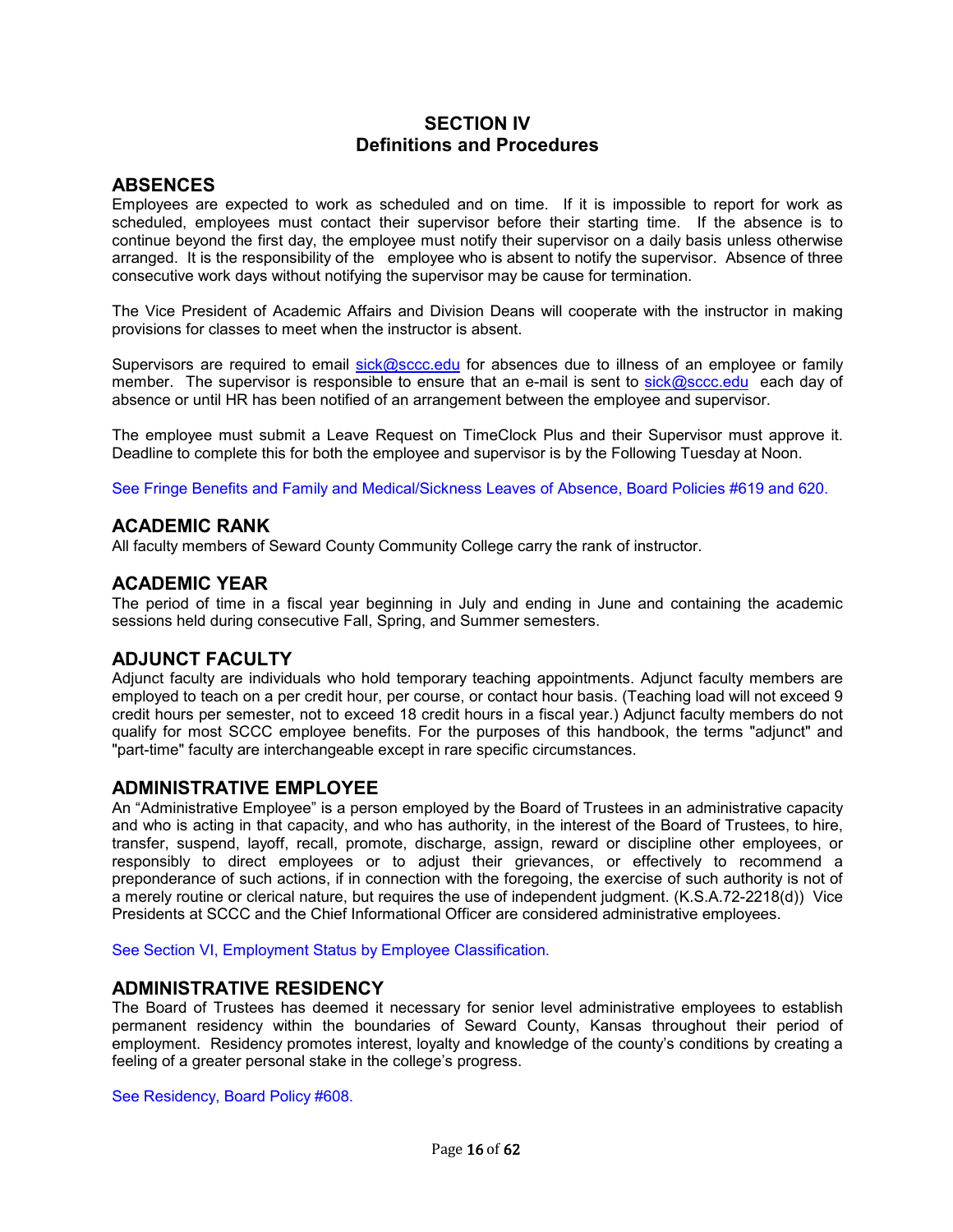## **AFFIRMATIVE ACTION**

In order that the Seward County Community College may more closely move to complete compliance with Executive Order 11246-11375, an affirmative action program is hereby set forth.

The college will:

- 1. Take affirmative action to insure that applicants are employed and during employment are treated without regard to race, color, religion, sex or national origin.
- 2. Move to obtain a commitment and active cooperation of all faculty and staff toward nondiscrimination.
- 3. Modify and improve employment programs to assure adequate employment of minority employees throughout the campus.
- 4. Revise and update affirmative action plans to conform to Federal Regulations, to assure full compliance and to give full consideration and opportunities to minority groups and women.
- 5. Work closely with the State Commission on Human Rights and other agencies in implementing this Affirmative Action Program.

See Affirmative Action, Board Policy #102.

## **ANNUAL LEAVE**

Annual leave is provided to individuals employed in full-time 12-month positions.

- a. Salaried/exempt employees earn leave at 2 days per calendar month worked.
- b. Hourly/non-exempt employees earn leave at 1 day per calendar month worked.
	- After working two full fiscal years as an hourly/non-exempt employee will earn 1  $\frac{1}{2}$  days of leave per calendar month worked.
- c. Annual leave is available after it is earned during the fiscal year worked.
- d. Annual leave may be taken after the first full calendar month worked.
- e. Employees are not allowed to "borrow" against future annual leave.
- f. Leave can be carried over for one fiscal year beyond which it was earned.
- g. A maximum of ten days may be taken at one time unless in an emergency situation.
- h. Annual leave earned and credited at the end of the fiscal year, will be paid upon separation provided all of the employee's professional obligations have been fulfilled and six months of continuous employment has been achieved.
- i. To request annual leave, employees must submit a leave request on TimeClock Plus. Annual leave may be taken in any increments. Leave requests are to be submitted in the number of hours absent from work.
- j. Supervisors are responsible for informing an employee if a request is not approved.
- k. An employee will not accrue vacation during any calendar month for which he/she has not worked.

For more information see Frequently Asked Questions located at [www.sccc.edu](http://www.sccc.edu/) or contact Human Resources.

## **AT-WILL EMPLOYMENT**

Classified (non-exempt) and Exempt Staff (salaried) employees are considered at-will. At-will employment is an employment relationship which either party can terminate the relationship with no liability.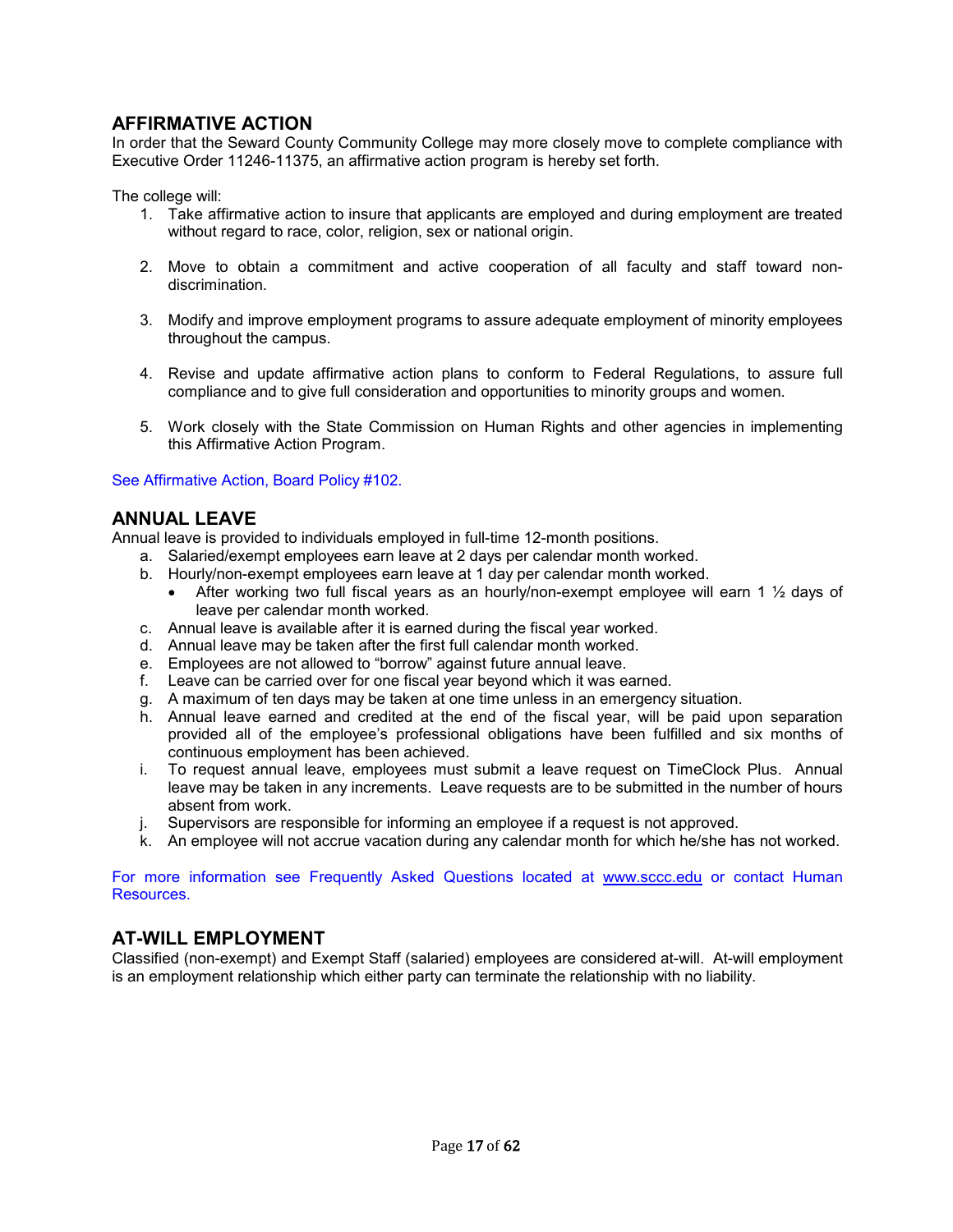## **ATTENDANCE AT COLLEGE FUNCTIONS**

Implied in the designation "community college" is the expectation that instructors and all employees are willing to give more freely of their time than is the case of a university or four-year college. To be sure, there is no expectation that faculty or employees attend all functions; but they are urged to be sensitively aware of their obligations to attend as many as time and opportunity allow.

## **BACKGROUND CHECKS**

Background checks are required for all new hires. This includes all full-time, part-time, temporary and volunteers with the exclusion of student workers. The search committee chair or supervisor will verbally make an offer of employment to the successful candidate. *The committee chair must inform the candidate that the offer is contingent upon the results of the background check*. Absolutely no prospective employee may begin work until the Human Resources office has verified the background check and notified the supervisor.

The background check is processed by a third-party administrator (external agency) and will take a minimum of three (3) to fourteen (14) working days to process.

If a background check is returned with unfavorable results the Human Resources Office will notify the Finance and Operations Office that a pre-adverse action needs to be ordered. The candidate will receive a pre-adverse notification from the college's third-party administrator of their rights under the Fair Credit Reporting Act. The candidate is given the opportunity to review a copy of the report issued by the thirdparty administrator and dispute inaccurate information. If no response is received, the employer will order an Adverse Action and a no hire decision is made. Human Resources will notify the search committee chair or supervisor of the background results and in writing rescind the contingent employment offer to the candidate.

A background check is required for all rehires separated for longer than one (1) year.

Partnerships, collaborative grants, or other arrangements in which employees of another organization are involved with SCCC instruction or other college activities should address employee background checks. Administrative personnel should pursue inclusion of employee background checks when developing such partnerships, agreements, or other collaborative arrangements.

## **BLOODBORNE PATHOGENS POLICY**

The College endeavors to maintain a safe and healthy working environment for its faculty, staff, and students. In support of this goal, the College is committed to developing and implementing a health and safety program for the benefit of its employees and students.

In accordance with this commitment the College created guidelines for College employees and students who work with, or who may be at risk, occupationally or academically for exposure to, blood borne pathogens or other potentially infectious materials. These guidelines will specify procedures to provide College employees and students with education and training about blood borne pathogens and identify procedures and precautions that will reduce the likelihood of accidental exposure to these infectious substances. The Allied Health Dean will oversee the implementation of this policy.

See Exposure Control Plan for Blood borne Pathogens, Board Policy #607.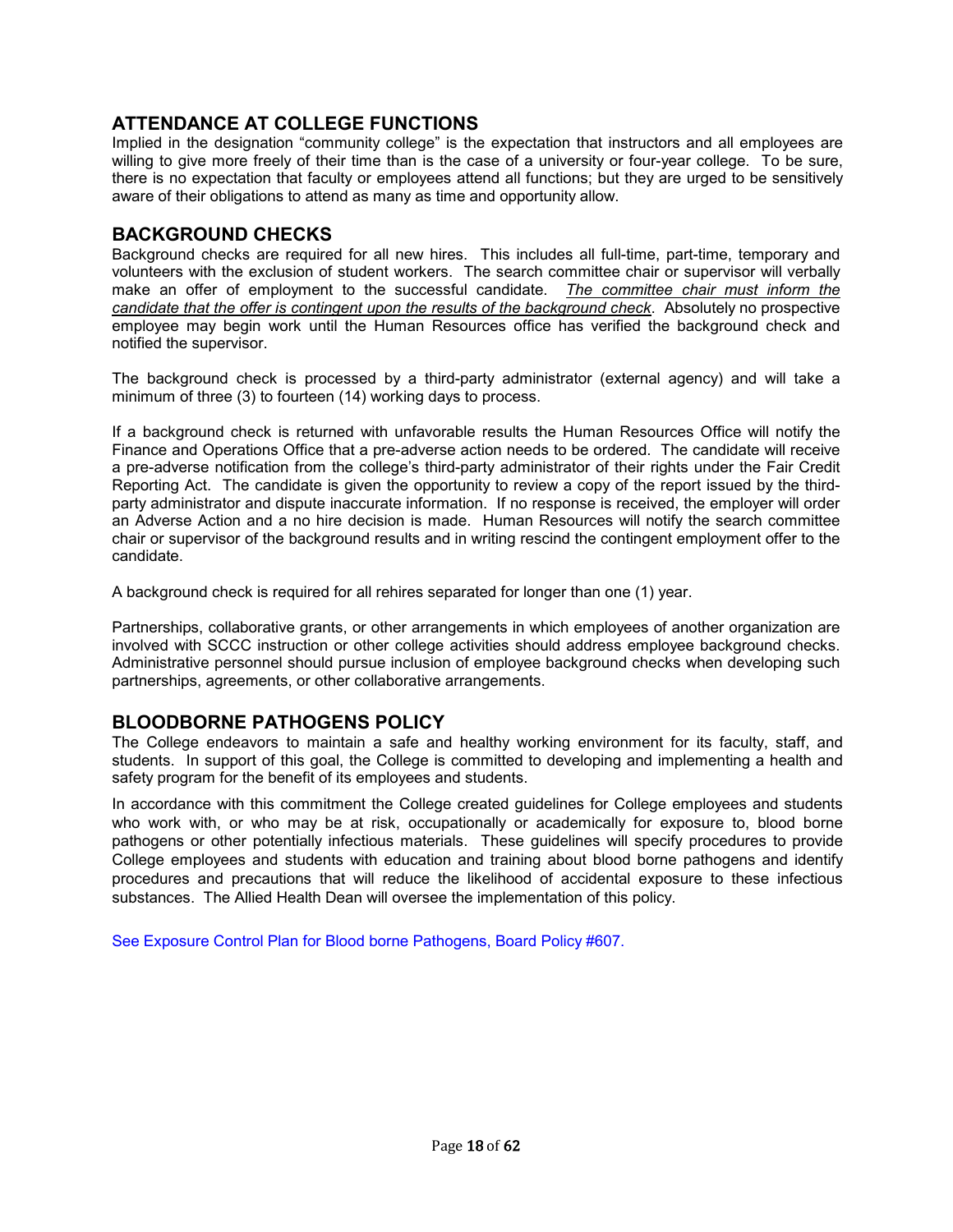## **BUDGET DEVELOPMENT**

Each organizational unit will be assigned a budget at the beginning of each academic year. This budget appropriation is based on the budget request submitted by the department early in the spring semester. All budget requests will be submitted to the VP of Finance and Operations through each of the Administrative offices. The preliminary budget will be reviewed by the Administrative VP's and the President prior to completing a formal budget presentation to the Board of Trustees.

The funds allocated to each unit are to be spent for the maximum improvement of the department. All budget expenditures must be approved by the department supervisor, the administrative VP and/or the President, and processed through the VP of Finance and Operations. All expenditure requests are processed using the electronic purchase requisition system.

## **CAMPUS CLOSING**

Announcements regarding campus closings due to severe weather, road conditions, or other emergencies will be posted on social media, and broadcast on local radio and television stations. A decision to close will normally be made in advance of start time.

Administration will utilize the RAVE emergency alert and notification system to communicate with employees and students regarding campus closures and other emergency situations.

- Radio stations: KKBS (fm) 92.7 KJIL (fm) 99.1 KSCB (fm/am) 102.7/107.5/1270 KSMM-FM (La Mexicana) 101.5 KANZ-FM (High Plains Public Radio, fm) 96.3 or 91.1
- Television stations: KBSD (Dodge City)/KWCH (Wichita) CBS KUPK (Garden City)/KAKE (Wichita) ABC KSNG (Garden City)/KSNW (Wichita) NBC
- Other SCCC Webpage see Facebook feed on the right-hand side of the main page SCCC RAVE emergency alert system -- NOTE: Employees must OPT IN to receive RAVE alerts. Seward County Community College Facebook page: <https://www.facebook.com/SCCCLiberalKS/> SCCC Instagram account: <https://www.instagram.com/scccliberalks/> SCCC Twitter account: <https://twitter.com/SCCCLiberalKS>

During a weather related closing, all full-time employees are paid their normal pay. For those hourly/nonexempt employees required to work, time worked will be recorded in TimeClock Plus and handled according to our Comp Time Policy.

## **CELL PHONES**

Cell phones are issued from the Multi-media Office with approval submitted by eSupport from the employee's supervisor and appropriate VP

Cell phones are turned in to the HR Office, upon separation from the College.

## **CHANGES IN PERSONAL STATUS**

It is important to maintain accurate up-to-date employment records. If a change occurs in dependent status, name, beneficiary, emergency contact, address, phone number, etc., please report the change to the Human Resources Office. A change in address and phone number should be reported to the employee's supervisor.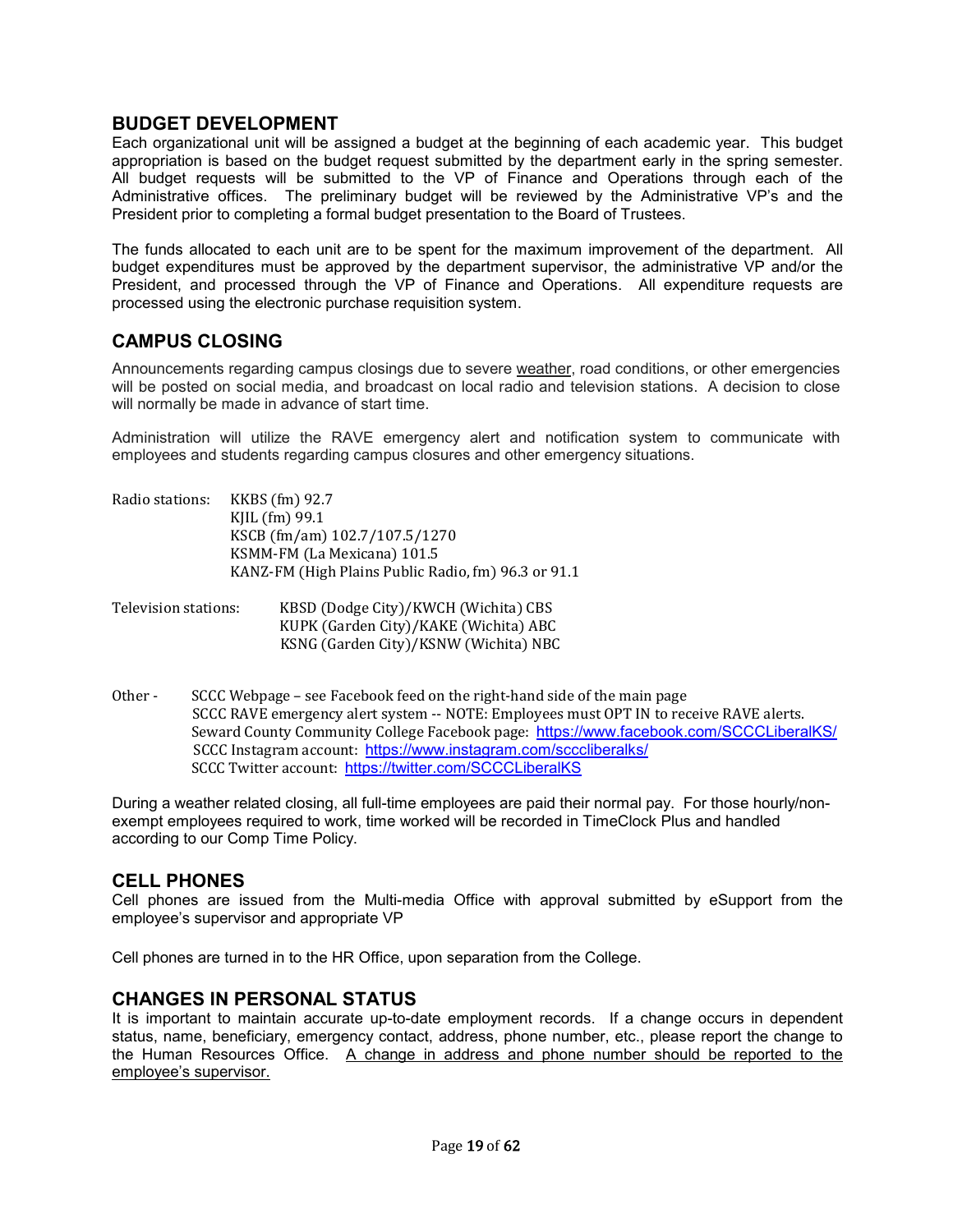## **CHANNEL 17 - CABLE TV – USE AND SCHEDULING**

The scheduling of Cable Channel Announcements for Channel 17 is the responsibility of the Network Administrator.

## **CHILDREN**

Children of college employees are not allowed to be in the employee's office or work station during regular office hours unless previously approved by their supervisor. Approved by ADM 7/7/1993, effective 8/16/1993 updated 10/2018

## **CLASSIFIED EMPLOYEE**

The College employs personnel who are non-exempt from wage and hour regulations. A non-exempt employee is paid hourly. This employee is considered a "Classified Employee" and is assigned to a job grade with other employees of similar key elements of the job. The employee is under direct supervision as opposed to general supervision and, as such, may be directed or supervised on a continual basis. Classified employees are at-will employees as defined on page 18 of this handbook.

## **COBRA- -Consolidate Omnibus Budget Reconciliation Act (Continuous Coverage of Health Insurance)**

COBRA continuation coverage is a continuation of health coverage when coverage would otherwise end because of a life event known as a "qualifying event." Specific qualifying events are listed below. COBRA continuation coverage must be offered to each covered individual who is covered by the health plan. A covered individual is someone who will lose coverage under the health plan because of a qualifying event. Depending on the type of qualifying event, employees, spouses of employees, and dependent children of employees may be a covered individual. Under the health plan, covered individuals who elect COBRA continuation coverage **must pay for** coverage and make payment directly to the carrier with an additional administrative fee of two percent.

If you are an employee, you will become a covered individual if you will lose your coverage under the health plan because either one of the following qualifying events happens:

- 1. Your hours of employment are reduced, or
- 2. Your employment ends for any reason other than your gross misconduct.

A spouse of an employee will become a covered individual if they lose their coverage under the health plan because any of the following qualifying events happens:

- 1. Spouse dies;
- 2. Spouse's hours of employment are reduced;
- 3. Spouse's employment ends for any reason other than his or her gross misconduct;
- 4. Spouse becomes enrolled in Medicare (Part A, Part B, or both); or
- 5. Spouse becomes divorced or legally separated from employee.

More information may be obtained from your supervisor or Human Resources.

## **COMMENCEMENT**

Commencement is the only required college function for full-time faculty, administrators and exempt staff. Individuals needing to be excused from commencement must:

- 1. Submit a request in writing to the Administrator in charge of their department. Administrator will notify supervisor if leave is approved of not.
- 2. If leave is approved, employee must submit a leave request in TimeClock Plus along with the reason for the requested absence.
- 3. Immediate supervisor will approve the leave request in TimeClock Plus.

An excused absence from commencement will be applied towards an entire day of annual or personal leave. An employee's wages will be docked per FLSA regulations for unexcused absences and after leave has been exhausted.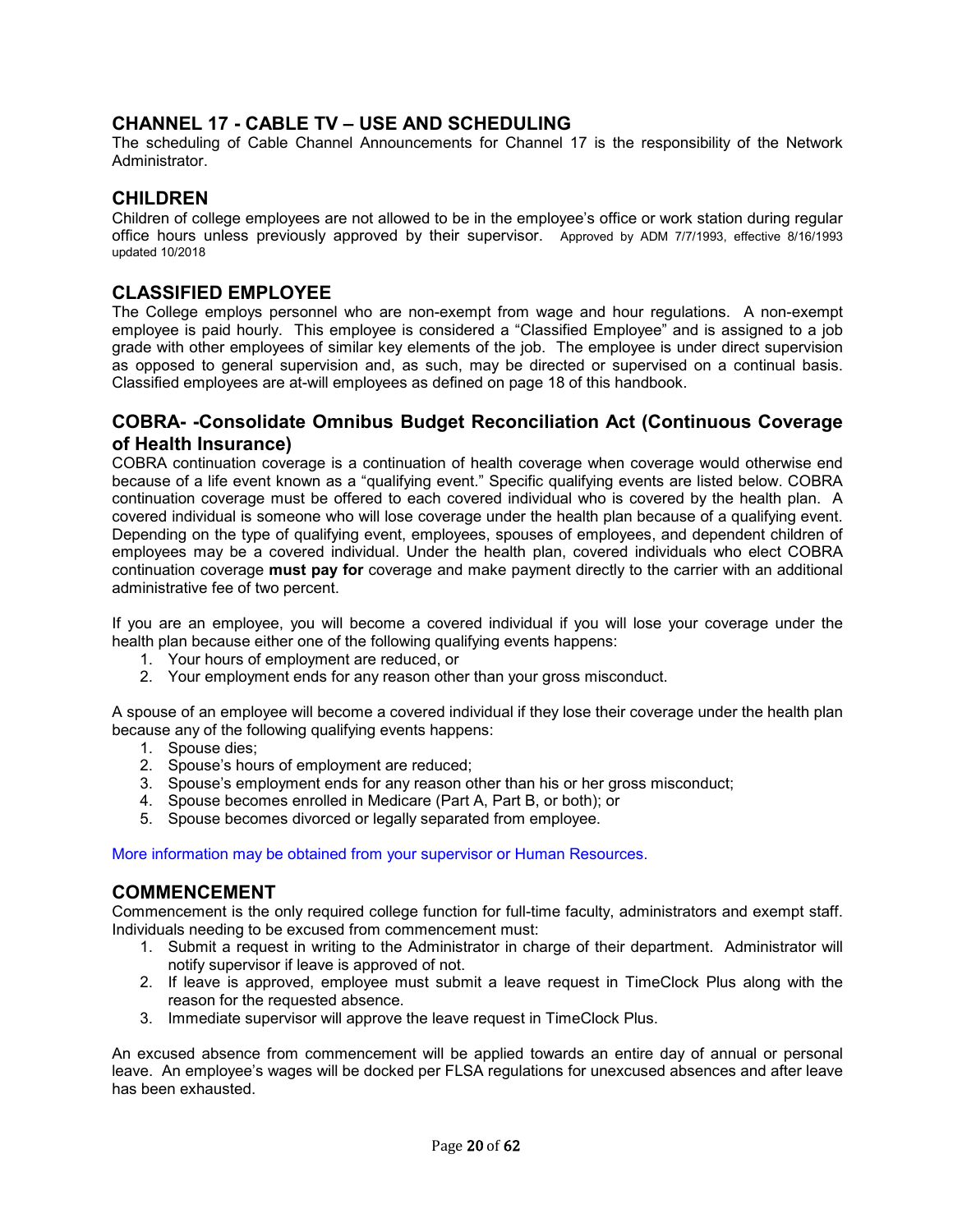## **COMPENSATORY TIME (COMP TIME)**

Compensatory time (comp time) is earned by non-exempt (classified) employees for actual hours worked beyond 40 per week.

- 1. Comp time will be awarded in lieu of monetary overtime pay.
- 2. Comp time is given at a rate of one-and one-half hours for each hour of employment over 40 actual hours worked in a week.
- 3. Comp time must be pre-authorized by the immediate supervisor before time is earned.
- 4. Comp time is requested by submitting a Leave Request in TimeClock Plus.
- 5. Comp time accrued may be paid at the discretion of VP of Finance and Operations, budget permitting.
- 6. Comp time accrued will be paid upon separation from SCCC.

More information may be obtained by contacting the Human Resources Office.

#### Also, see **Overtime**.

## **COMPLAINTS AND GRIEVANCES**

The college is committed to a fair and equitable treatment for all employees. This can best occur when the employee and supervisor have developed a sound working relationship and a willingness to discuss in a rational manner any problems that may arise. When issues or circumstances develop in which working relationships or decisions adversely impact an employee's ability to work, the employee may find it necessary to file a complaint. Formal written complaints should be filed with the supervisor indicating the issue or circumstance. The supervisor is responsible for discussing the complaint with the employee and providing a recommended action for resolution

If the problem persists and no resolution is reached, the employee has the right to file a grievance regarding the issue and the employee's dissatisfaction with the supervisor's decision or action. The employee should follow the procedures provided in the college's grievance procedures. The grievance and appeal procedures are provided as a means of resolution between the employee and the supervisor for the purpose of solving problems in a prompt, orderly, and fair manner.

See Employee Grievance Procedure located at www.sccc.edu.

## **COMPUTER USAGE**

A user of the College Network Computer System--defined as a computer, computer system, computer network (including any outside networks accessible through the College such as the Internet), computer software, computer program, data base, or any part thereof--hereby agrees to abide by the procedures and policies of the College and the State and Federal laws. Outlined in the policy are expected standards of conduct on the use of the College network computer system and the disciplinary actions taken for not adhering to those standards. All terms and conditions as stated in the document are applicable to all users of the network. The policy is intended to be illustrative of the range of acceptable and unacceptable uses of the computing systems and Internet and is not intended to be exhaustive.

*(Also see information on social media on page 42 of this handbook.)*

See SCCC Network Computing Use, Board Policy #519.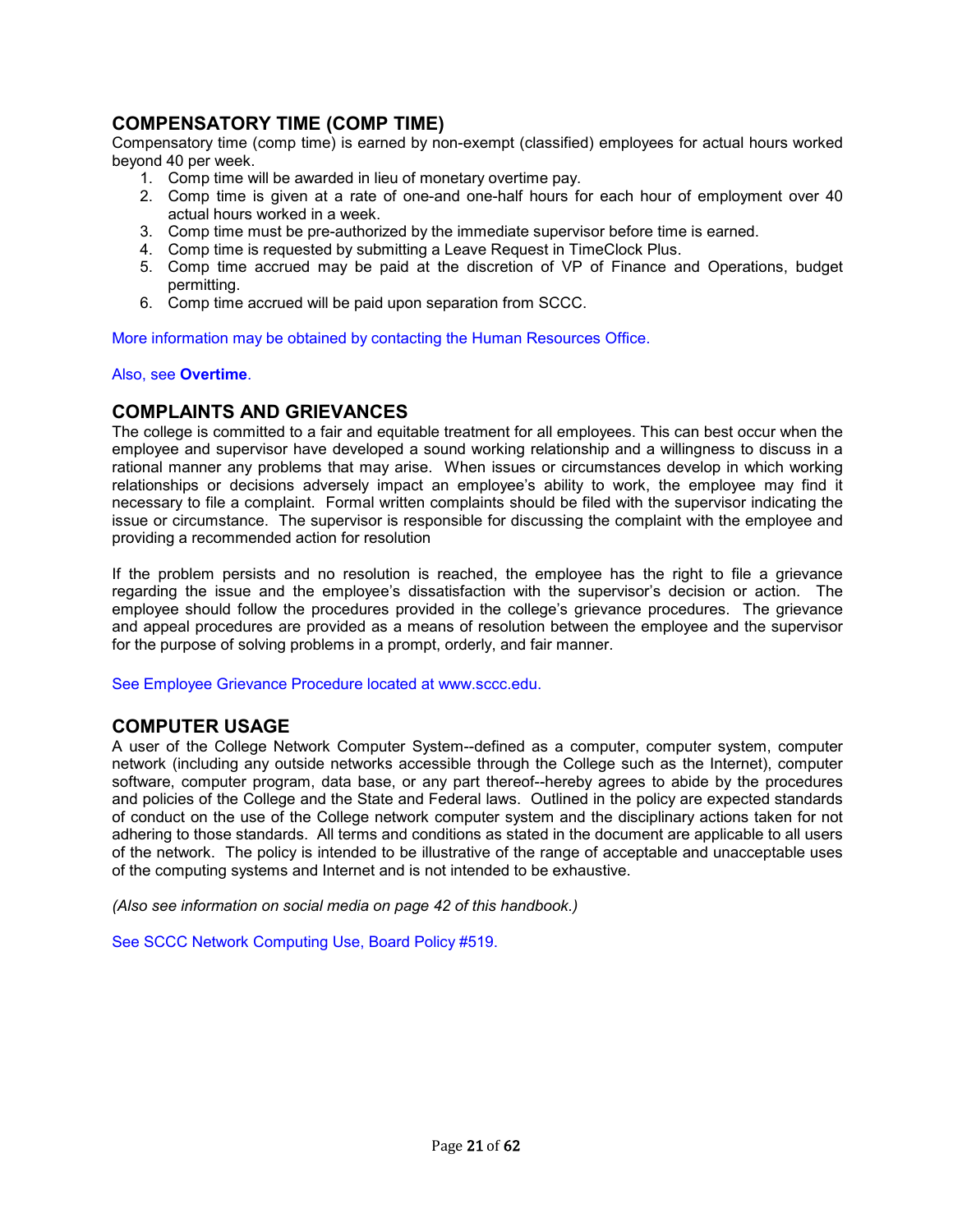## **CONTRACTUAL AGREEMENTS (Faculty and administrators)**

Full-time Faculty and Administrators shall be issued salary contracts on an annual basis. Contracts for employees of the college are acted upon by the Board of Trustees. Such contracts shall contain specified dates of employment, a description of the employee's assignment and the annual salary rate at which he/she will be compensated. Contracts are to be returned to the Human Resources Office. A copy will be filed in the President's office, an original is filed in the Human Resources Office, and an original of the contract will be returned to the employee.

When a faculty member joins Seward County Community College, he/she understands that his/her contract carries the provision that preparatory work in the fall and spring, final examinations, completed reports and graduation ceremonies in the spring are included in the contract period.

## **COUNSELING OF EMPLOYEES**

An employee's violation of College or department policies and procedures may be corrected by the supervisor bringing such violations, abuse, etc. to the attention of the employee. However, when such violations become chronic, lead to major infraction of the College or department policy or procedure, or otherwise become a distraction to the efficiency of department operations, the supervisor should complete a counseling form and recommend appropriate means of resolving the deficiency. The supervisor is strongly encouraged to develop a Performance Improvement Plan to help the employee become successful in the job by changing the unwanted behavior.

Employees who feel they have been incorrectly counseled may follow the grievance procedure.

See the Counseling Form and Employee Grievance Procedures located at http://www.sccc.edu.

## **CREDIT CARDS**

A college credit card may be issued through the VP of Finance and Operations. Permission for use of the card is granted by the appropriate administrative supervisor. College credit cards are not to be used in order to circumvent the requisition/purchase order procedures.

Personal use of a college credit card, regardless of the type of credit card, is not permitted and will be treated as misappropriation of public funds. Such misappropriation of public funds may result in immediate employment termination and other remedies as prescribed by Kansas law.

Credit cards are turned into the HR Office upon employee's separation of employment.

See Credit Card Policy, Board Policy #521.

## **DATING AND RELATIONSHIPS**

The College is committed to creating an environment where the greatest amount of academic freedom and/or collegiality between those in authority and those supervised or taught is achieved. To achieve this end, it is important to delineate clear boundaries where potential compromised situations may develop that could lead to charges of sexual harassment or a hostile work environment.

See Employee/Student Relationship Policy, Board Policy #623.

## **DEATH BENEFIT**

At the option of the Board, a professional (faculty/administrative) employee contracted annually with at least six (6) prior years of full-time employment at SCCC, who dies while employed, may be eligible to receive, as a death benefit payable to his/her spouse or other designated beneficiary, the balance of his/her contract or \$5,000 whichever is the greater. Policy effective retroactive to January 1, 1992.

See Death Benefit to Spouse or Designated Beneficiary, Board Policy #621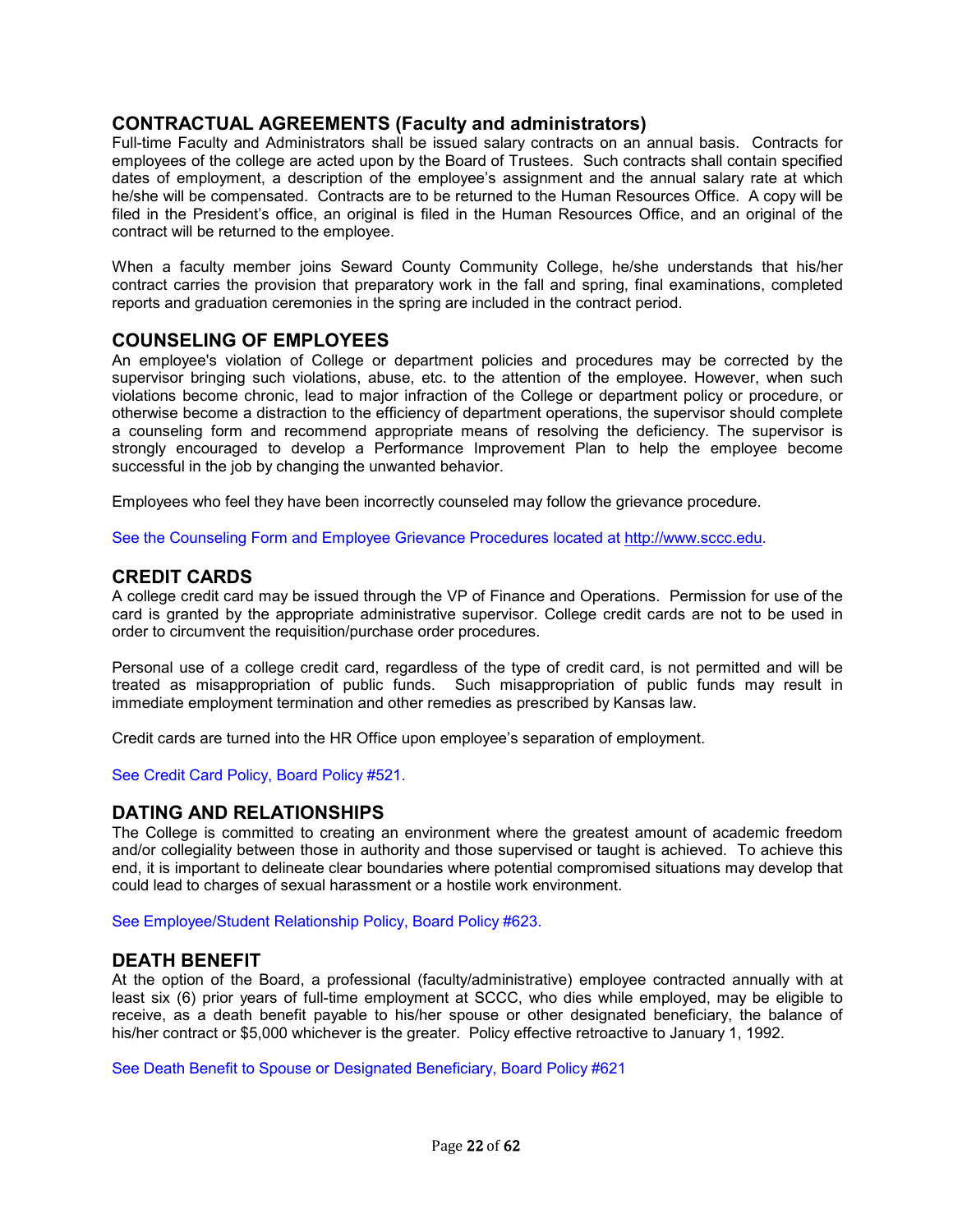## **DIRECT DEPOSIT**

A direct deposit is the electronic transfer of payment to an account in any U.S. bank or credit union. All employees except student workers are requested to participate in direct deposit for issuing of wages. Each participating employee is required to submit a Direct Deposit Authorization form to the HR Office. The form is located at www.sccc.edu. The direct deposit will remain in effect until changed by updating the Direct Deposit Authorization form. Changes must be submitted by the  $10<sup>th</sup>$  of each month.

Each month a password secured direct deposit statement will be e-mailed to the employee's SCCC e-mail account prior to payday. The statement will show the number of hours paid, gross wages, deductions, net wages, leave used and leave balances,

If a bank or credit union rejects the Direct Deposit transaction because of a closed account or incorrect account information, then a manual check may be issued, but only after the money has been returned to the College. The return transaction can take up to three to five (3 to 5) business days to process.

Benefits of Direct Deposit are the prevention of lost or stolen checks, no unclaimed or un-cashed checks, assurance of when funds will be deposited, reduced operating costs, and improved productivity.

Student workers are encouraged but not required to participate in Direct Deposit.

## **DISABILITY INSURANCE**

#### **Short-term disability**:

All active full-time employees are covered with an insurance policy paid by the College. The insurance provides 24-hour coverage for disabilities that occur because of accident or illness. Coverage is for the first 180 days of disability.

More information may be found in the employee insurance booklet. Booklet may also be found at [www.sccc.edu.](http://www.sccc.edu/)

#### **Long-term disability**:

All active KPERS contributing employees are covered. Coverage starts after 180 days of disability and no longer receiving compensation from the College.

See Fringe Benefits, Board Policy #619.

More information may be found in the employee's KPERS disability document, at [www.kpers.org](http://www.kpers.org/) or by contacting the Human Resources Office.

## **DRIVER'S LICENSE**

In accordance with the College's vehicle insurance policy, all employees driving a College vehicle must have a current valid driver's license on file with the Finance and Operations Office.

#### **See Travel Procedures for more information.**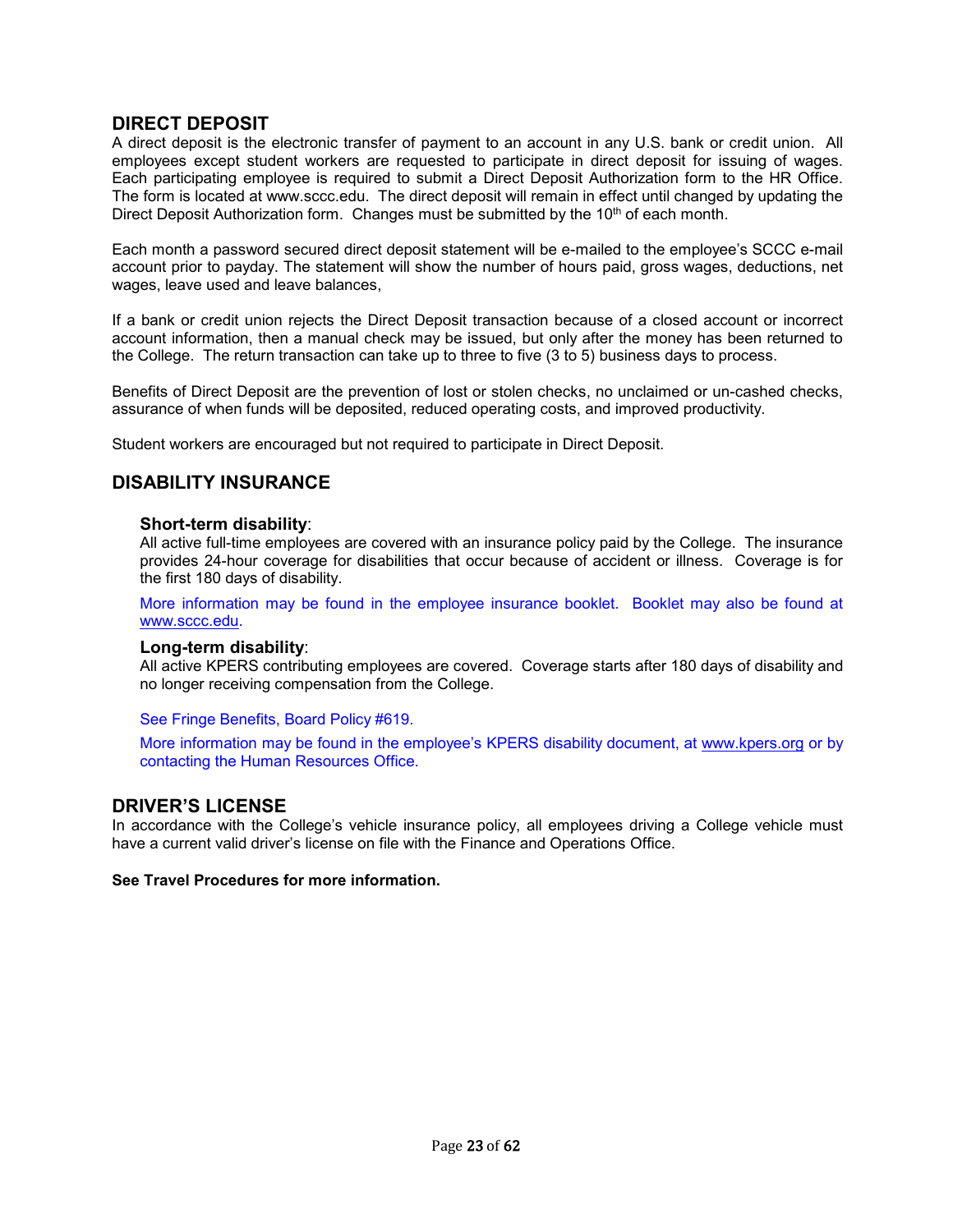## **DRUG FREE INSTITUTION OF HIGHER EDUCATION**

Seward County Community College ("SCCC") is committed to the development and maintenance of a drug free environment in accordance with the Drug-Free Workplace Act of 1988 and Drug Free Schools and Communities Act of 1989. Accordingly, it is the policy of SCCC that it will not permit the possession, use, consumption, manufacture, or distribution of alcohol or illegal drugs by its employees or students: on SCCC owned or controlled property; while engaged in SCCC activities on or off campus; or in SCCC vehicles. Consumption of alcohol at official SCCC sponsored off-campus events must be approved in advance by the SCCC President, *provided however*, SCCC will not permit the consumption of alcohol at such events by any individual under the age of 21. The group leader of each student group traveling off campus to SCCC sponsored/sanctioned events will meet with the organization to clarify the approach the group will take on the use and abuse of alcohol and other drugs. This policy and the Student Code of Conduct will be reviewed with all members of each student group.

See Drug Free Workplace, Board Policy #624.

## **DUE PROCESS**

The Board recognizes the college has responsibility for statutory due process as set forth in K.S.A. 72- 2254.

See Due Process, Board Policy #609.

#### **EARLY RETIREMENT**

Full-time employees may elect to take early retirement from Seward County Community College at the end of the fiscal year (June 30), if the employee meets the eligibility requirements for early retirement during the fiscal year. Early retirement is strictly voluntary, and no employee shall be required to take early retirement. Requests for early retirement are subject to Board of Trustees approval contingent upon available funding.

See Early Retirement, Board Policy #606.

More information may be obtained by contacting the Human Resources Office.

## **EMERGENCY PROCEDURES**

It is important to be prepared for emergencies which may arise during your course of employment. Employees should continually be aware of situations and plan ahead in order to respond appropriately to any emergency which may arise.

- 1. Read the Emergency Procedure Manual and keep it readily accessible.
- 2. Know the evacuation plan for your building including tornado safe areas.
- 3. Be familiar with the RAVE emergency alert system. Respond appropriately to any RAVE announcement

When dialing for off-campus assistance, dial 9 (for an outside line), then 911.

## **EMPLOYEE RECOGNITION EVENTS**

Annually, the College will recognize employees for years of service according to 5-year increments. The recognition ceremony will be held in May. The recognition certificates, gifts, etc. will be purchased through the President's office.

Individual "going away" and retirement parties will be scheduled at the discretion of the department or area of the individual who is either leaving SCCC or retiring.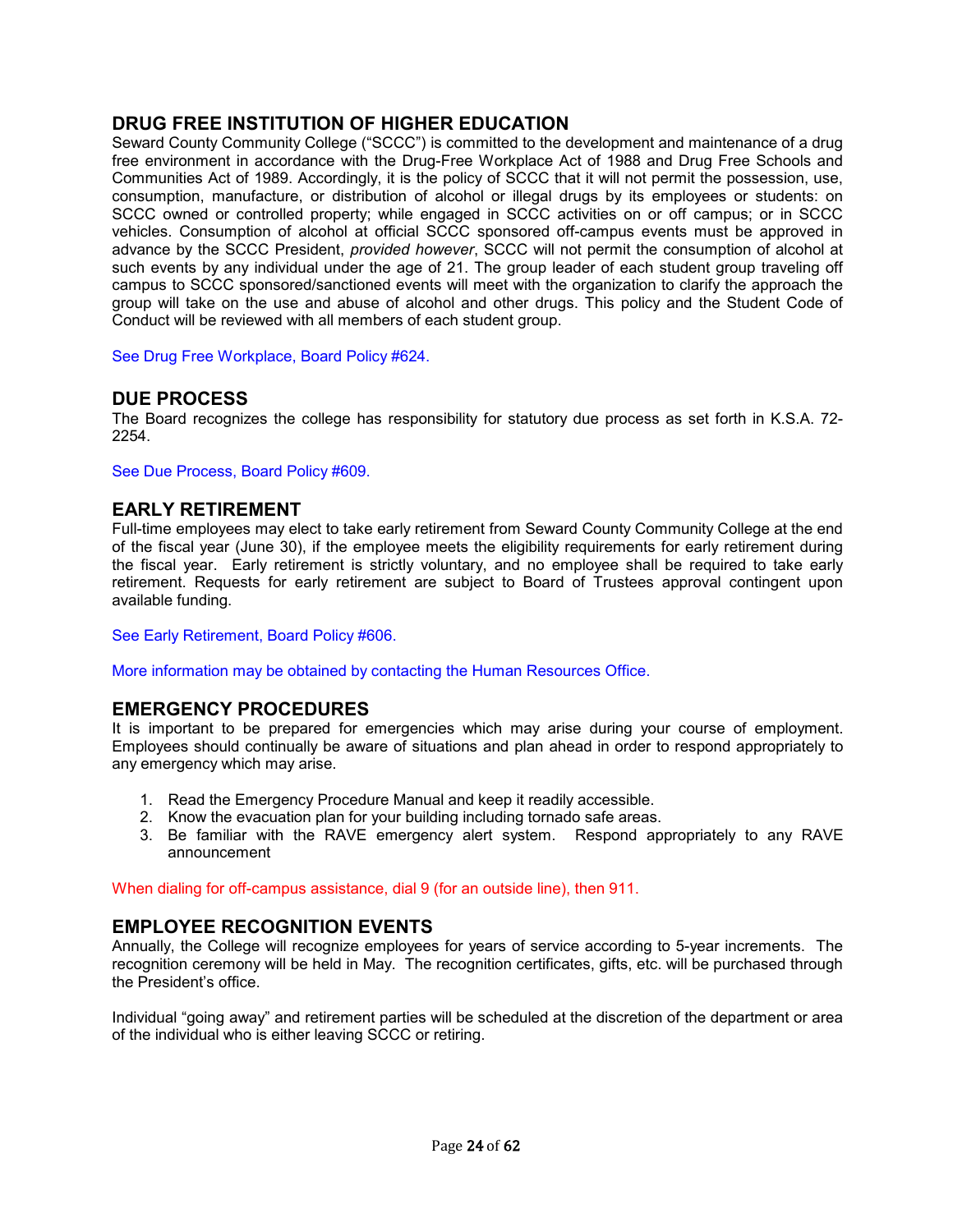## **EMPLOYMENT OF RELATIVES**

See Nepotism.

## **EMPLOYMENT PRACTICES AND PROCEDURES**

The College administration shall seek to actively involve the proper levels of organization before offering employment to an individual for a given position. It is the policy of the College to hire and promote qualified staff without regard to race, religion, color, national origin, gender, age, or disability.

The Seward County Community College administration shall seek input from the proper levels of organization before offering employment to an individual for a given position: e.g., it is expected that the Division Dean and the VP of Academic Affairs provide input and evaluation with respect to candidates for faculty employment.

See Employment/Hiring Practices, Board Policy #614 and Screening Committee Procedures located at [www.sccc.edu.](http://www.sccc.edu/)

## **EQUIPMENT, USE OF**

As a public educational institution, it is important that it be clearly understood that the facilities and equipment of Seward County Community College exist for instruction, general operations and other such endeavors as benefit the total College. Under no circumstances may any college equipment or materials be removed from the campus by any employee for private or personal use, without express permission of the appropriate administrative official. Neither may such material or equipment be used on campus by any employee for purposes of personal gain.

Violations of this regulation may result in immediate termination.

See Use of College Equipment, Board Policy #615.

## **EVALUATIONS**

See Performance Appraisals.

## **EXEMPT EMPLOYEE**

Exempt employees are exempt from the Fair Labor Standards Act (FLSA) minimum wage and overtime provisions; usually applies to administrative, executive, or professional employees based on duties performed and compensation. Exempt employees are expected to fulfill the duties of their positions regardless of hours worked.

See Section VI, Employment Status by Employee Classification.

## **FACILITY USE**

The College is a public institution and, therefore, the public is encouraged and invited to utilize the College facilities. The use of rooms and buildings is determined on an as needed basis and all public use of rooms is arranged through the Administrative Assistant to the VP of Finance and Operations, who issues a user agreement to the individual/group requesting use of the room/building. Specific guidelines related to appropriate use of the room, safety measures, custodial requests, etc. are included in the user agreement. The Board of Trustees approves the fee schedule for room/facility rental on an annual basis. The VP of Finance and Operations coordinates any changes or modifications to that fee schedule.

See Policies for Facility Use, Board Policy #509.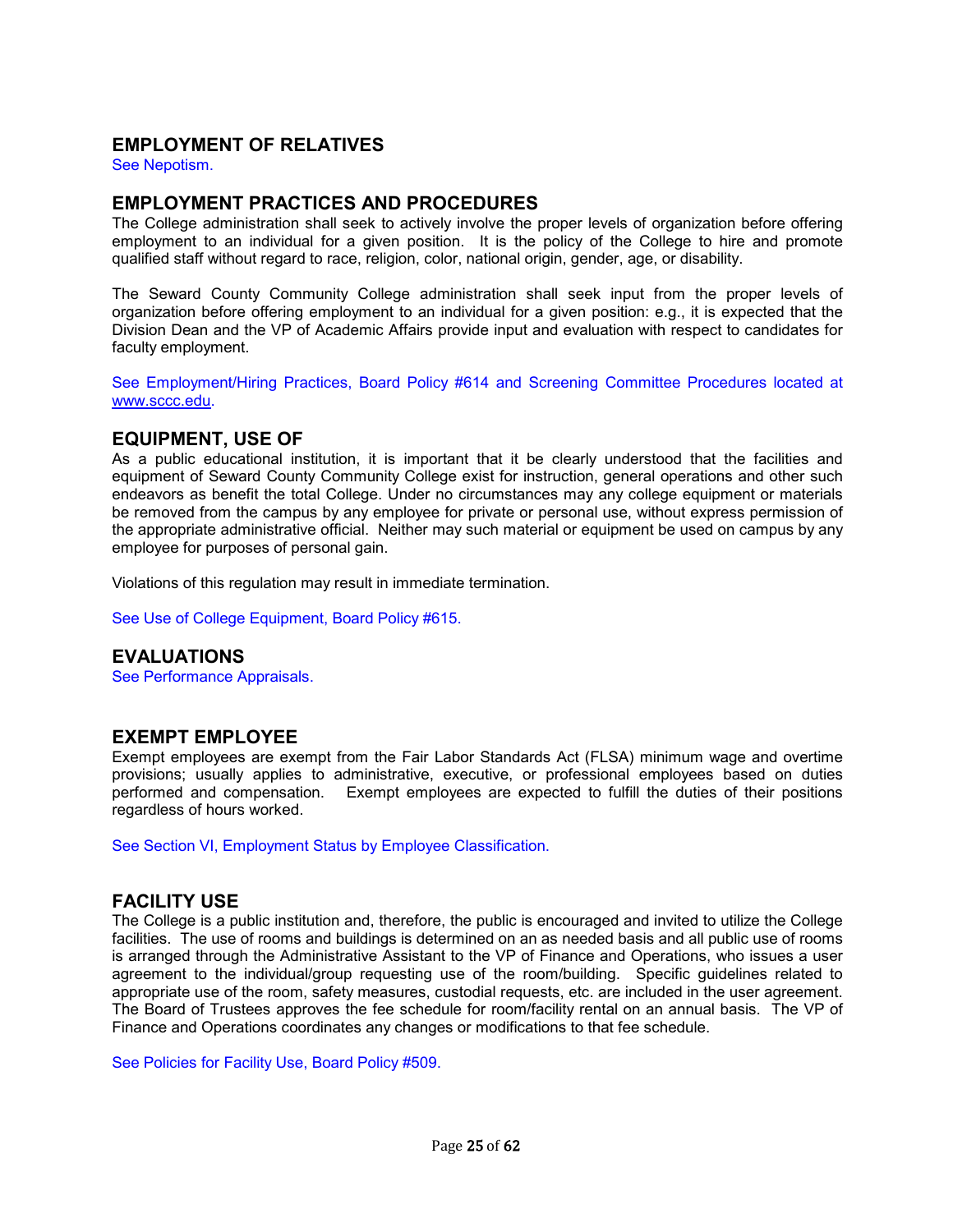# **Faculty Credential and Hiring Guidelines**

Seward County Community College (SCCC) has established faculty credential and hiring guidelines to meet the requirements of the Higher Learning Commission (HLC), the Kansas Board of Regents (KBOR), and the SCCC Board of Trustees. Faculty who teach at SCCC have completed a credential evaluation and have documentation on file that demonstrates the following:

For General Education (Transfer) Courses

- A Master's degree or higher in the discipline or subfield taught.
- A Master's degree or higher in a discipline or subfield other than that taught and a minimum of 18 graduate credit hours in the discipline or subfield taught.
- If a faculty member has a Master's degree but has not completed 18 graduate credit hours in the discipline or subfield taught, the faculty member must
	- $\circ$  Have all undergraduate and graduate degrees and any additional course work documentation on file.
	- $\circ$  Agree to complete the required 18 graduate credits hours within the discipline or subfield taught on an identified timeline that includes a minimum of 6 credit hours per year.
	- $\circ$  Submit a faculty development plan to the dean of his or her academic division for approval. This plan will specify how many graduate credit hours must be earned to meet the 18 graduate credit hour requirement, what courses will be taken and credit hours earned during that academic year. This approved Faculty Development Plan is documented on the credential evaluation form and shall be updated annually and monitored for appropriate progress toward the required 18 graduate credit hours in the discipline.
	- $\circ$  Provide annual, updated transcripts of courses completed as documentation of progress toward the 18 graduate credit hours. Documentation must be submitted by September 30<sup>th</sup> of each academic year for consideration of teaching assignments following this deadline.
- Faculty hired prior to September 1, 2017 that do not hold a Master's degree with 18 graduate hours in the discipline or subfield taught will be allowed to continue teaching in the discipline or subfield if they meet all of the following requirements:
	- $\circ$  Have taught a minimum of 10 semesters in the discipline or subfield in post-secondary education.
	- $\circ$  Have received positive performance evaluations from their supervisors during those ten semesters.
- In rare instances in which a faculty member with a Master's degree and 18 graduate hours is not available, hiring will be contingent on the following:
	- $\circ$  Faculty agrees to complete a minimum of 6 graduate level credit hours per year within the discipline or subfield taught until the Master's degree is completed.
	- $\circ$  Submit a faculty development plan to the dean of his or her academic division for approval. This plan will specify the graduate program, how many graduate credit hours must be earned to meet the credit hour requirement, what courses will be taken and credit hours earned during that academic year. This approved Faculty Development Plan is documented on the credential evaluation form and shall be updated annually and monitored for appropriate progress toward the required graduate credit hours in the discipline. The requirements are also noted on the Personnel Action Form.
	- $\circ$  Provide annual, updated transcripts of courses completed as documentation of progress toward the graduate degree credit hours. Documentation must be submitted by September 30<sup>th</sup> of each academic year for consideration of teaching assignments following this deadline.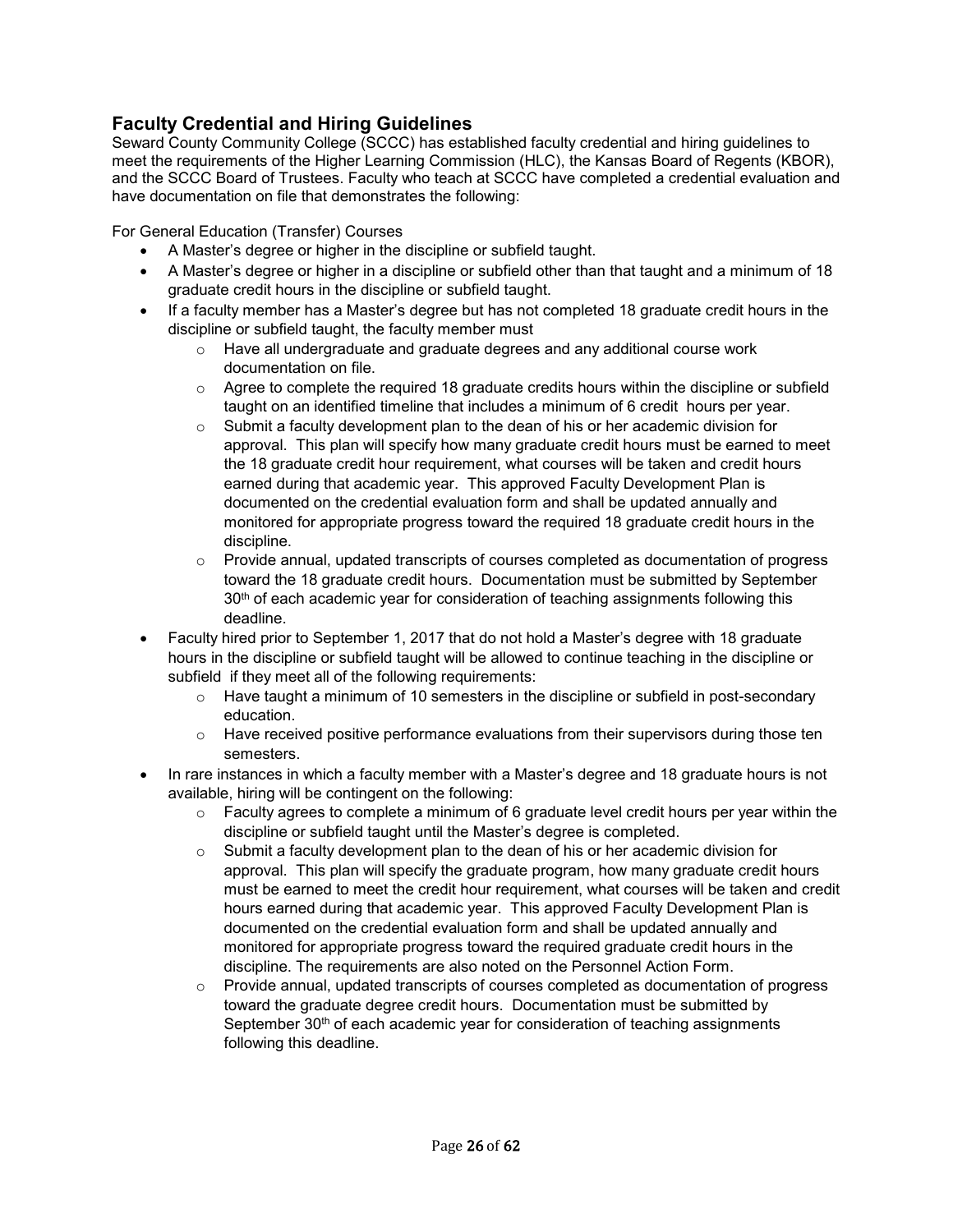For Career and Technical Education (college level certificate and occupational degree programs)

• Faculty teaching in Career and Technical Education programs must hold a bachelor's degree from an institution which has been accredited by an agency approved by the Council for Higher Education Accreditation and/or possess valid/current industry-recognized credentials and a minimum of 4000 hours of work experience in the specific technical field in which he or she teaches. October, 2016

## **FAMILY EDUCATIONAL RIGHTS AND PRIVACY ACT (FERPA)**

The Family Educational Rights and Privacy Act (FERPA) affords parents and eligible students certain rights with respect to the student's *educational records*. These rights include:

- 1. The right to inspect and review the student's education records within 45 days of the day the College receives a request for access.
- 2. The right to request the amendment of the student's educational records that the student believes is inaccurate or misleading.
- 3. The right to consent to or withhold disclosures of personally identifiable information contained in the student's educational records, except to the extent that the FERPA authorizes disclosure without consent.
- 4. The right to file a complaint with the U.S. Department of Education concerning alleged failures by Seward County Community College to comply with the requirements of FERPA.

#### See FERPA Policy, Board Policy #423.

## **FAMILY MEDICAL and LEAVE ACT (FMLA)**

The Family and Medical Leave Act is intended to help employees deal with medical emergencies by enabling them to leave their employment up to 12 weeks with the assurance that, upon return, they will retain their current position or standing.

An individual is covered by the Act if that person was employed for at least 12 months (the 12 months do not have to be consecutive) and had at least 1250 hours of service with the employer during the previous 12-month period.

An eligible employee is entitled to 12 weeks of unpaid leave for the following reasons:

- 1. For incapacity due to pregnancy, prenatal medical care or child birth;
- 2. To care for the employee's child after birth or placement from adoption or foster care;
- 3. To care for an immediate family member (as defined by federal law) with a serious health condition;
- 4. The employee's own serious health condition.

Leave shall normally be unpaid leave. However, if the employee has any paid leave, such as vacation, personal, sick or disability leave that is available for use, the paid leave shall be used first and counted toward the annual family and medical leave.

Advance Notice: An employee must provide notice of their intent to take family and medical leave not less than 30 days before leave is to begin or, in emergencies, as soon as is practicable.

Military Family Leave Entitlements are available to eligible employees with a spouse, son, daughter, or parent in active duty or call to active duty status in the National Guard or Reserves in support of a contingency operation may use their 12-week entitlement to address certain qualifying exigencies.

FMLA also includes a special leave entitlement that permits eligible employees to take up to 26 weeks of leave to care for a covered service member during a single 12-month period.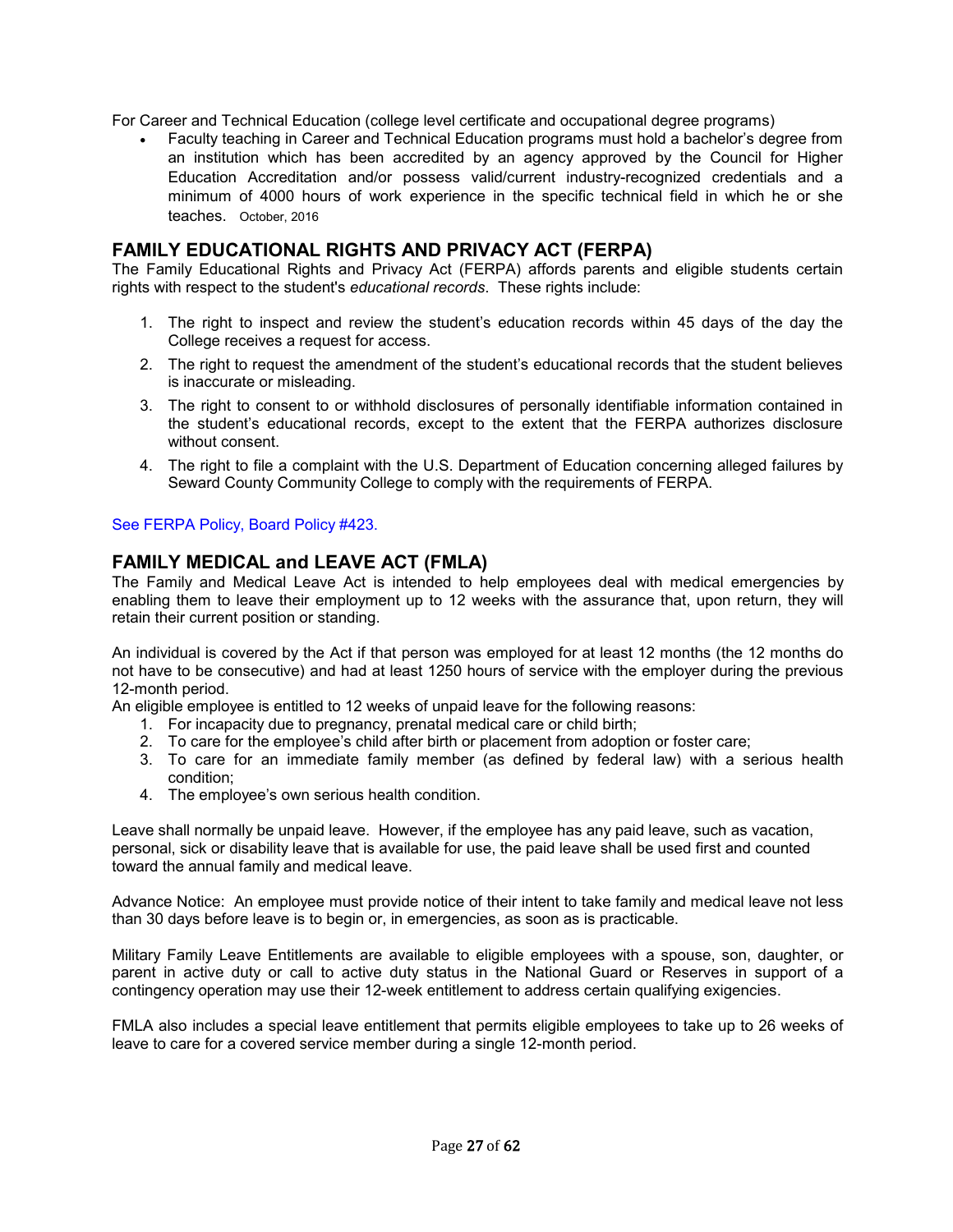See Family & Medical/Sickness Leave of Absence, Board Policy #620.

See the FMLA General Notice located in Appendix A.

More information may be obtained by contacting the Human Resources Office.

## **FISCAL YEAR**

The financial operating year beginning July 1 and ending June 30.

## **FLEXIBLE SPENDING ACCOUNT (Salary Reduction (125) Plan)**

The medical reimbursement and dependent care assistance programs are designed to permit the employees to set up accounts to pay for non-reimbursed medical, dental, prescription drug and vision expenses, not reimbursable by any other source, and dependent care for children or other eligible dependents with tax-free dollars. Employees participating in this tax-savings program can pay for eligible medical expenses before taxes and therefore, increasing take-home pay. Open enrollment occurs once a year normally the first week of May. Changes cannot occur after finalizing open enrollment for the new benefit year starting July 1 and ending June 30 of the next year. The decision to participate is irrevocable until the next open enrollment period unless the employee experiences a qualifying event under Federal Law.

Flexible Spending Account participants may carry over up to \$500 to defray medical cost to the next benefit year. Some restrictions apply for employees separating from employment.

More information may be obtained by contacting the Human Resources Office.

## **FRINGE BENEFITS**

Benefits are provided for Seward County Community College Employees in order to attract and retain quality personnel. The benefits are a significant part of the total compensation package and the Board of Trustees commitment to college employees. Employee benefits include allowances for leave, assistance with medical/dental expenses, income protection due to disability, and retirement benefits.

Additional employee benefits include:

- 1. Employee and immediate family have free admittance to sporting events with an SCCC photo identification card.
- 2. Employee and immediate family have free admittance to the swimming pool during designated "open swim" hours. (Open swim hours are posted on the SCCC website, the Wellness Center, and at the pool.)
- **3.** Voluntary deductions may be taken out of employee's pay, such as savings, United Way, taxsheltered annuities and contributions to the SCCC Foundation. The deductions are administered through the Human Resources Office.

See Fringe Benefits, Board Policy #619.

See" Open Enrollment for Benefits" in this section of the handbook.

## **FULL-TIME EMPLOYEE**

A full-time employee is defined as an employee who regularly works 30 hours or more per week. Full-time faculty are required to work a minimum of 32 hours per week including 30 credit hours per contract year or as stated in the Negotiated Agreement. All other employees are required to work a minimum of 40 hours per week.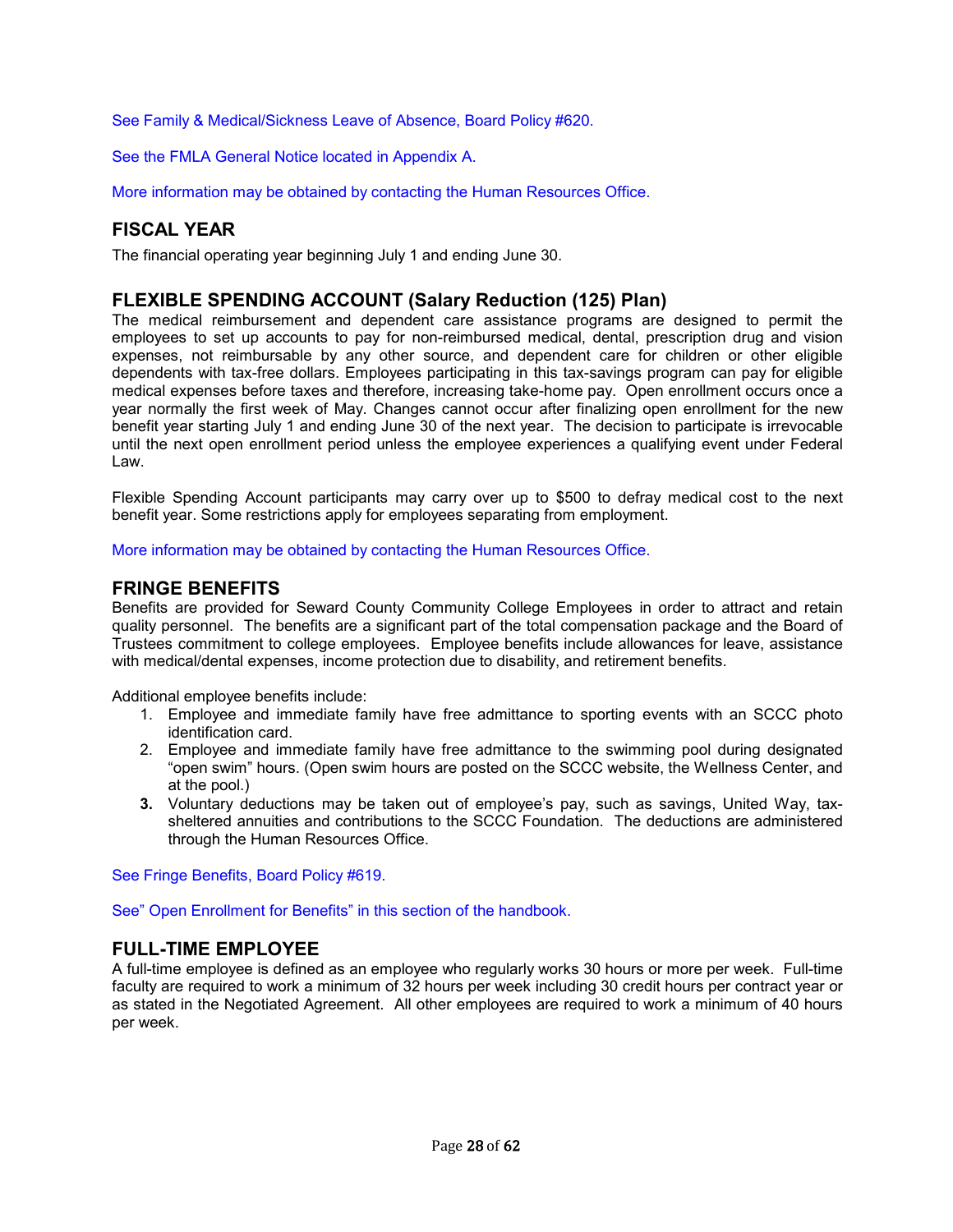## **FUNERAL (BEREAVEMENT) LEAVE**

Sick leave may be used for bereavement. Bereavement covers the following individuals: spouse, brother, sister, children, parents, parents-in-law, grandparents, and grandchildren or a person who makes their home permanently in the household of the employee*.*

Two days of bereavement are allowed as a deduction from the employee's sick leave balance for individuals not covered as immediate family or household.

## **HEALTH/DENTAL INSURANCE**

Group health and dental insurance is offered to all full-time employees. Coverage starts on the first day of the first full month of employment. The portion paid is the cap set by the Board of Trustees, or the single membership premium, whichever is less. Coverage for the employee's family is the cap set by the Board of Trustees. Premiums will be deducted from monthly pay. The employee's decision to participate in the pre-taxing of the premium is irrevocable until the next open enrollment period unless the employee experiences a qualifying event under Federal Law.

Summary of benefits is located at www.sccc.edu

More information may be obtained by contacting the Human Resources Office.

## **HOLIDAYS**

The following legal and religious holidays are recognized and may be made available to employees as paid leave days:

Labor Day Columbus Day Thanksgiving (3 days) Christmas Day (2 days) New Year's Day Martin Luther King, Jr. Day Pancake Day (local holiday) Good Friday Memorial Day Independence Day

Teaching faculty shall observe holidays indicated in the academic calendar published in the college catalog pertaining to the length of their contract.

President, may, at his/her discretion, allow for additional paid days of leave during the winter break (December/January) with that decision to be made on an annual basis.

See Fringe Benefits, Board Policy #619.

#### **IDENTIFICATION (PHOTO) CARD**

Employees are encouraged to obtain an ID card within the first few days of employment. The Admissions department issues the ID cards and requires the employee to present their Banner ID number prior to issuance. The photo ID may be used at the Library, Wellness Center, and to attend College events.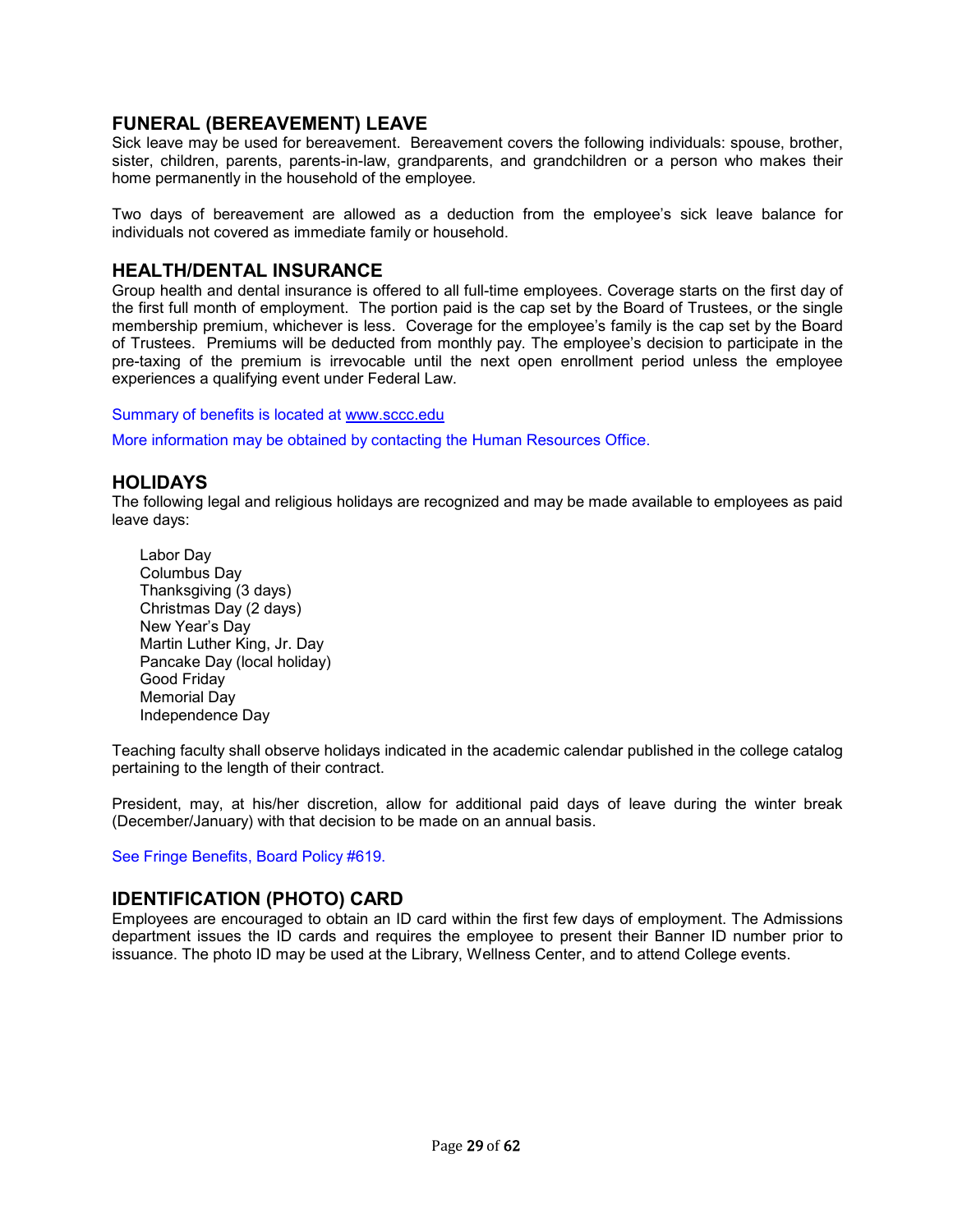## **IDENTITY THEFT PREVENTION**

In response to the growing threat of Identity theft, the United States Congress passed the Fair and Accurate Credit Transactions Act of 2003 (FACTA). The Federal Trade Commission established the "Red Flag" rules which require the College to implement policy and procedures regarding identity theft prevention.

The purpose of the Policy is to detect, prevent and mitigate identity theft in connection to a new or existing covered account. A covered account is a consumer account designed to permit multiple payments or transactions and any other account for which there is a reasonably foreseeable risk of identity theft. Covered accounts include all student and employee accounts and loans administered by the College.

See Identity Theft Prevention, Board Policy #511

## **INTELLECTUAL PROPERTY**

The purpose of this Intellectual Property Policy is to foster and encourage innovation, creativity, and dissemination of knowledge while defining individual and institutional ownership rights and the distribution of revenues and other benefits that result from the creation and commercialization of intellectual property. Intellectual property (IP) is a legal concept which refers to creations of the mind for which exclusive rights are recognized. The College recognizes IP to include, but not be limited to worksheets, papers, syllabi, course development, electronic processes and media.

See Policy on Intellectual Property, Board Policy #625.

## **JURY DUTY**

Employees are to inform their supervisor upon receiving notice of when and where to serve. After serving, use TimeClock Plus to submit a Leave Request for time missed and send a copy of the summons to Human Resources. Time will be paid and not counted towards leave. Payment received for jury duty belongs to the employee.

## **KANSAS PUBLIC EMPLOYEES RETIREMENT SYSTEM (KPERS)**

The Kansas Public Employees Retirement System is a plan of retirement, disability and survivor benefits provided by law for Kansas public servants and their beneficiaries. Membership in KPERS is mandatory for all employees in covered positions. Membership begins on the first day of employment.

Per K.S.A. 74-4940, payment of employees, subject to continuing contract must be paid in not less than 12 monthly installments. For more information see Lump Sum Payment.

Benefit specific information may be obtained by contacting Human Resources Office or on-line at [www.kpers.org.](http://www.kpers.org/)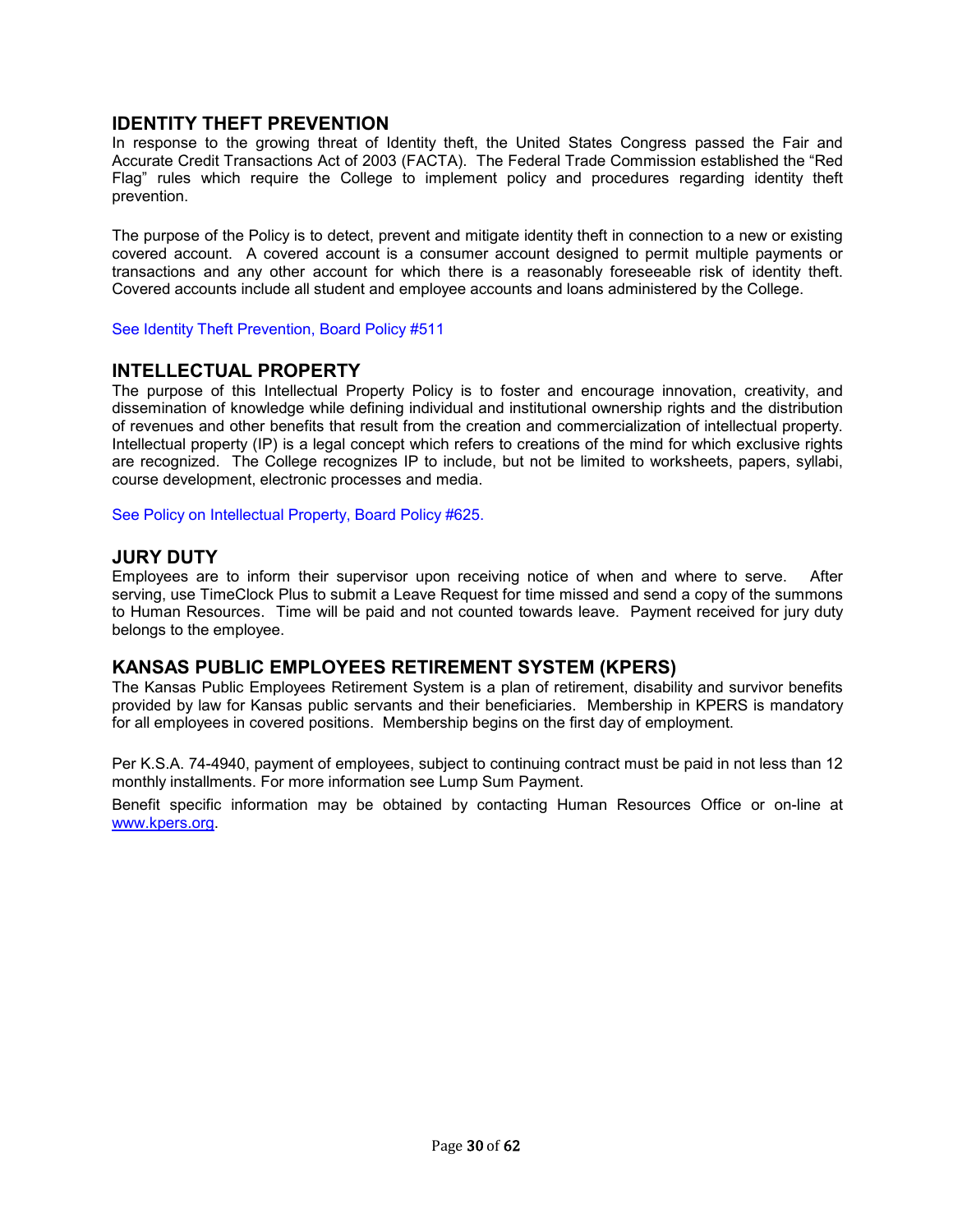## **KEYS**

The college maintains a key control system to ensure the safety and security of buildings and occupants. Keys for specific areas may be obtained by the following procedures: (Violation of these procedures may result in disciplinary action.).

#### **Procedure for requesting keys**

The supervisor will initiate a Key Request (located on the web at www.sccc.edu) and submit to the appropriate administrator for approval. Upon administrative approval, the director of facilities will issue the keys along with a key receipt to the appropriate supervisor. The key receipt is signed by the employee indicating receipt of the keys. All keys should be retained in the possession of the person to whom they were issued.

#### **Management of keys**

- No key shall be duplicated, sold, loaned, or altered.
- Any lost keys must be reported immediately, in writing, to the supervisor. The supervisor will forward report to the appropriate administrator and director of facilities.
- Found keys are to be submitted to the director of facilities.
- Upon the termination of an individual's employment at SCCC all keys must be turned in to the Director of Human Resources.

## **LEAVE REQUEST**

Full-time employees are required to submit a leave request on TimeClock Plus to record time missed during their regular work schedule. The leave request is used for times missed, but is not limited to:

- Annual/vacation
- Sick leave
- **Leave without pay**
- **Family and Medical Leave**
- **Personal Leave**
- Comp time
- **Jury Duty**
- **Filexible scheduling of work hours (including non-work days)**
- **Special leave arrangements**
- **•** Commencement for exempt employees
- **Professional Development**
- **Any approved exchange of time**

## **LIFE INSURANCE**

Part-time permanent employees working more than 630 hours in a calendar year will have term-life coverage of 150% of their annual wage under KPERS coverage.

Full-time employees are covered under two separate term life insurance policies.

Coverage through KPERS consists of benefits equal to one hundred and fifty percent of the annual rate of compensation. The premium is paid by the employee as part their contributions to KPERS.

More information about the KPERS life insurance coverage may be found at [www.kpers.org.](http://www.kpers.org/)

An additional term-life plan is paid entirely by the College. This coverage is 100% of the annual base salary, rounded to the highest one thousand dollars with a maximum of \$150,000. Reduction of the benefit occurs upon age 65.

See Fringe Benefits, Board Policy #619 or contact the Office of Human Resources. Insurance booklet is located at http://www.sccc.edu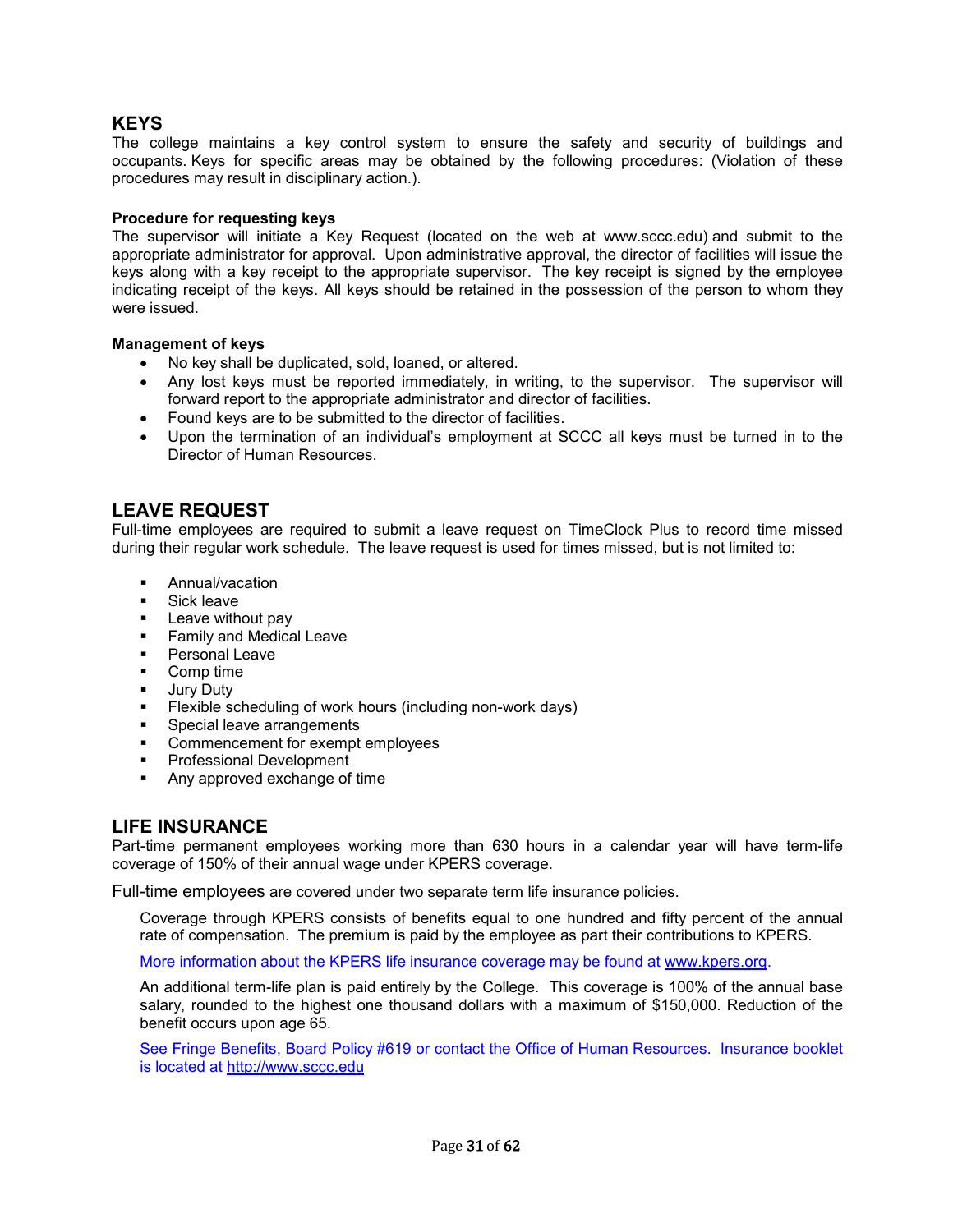## **LOCKED OUT**

If an employee is locked out of a classroom or office, he/she should call Maintenance/Security for assistance. (620.417.1240)

## **LUMP SUM PAYMENT**

All members in College employment who are subject to the Kansas continuing contract law shall be paid their contractual compensation in not less than 12 equal installments. Upon written authorization from the faculty member, subject to Kansas continuing contract law, the College will pay the balance of employee's contract in one payment upon completion of all contractual obligations. The authorization from the faculty member must be filed with Human Resources not later than April 1 of the school year. A signed written authorization will remain in effect until revoked in writing by the member. Payment will occur in May or June following the employee's contract end date and after all contractual obligations are met. (K.S.A. 74- 4940)

## **MATERNITY LEAVE**

A leave of absence shall be granted to all full-time employees for maternity purposes. Such leave for childbirth shall be treated as a temporary disability and governed by the Board policy concerning sick leave. Sick leave benefits will be paid only for the time period in which a physician certifies the employee to be disabled and only to the extent of the number of days accrued. Leave with or without pay for maternity purposes will not exceed six weeks except for medical complications substantiated by a physician's statement.

In compliance with the Family Medical Leave Act of 1993, employees may be eligible for medical leave without pay for up to 12 weeks of leave each fiscal year, in compliance with provisions of the law. In all cases, an employee will be required to use available accumulated paid sick leave before unpaid medical leave will be approved.

See Family and Medical/Sickness Leaves of Absence, Board Policy #620 or contact the Office of Human Resources.

## **MEAL BREAKS**

Employers are not required to offer meal or rest breaks. However, Kansas requires that employees be paid for a meal or rest break, unless the break lasts at least 30 minutes and the employees have previously been advised that it is a nonpaid period and no services are required to be performed.

## **MEMBERSHIP IN PROFESSIONAL ORGANIZATIONS**

All professional personnel are encouraged to join professional organizations in their fields. Membership in such organizations is, however, on an individual basis.

Professional employees may become members of the Professional Employees Association (PEA). Membership is defined in Article II, Section I of the Constitution. Minutes of the Professional Employees Association meetings are circulated to all members of the association. (Annual dues are required and may be paid via payroll deduction)

See Constitution of Seward County Community College Professional Employee Association, Board Policy #610.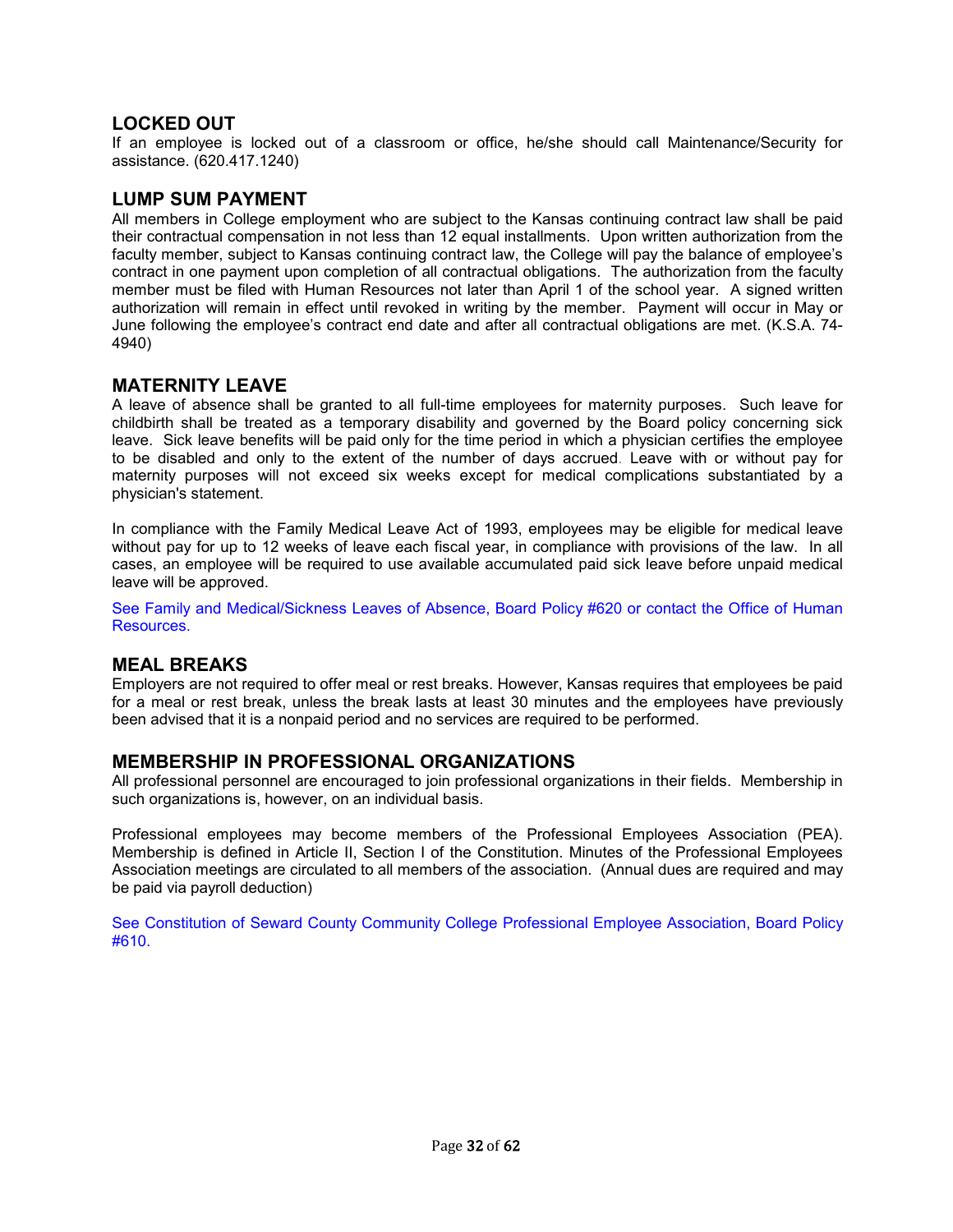## **NEPOTISM**

The college seeks to foster an environment in which people are treated with respect and trust. Employment of family members may be problematic because such situations can create a conflict of interest, an appearance of favoritism, and an increased potential for a hostile work environment. Because of these concerns, the college is sensitive to circumstances in which relatives of employees might be hired, transferred, or promoted to positions in which one relative might have influence over a relative's employment, performance review, salary administration, promotion, or other employment-related decisions.

See Personnel – Nepotism Policy, Board Policy #613.

#### **NON-DISCRIMINATION**

Applicants for admission and employment, students, employees, sources of referral of applicants for admission and employment, and all unions or professional organizations holding collective bargaining or professional agreements with Seward County Community College are hereby notified that this institution does not discriminate on the basis of race, religion, color, national origin, gender, age, or disability in admission or access to, or treatment or employment in, its programs and activities. Any person having inquiries concerning Seward County Community College's compliance with the regulations implementing Title VI, Title IX, or Section 504 is directed to contact Mr. Dennis M. Sander, P.O. Box 1137, 1801 North Kansas, Liberal, Kansas, telephone: (620) 417-1018, fax number: (620)417-1179, [dennis.sander@sccc.edu.](mailto:dennis.sander@sccc.edu) His office is located in the Hobble Academic Building, room A116.

Mr. Sander has been designated by Seward County Community College to coordinate the institution's efforts to comply with the regulations implementing Title VI, Title IX, and Section 504. Any person may also contact the Assistant Secretary for Civil Rights, U. S. Department of Education, regarding the institution's compliance with the regulations implementing Title VI, Title IX, or Section 504.

See Nondiscrimination, Board Policy #114.

#### **NON-EXEMPT EMPLOYEE**

Non-exempt positions are support staff positions in clerical/secretarial, technical/para-professional and maintenance/service areas. These positions are subject to the minimum wage and overtime pay provisions of the Fair Labor Standards Act. They are paid on an hourly basis and must receive compensatory time or overtime for hours worked in excess of 40 hours a week. Time worked must be recorded in TimeClock Plus and approved by the employee and their supervisor each week by Tuesday at Noon.

Clock in and out procedures are available at [www.sccc.edu.](http://www.sccc.edu/) Also, See Section VI, Employment Status by Employee Classification.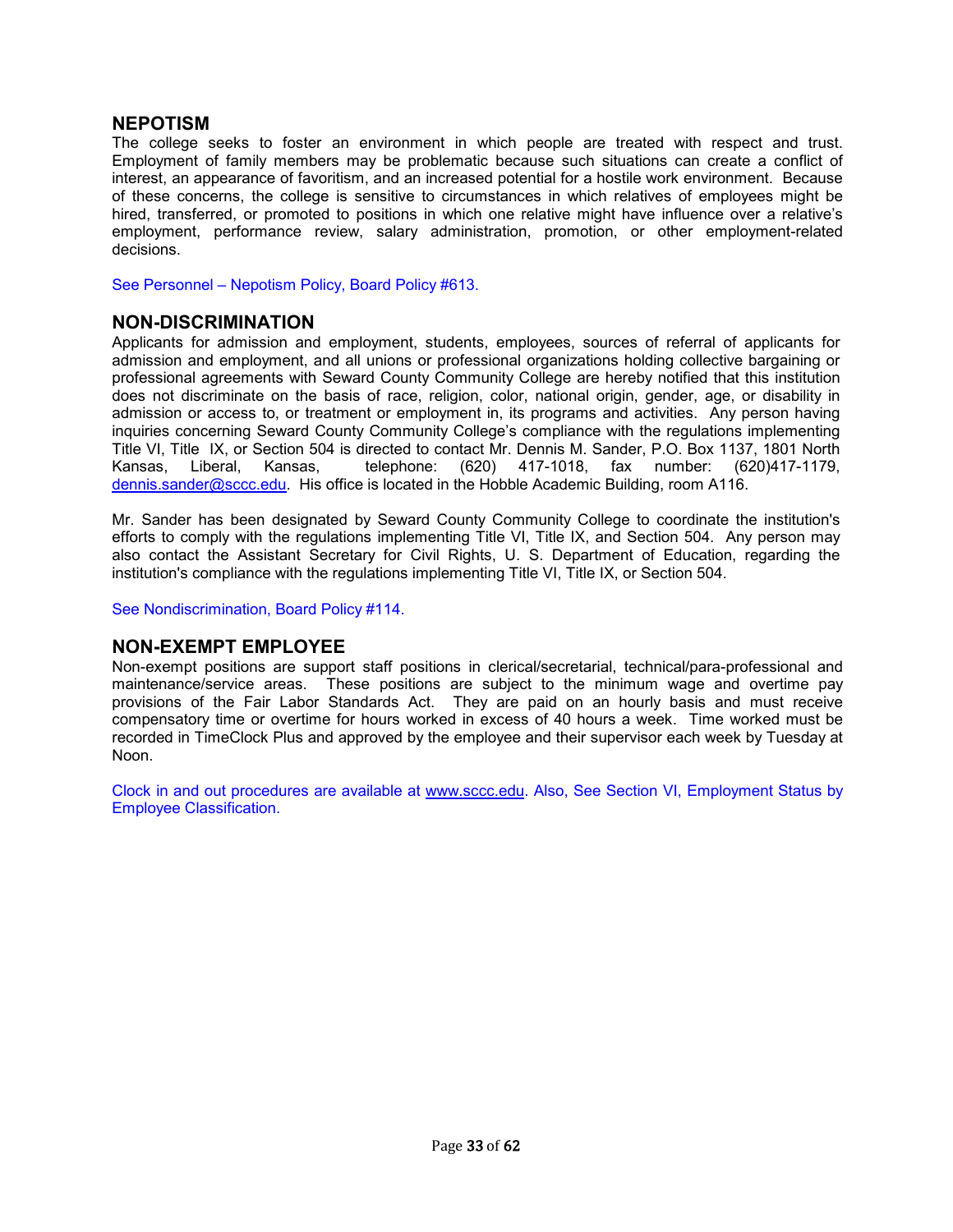## **NON WORK DAYS:**

**Exempt staff employees** whose employment is based on less than 248 days of employment are provided 3 days of personal leave but no annual leave. Since annual leave is not provided, the employee has the availability to use non-work days. Non-work days are the difference of the employee's scheduled work days subtracted from 248 days. (i.e. a 207 day employee has *41* non-work days per fiscal year and a 227 day employee has *21* non-work days per fiscal.) The employee must submit leave requests on TimeClock Plus when using non-work days. Non-work days cannot be carried forward from one fiscal and/or grant year to another.

- 1. Employees covered:
	- a. Full-time exempt staff (including non-credit hour faculty) scheduled to work less than 248 days
	- b. Individuals employed through grants will have employment based upon the operational year as specified in the grant.
- 2. Days of Employment:
	- a. Monday through Friday plus commencement
	- b. Time worked on Saturday and Sunday is considered time needed to complete the essential functions of the job description.
- 3. Non-work days
	- a. Taken in full-day (8 hours) or half-day (4 hour) increments
	- b. Non-contract days must be used
	- c. Leave Request submitted and approved in TimeClock Plus required for time taken
	- d. Non-work days do not carry over to the next fiscal year

## **OFFICE and WORK HOURS**

Office hours for administrative, professional and clerical staff are typically from 7:45 a.m. to 4:45 p.m. If you have hours other than the typical hours, all full-time and part-time permanent employees must post a visible schedule detailing their normal work schedule. Summer work hours are subject to change and will be determined by administration and approved by the Board of Trustees no later than January of each year.

Colvin Adult Learning Center is open, during the fall and spring semesters, Monday thru Thursday from 8:00 am to 1:00 pm and 5:00pm to 8:00 pm. On Friday, the Center is open 8:00 am to 12:00 pm. Summer hours vary but the Center is typically open from 7:00 am to 6:00 pm Monday thru Thursday and closed on Friday.

Many aspects of the college operations continue through evenings and often weekends including the Library, Academic Achievement Center, Math Resource Center, Testing Center, Wellness Center and information switchboard. Employees should consult with departmental schedules for complete hours of operation.

Instructional faculty will maintain a minimum of 32 hours Monday through Friday on campus or in clinical instruction weekly as agreed upon between PEA and the Board of Trustees. Instructional faculty will schedule and post five office hours each week during the academic year.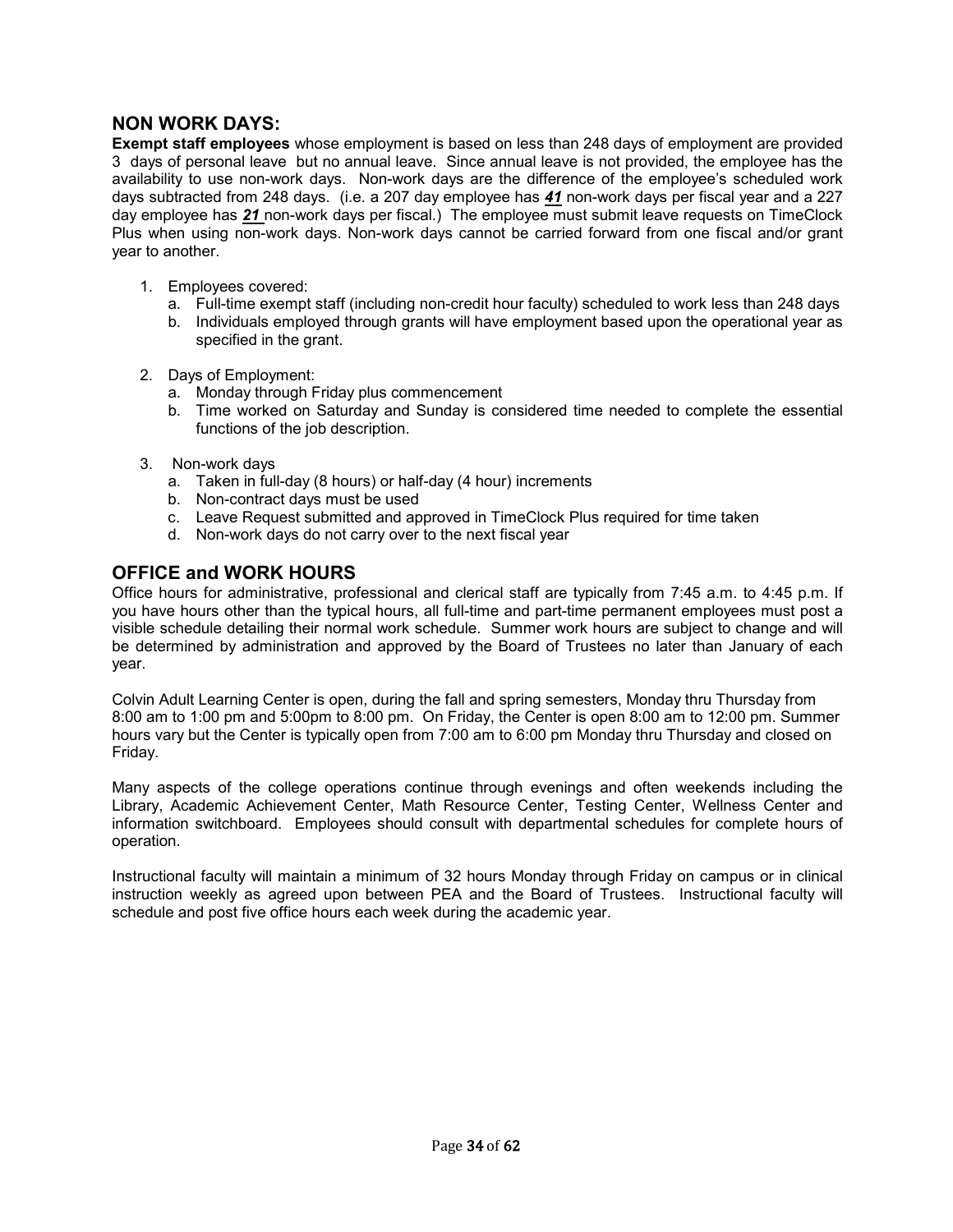## **OPEN ENROLLMENT FOR BENEFITS**

"Open enrollment" is a period of time when full-time employees may enroll or change coverage for health/dental and pre-taxed optional insurance coverage.

- Open enrollment for health/dental insurance will be announced each year by Human Resources and communicated to all eligible employees.
- Open enrollment for optional insurance**\*** normally occurs the first week in May with the final changes made no later than noon of the last working day of June.

*\*The college may coordinate with a third party to offer additional insurance at the employee's expense. The insurance premium may be included as part of the Section 125 reduction plan and deducted from the employee's pay each month. It is the employee's responsibility to administer their personal optional insurance coverage/claims.*

## **OPEN RECORDS**

Individuals requesting open records information will need to contact the Freedom of Information Officer (VP of Finance and Operations). All requests from the public which indicate the request is for information that may be considered confidential, subject to interpretation, or may be used in public media campaigns should be considered possible open records requests and, therefore, directed to the VP of Finance and Operations to determine whether an official request is required.

See Public Records, Board Policy #106.

## **OUTSIDE EMPLOYMENT**

The first and major employment responsibility of the College employee shall be to the institution. A fulltime employee shall not engage in outside employment or interests which will infringe upon his/her duties and/or performance as an employee of the college. Additionally, a conflict of interest shall be avoided between employment with the college, outside interests, and other employment.

## **OVERTIME**

Overtime is earned by non-exempt (classified) employees for actual hours worked beyond 40 per week.

- 1. Over-time is given at a rate of one and one-half for each hour of employment over 40 actual hours worked in a week.
- 2. Overtime must be pre-authorized by the immediate supervisor before time is accrued.
- 3. Overtime will need to be explained by the employee in a "Note" in TimeClock Plus and approved by the supervisor.
- 4. An overtime authorization must be completed and received in the Human Resources Office before overtime is paid.
- 5. If overtime is earned and an authorization has not been received for overtime payment, overtime will be rolled to compensatory time.

Also, see Compensatory Time and Overtime Agreement of Understanding located at www.sccc.edu

## **PART-TIME EMPLOYEE**

A part-time employee regularly works 29 hours or less per week.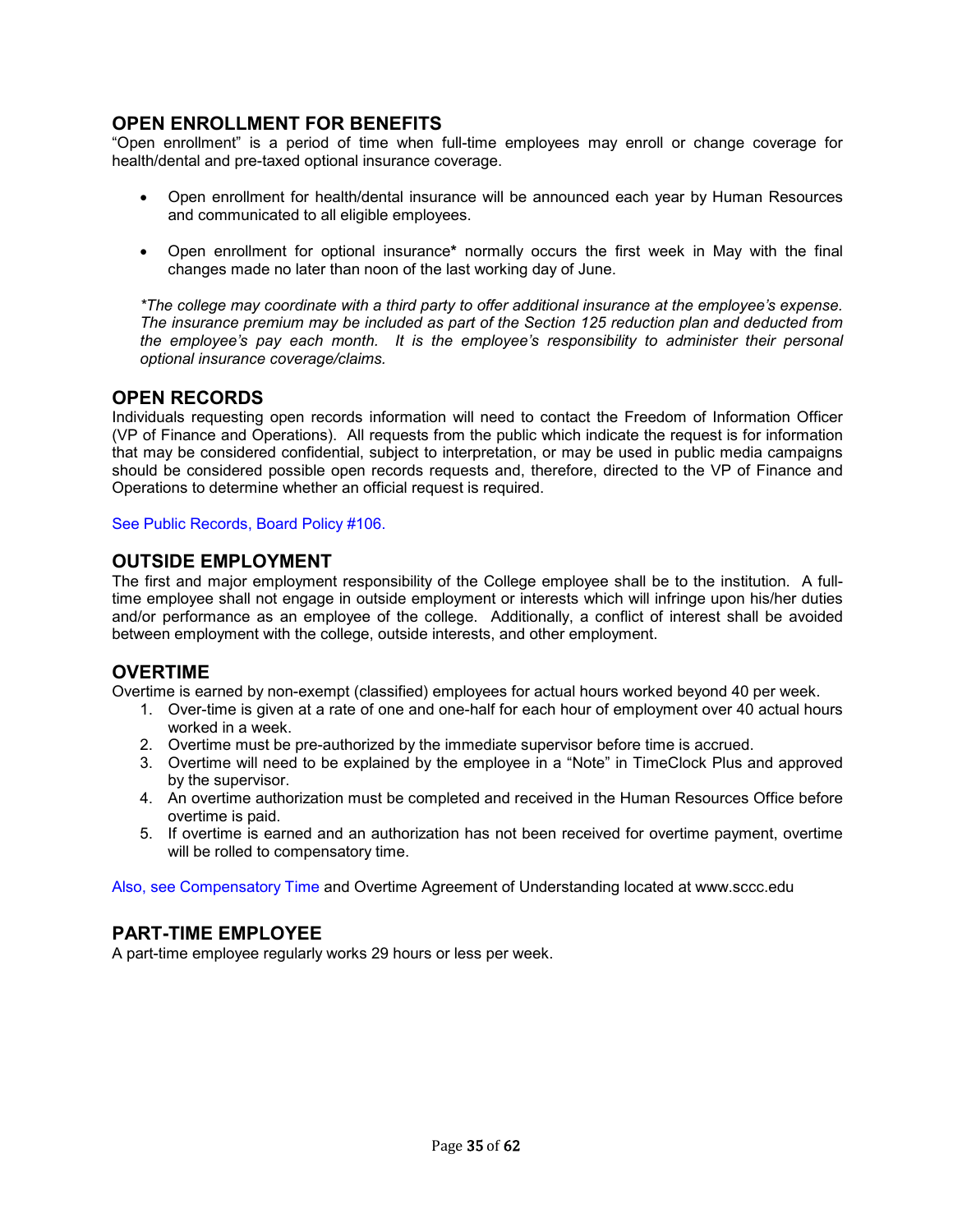## **PAY DAY**

Non-exempt (classified) employees are paid from the 11th of the month through the 10th of the following month. Time worked from the previous week will be approved in TimeClock Plus by both the employee and immediate supervisor each Tuesday by Noon. *(Some "grandfathered" non-exempt employees are paid with time running from the 1st through the last day of the month. Approvals for time worked the prior week by employee and immediate supervisor are due each Tuesday by Noon.)*

Administrators, faculty, and other exempt employees are paid from the 1st day of the month through the last day of the month with no time cards required. Employee's supervisor may request exempt employees to document time in TimeClock Plus or any other means. *Pay may be reduced for partial weeks worked during the initial or final week of employment.*

Payroll deadline is the 10<sup>th</sup> of each month. Work responsibilities completed after the 10<sup>th</sup> will be paid the following month.

Pay is distributed on the 22nd of each month. When the 22nd is a Saturday, Sunday, or Holiday, pay is distributed on the preceding Friday. All personnel utilizing direct deposit will receive notifications of deposit through a password secure e-mail on or before the 22nd of each month.

## **PAYROLL DEDUCTIONS**

As per the Kansas Wage Payment Act (KWPA), K.S.A. 44-319 the college may withhold, deduct, or divert:

- 1. Deductions required or empowered to do so by state or federal law;
- 2. Deductions for medical, surgical or hospital care or service, without financial benefit to the employer;
- 3. Deductions by which the college has a signed authorization by the employee for deductions for a lawful purpose accruing to the benefit of the employee; and
- 4. Deductions for contributions attributable to automatic enrollment in a retirement plan.

The KWPA as amended, allows the college to withhold, deduct, or divert any portion employee's wages with a signed agreement between the employer and employee for the following purposes:

- 1. As repayment of a loan or advance the college made to the employee during the course of and within the scope of employment;
- 2. To recover a payroll overpayment; and
- 3. To compensate for the college for the replacement cost or unpaid balance of the cost of the college's merchandise or uniforms purchased by the employee.

Upon written notice and explanation to the employee the college may deduct, withhold or divert any portion of the employee's final wages (i.e., after separation from employment) for the following purposes:

- 1. To recover the college's property provided to the employee in the course of its business, including, but limited to, tools of the trade or profession, personal safety equipment, computers, electronic devices, mobile phones, proprietary information such as client or customer lists and intellectual property, security information, and keys or access cards until the employee returns the property to the college (upon return of the property, the college must pay the wages being withheld);
- 2. As repayment of a loan or advance the employer made to the employee during the course of and within the scope of employment;
- 3. To recover a payroll overpayment; and
- 4. To compensate the college for replacement cost or unpaid balance of the cost of its merchandise, uniforms, property, equipment, tools of the trade, or other materials intentionally purchased by the employee.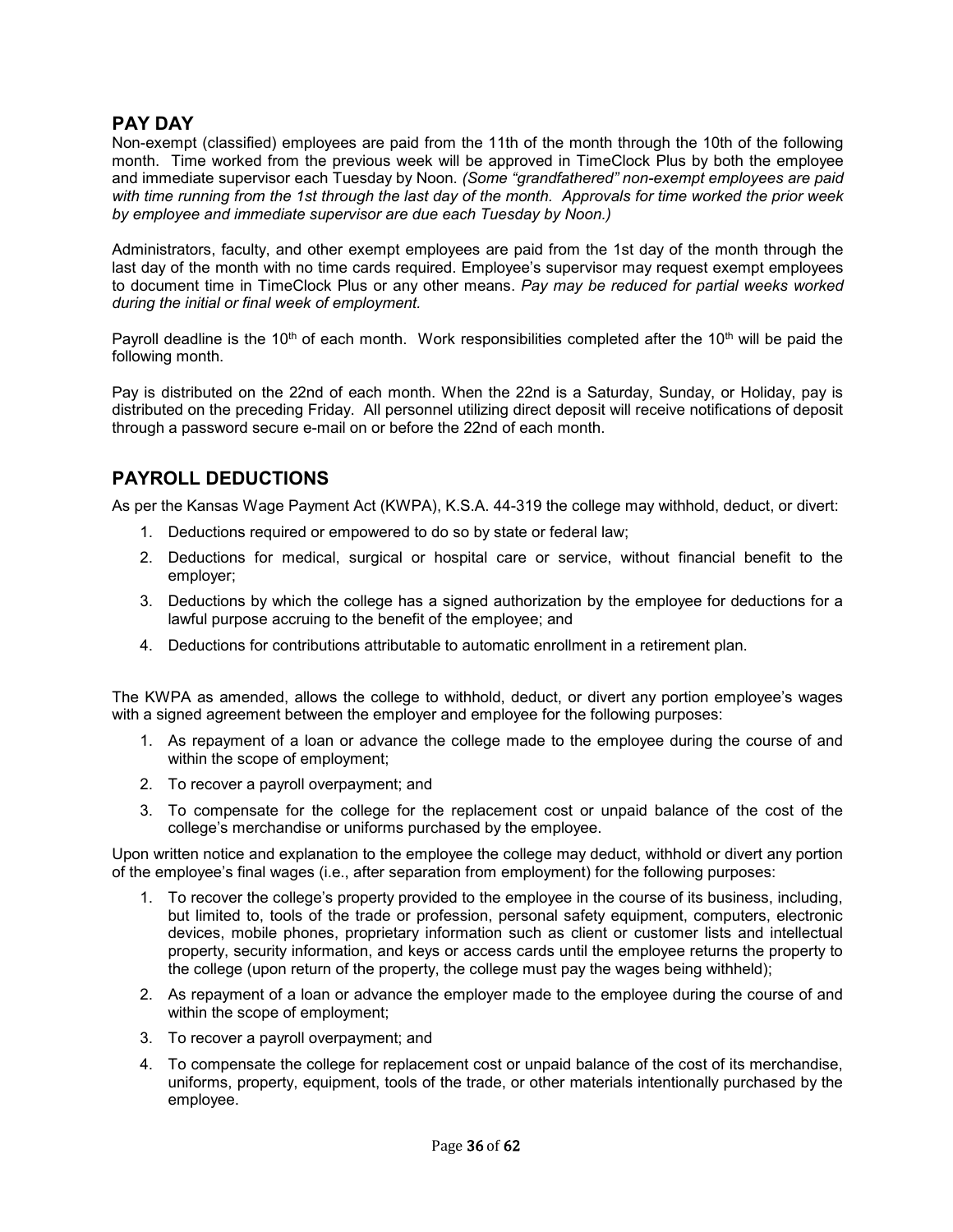## **PERFORMANCE APPRAISALS**

Kansas Statutes (K.S.A. 72-2409 et.seq) and Board policies require that each full-time employee's performance be evaluated. Basic elements of the performance process are:

- 1. Professional exempt and non-exempt employees are evaluated during their first 90 days of employment and once each fiscal year (July 1 to June 30).
- 2. Administrative employees are evaluated by the  $60<sup>th</sup>$  day of each semester and once each fiscal year.
- 3. Faculty employees are evaluated by the  $60<sup>th</sup>$  day of each semester for the first two years of employment, then once a year for the next two years and thereafter every third year as per state statute.

See Administrative Performance Appraisal, Board Policy #611 and Performance Appraisal Policy, Board Policy #618.

## **PERSONAL LEAVE**

Full-time positions of less than 248 days (twelve (12) months) receive three days of personal leave each fiscal year. Personal leave may be taken in ¼ hour increments. Personal leave cannot be accumulated beyond the fiscal year in which it is earned.Leave will be requested by the employee and approved by the supervisor in TimeClock Plus.

Leave is pro-rated for employees who begin employment after July 1 of the fiscal year or the beginning of the grant year.

TimeClock Plus procedures are available at www.sccc.edu

## **PERSONNEL FILES**

Personnel files are maintained in the Human Resources Office in order to meet state and federal employment laws as well as national, regional and state accrediting organizations. Personnel records shall include but not be limited to the following:

- I-9 All employees shall complete an I-9 form required by the Federal Government.
- Transcripts All employees, excluding student workers, shall have current transcript(s) of college credits on file in the Human Resources Office.
- Application All employees, excluding student workers, shall complete an application including personal data as may be required for proper and effective use.

#### **PROFESSIONAL GROWTH AND DEVELOPMENT**

It is the intent of Seward County Community College to provide a positive environment for employee professional growth and development. Professional employees shall be given opportunities to make continuing progress in their areas of specialization and are expected to take advantage of such opportunities.

See the following Board Polices: Compensation Policies for Continuing Education, #604; Professional Development Grant, #605; Sabbatical Leave Policy, #612 and Professional Development Grant for Parttime/Adjunct Faculty, #626.

#### **PROFESSIONAL EMPLOYEE**

A "Professional Employee" means any person employed by the Board of Trustees in an educational or instructional capacity.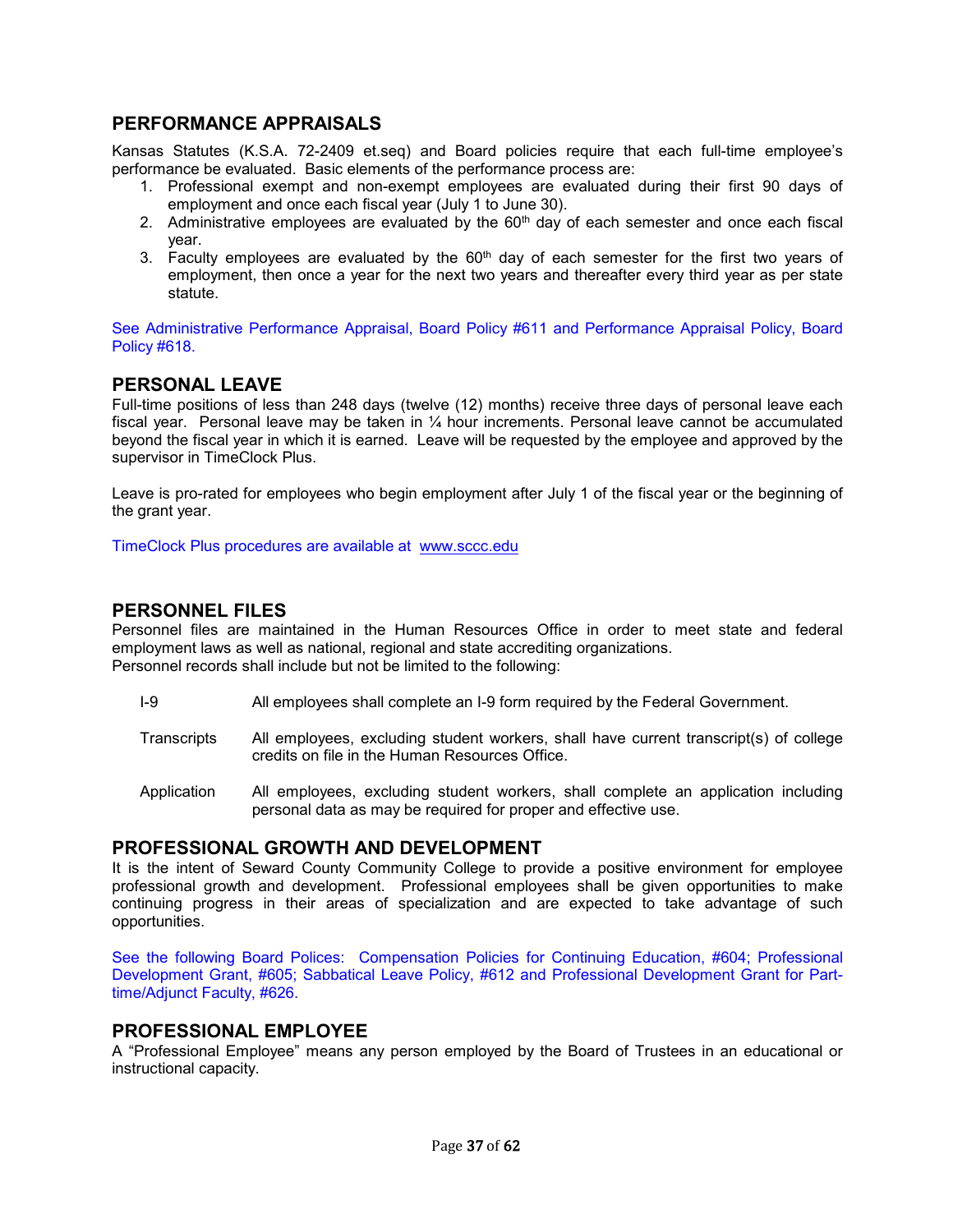## **PROFESSIONAL NEGOTIATIONS**

The Board of Trustees, administration, and Professional Employees Association (PEA) have approved procedures for annual process for the consideration of faculty contracts.

See Constitution of Seward County Community College Professional Employees Association, Board Policy #610.

## **PURCHASING PROCEDURES**

All requests to purchase are initiated via the electronic requisition system. Each departmental/division secretary is able to enter the information in the system. Approvals are required by the division dean/department supervisor, VP's and the President.

The college credit card is not to be used for departmental purchases without prior expressed written permission by the appropriate supervisor.

Preference will be given, where quality and price are comparable, to the purchase of products and services offered for sale by firms, corporations, or individuals with offices or plants located in the Seward County Community College service area.

#### BOOKSTORE PURCHASING PROCEDURE

Each division shall develop procedures explaining how instructors obtain supplies and materials through the Bookstore. All special order supplies should be approved by the supervisor. The procedures and control of these purchases are the responsibility of the supervisor. **Students may never make purchases for the division on their own authority.**

#### BIDS AND PRICE QUOTATIONS

#### **I. GENERAL POLICY**

All expenditures of funds on behalf of Seward County Community College (SCCC) should be handled in a way that assures the greatest value per funds expended. The following is a guideline: A. When an item has been approved, either expressly or by inclusion in the budget that the Board has adopted, the Vice President of Finance and Operations is authorized to solicit purchase quotations and/or bids in accordance with these policies and procedures.

B. All items to be procured, except those acquired for resale or deemed to be perishable, shall be purchased on a competitive bid or quotations basis as hereinafter provided.

C. Purchasing shall be handled in a manner that will assure competition between bidders.

D. Unless there is just cause for other action, the lower bid or quotation meeting specifications should be accepted.

E. Preference will be given, where quality and price are comparable, to the purchase of products and services offered for sale by firms, corporations, or individuals with offices or plants located in the SCCC service area.

F. Any formal bid opening is open to the public and the results of such bid shall be considered public information.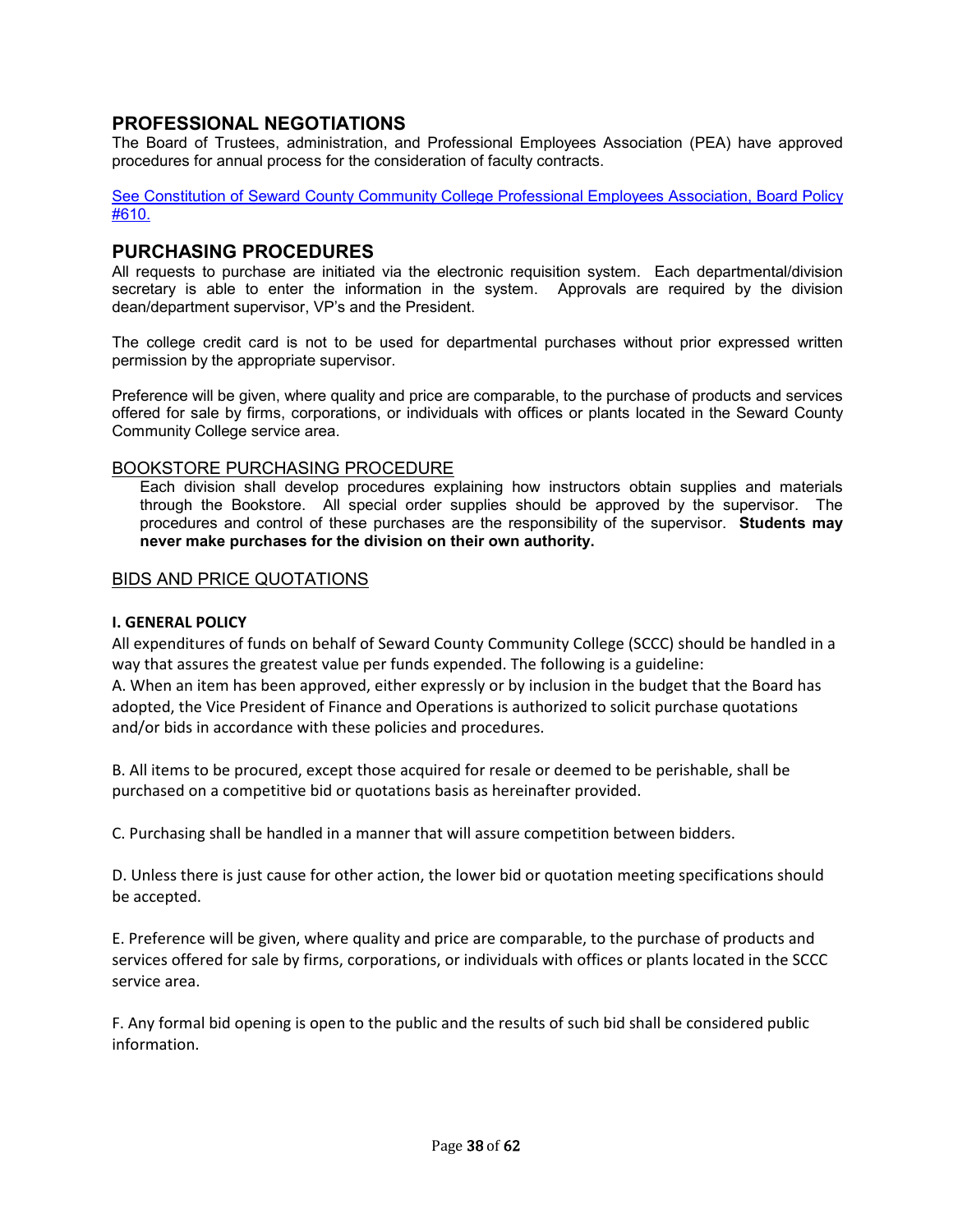## **II. BIDS AND QUOTATIONS**

Competitive quotations or bids will be solicited by the Vice President of Finance and Operations, in accordance with the Board of Trustees' policies, and the following guidelines:

A. Price guidelines for quotes and bids:

i. \$1 - \$5,000 - Quotations may or may not be solicited as determined by the person responsible for budget expenditures of the department requesting the item(s).

ii. \$5,001 - \$10,000 - The Vice President of Finance and Operations and the department which is requesting the item(s) will attempt to obtain at least three (3) written quotations.

iii. \$10,001 and above - Product specification will be developed through input from

the department requesting the item and the Vice President of Finance and Operations. The Vice President of Finance and Operations will solicit competitive sealed bids and present the same to the Board of Trustees.

B. Bid specifications including deadline for bid submission will be made public either through newspaper, trade journals, or the SCCC website.

C. Purchasing requirements will not be artificially divided by using multiple purchase orders to circumvent the bidding process.

D. The Board may so choose to exempt the solicitation of bids for professional services. In that event the Board will direct Administration to solicit professional services which meet the Board's intent.

E. When competitive bidding is used, the following procedure shall be followed:

i. The specifications shall be as detailed as possible. Assistance may be obtained from knowledgeable sources in writing such specifications.

ii. Bids will be solicited in such manner as to provide at least 15 calendar days for the vendor to respond. The date, time, and location of the bid opening will be indicated in the product specifications. iii. All bid openings shall be performed at a public meeting scheduled for such openings.

iv. The Vice President of Finance and Operations shall present the recommendation to the Board of Trustees of acceptance or rejection of the bid. The Board of Trustees shall always have the power to accept or reject any bid for any reason. The Board of Trustees shall make the final determination for issuance of contracts.

v. Technical defects will be a proper reason to reject any bid. Technical defects may include, but are not limited to: Failure to meet deadline for bidding; failure to follow instructions in invitation to bid; failure to meet specifications; failure to answer all questions required in the invitation to bid or specification; lack of proper signature for bidder; failure to include delivery date, if required; failure to include requested information; or failure to include proper bond when required.

## **III. NO BID POLICY**

Should an emergency arise in any college operating unit necessitating immediate purchase of an article or service, or in the event the Board of Trustees deems it in the best interest of the college not to bid, such purchase may be made according to procedures outlined by the President. Such procedures may include the delineation of emergency purchases procedures to appropriate college personnel. *Title:*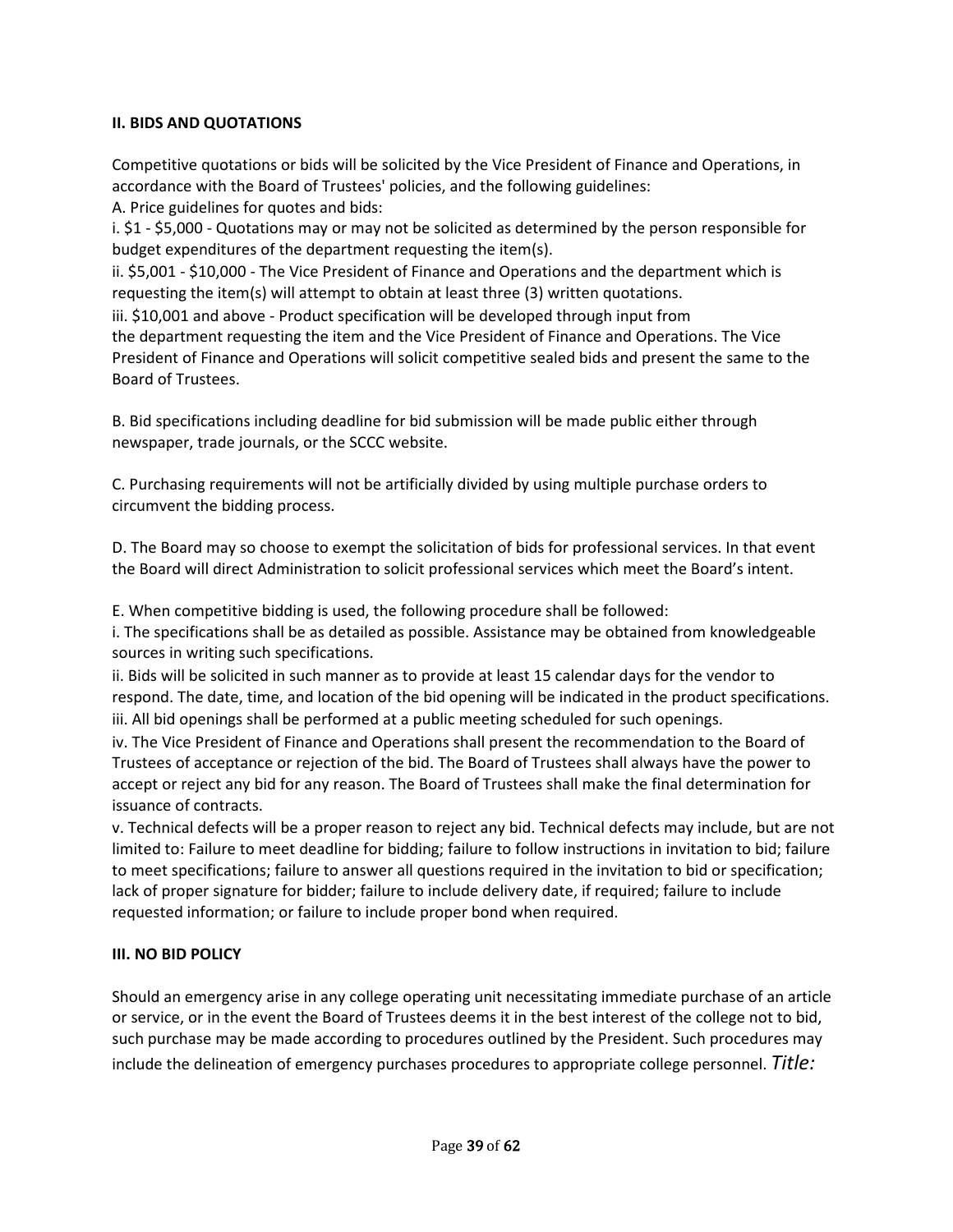#### **IV. CONFLICTS OF INTEREST**

SCCC shall not enter into any contract for the purchase of property or services of a person, or from any members of the immediate family of any person, who is:

A. A member of the Board of Trustees;

B. An officer of the college; or

C. An employee of the college involved in the requisitioning or purchasing of property or services (or the approval thereof); or in the selection of prospective bidders; or in the awarding of contracts on behalf of the college; or from any firm in which any of the above mentioned classes of persons, or any member of their immediate family (including grandparents and grandchildren), have a financial interest.

D. In the event that a Board member may have an association with a vendor, and such association may be interpreted as a conflict of interest of the College, he/she is prohibited from participating in the decision to accept a bid offer from with said vendor.

The college credit card is not to be used for departmental purchases without prior expressed written permission by the appropriate supervisor.

See Bidding Procedures, Board Policy #505.

## **RELEASE OF EMPLOYEE INFORMATION**

All active and terminated employees' personal information will be regarded as confidential and every reasonable precaution will be taken to assure the privacy and confidentiality of employee information.

See Release of Information on Employees, Board Policy #602.

## **RESIGNATION**

Non-exempt employees are requested to submit a written resignation to their supervisor within 10 working days before the effective date, unless the employee and supervisor agree to less time.

Exempt employees, other than administrators and faculty, are requested to submit a written resignation to their supervisor within 15 working days before the effective date.

The Board of Trustees may apply an amount for liquidated damages if a faculty or administrative employee resigns without completing the requirements of the employee's contract.

Administrators and faculty are under statutory notice as set forth in K.S.A. 72-5411et.seq. and K.S.A. 72- 2251 et.seq.

## **RETIREMENT**

All employees filling covered positions, as defined by KPERS, contribute a percentage of their gross wage to Kansas Public Employees Retirement System (KPERS). As a member of KPERS, you may retire upon meeting eligibility requirements as found at [www.kpers.org.](http://www.kpers.org/)

Each year the employee will receive an annual statement from KPERS.

More information may be found in the KPERS Designated Agent Manual, [www.kpers.org](http://www.kpers.org/) or by contacting the Human Resources Office.

The College also offers an Early Retirement Plan for employees. See Early Retirement, Board Policy #606.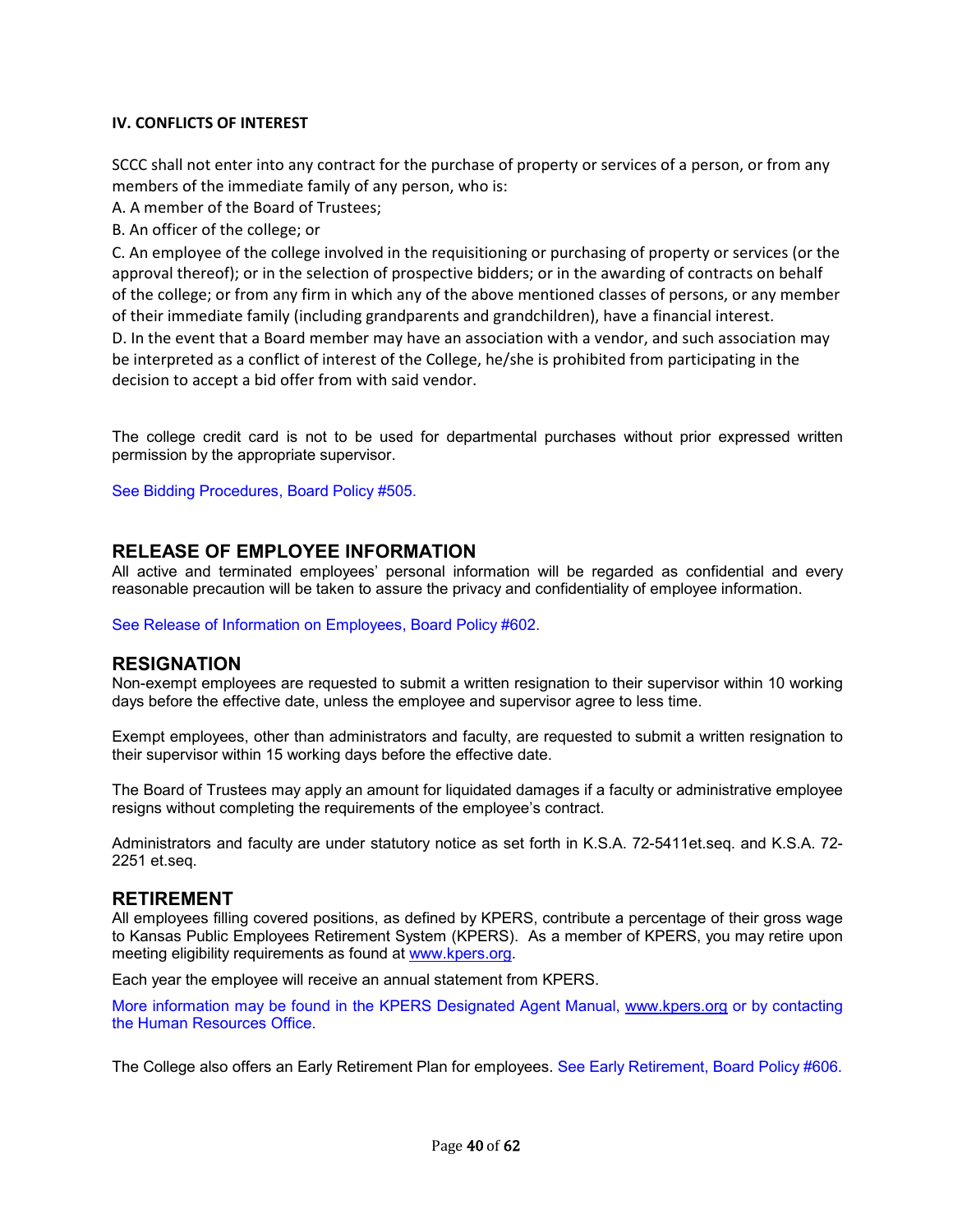## **SABBATICAL LEAVE**

The College encourages the professional development and growth of its professional employees. The Board recognizes that many varieties of professional growth and development are possible and that many of these modes of growth are of such a nature that they cannot be undertaken while a professional employee is engaged in full-time service for the college. Therefore, a sabbatical leave may be granted for any activity which, in the judgment of the Board, will contribute to the goals of professional development for the professional employee and to the betterment of the college and the community. It will be the responsibility of the professional committee to demonstrate clearly how a particular work, study, or travel plan will accomplish these goals to benefit the college and community.

An employee is eligible for sabbatical leave under the following conditions:

- 1. Is employed under a "Primary Contract with Professional Services" contract,
- 2. Is employed full-time on a 9, 10, 11, or 12 month contract,
- 3. Is paid a monthly salary, and
- 4. Has been employed at SCCC for six continuous years.

See Sabbatical Leave Policy, Board Policy #612.

# **SALE OF TEXTBOOKS TO OUTSIDE BUYERS**

Purchased, unsolicited, review or desk copy textbooks sent to an employee of SCCC at the College address are considered SCCC property and may not be sold for personal gain.

Any textbook deemed to be a duplicate, unusable, or out of date may be disposed of by the following methods:

- 1. Placed in the SCCC Library. *The SCCC Librarian will determine if the book is suitable for cataloging. If not, the Library will return the book to the appropriate instructional department.);*
- 2. Placed in a departmental library for use by faculty and/or students;
- 3. Placed in a "give away" area for students, faculty, public individuals to use; or
- 4. Sold to a "textbook buyer".

Books sold to a "textbook buyer" must be disposed of according to the following procedures:

- 1. Books are to be accumulated by the Division Secretary.
- 2. Arrangements for the "textbook buyer" to pick up texts are made by the Division Secretary. Division Secretaries are encouraged to communicate with each other to coordinate book sales.
- 3. Sale revenues of books are deposited to the appropriate instructional division from which the books are accumulated.
- 4. Division Secretary will submit revenue to the SCCC Business Office for a receipt indicating deposit in the Division funds.

Employees are discouraged from ordering texts which will likely not be used in their classrooms, labs, or departments.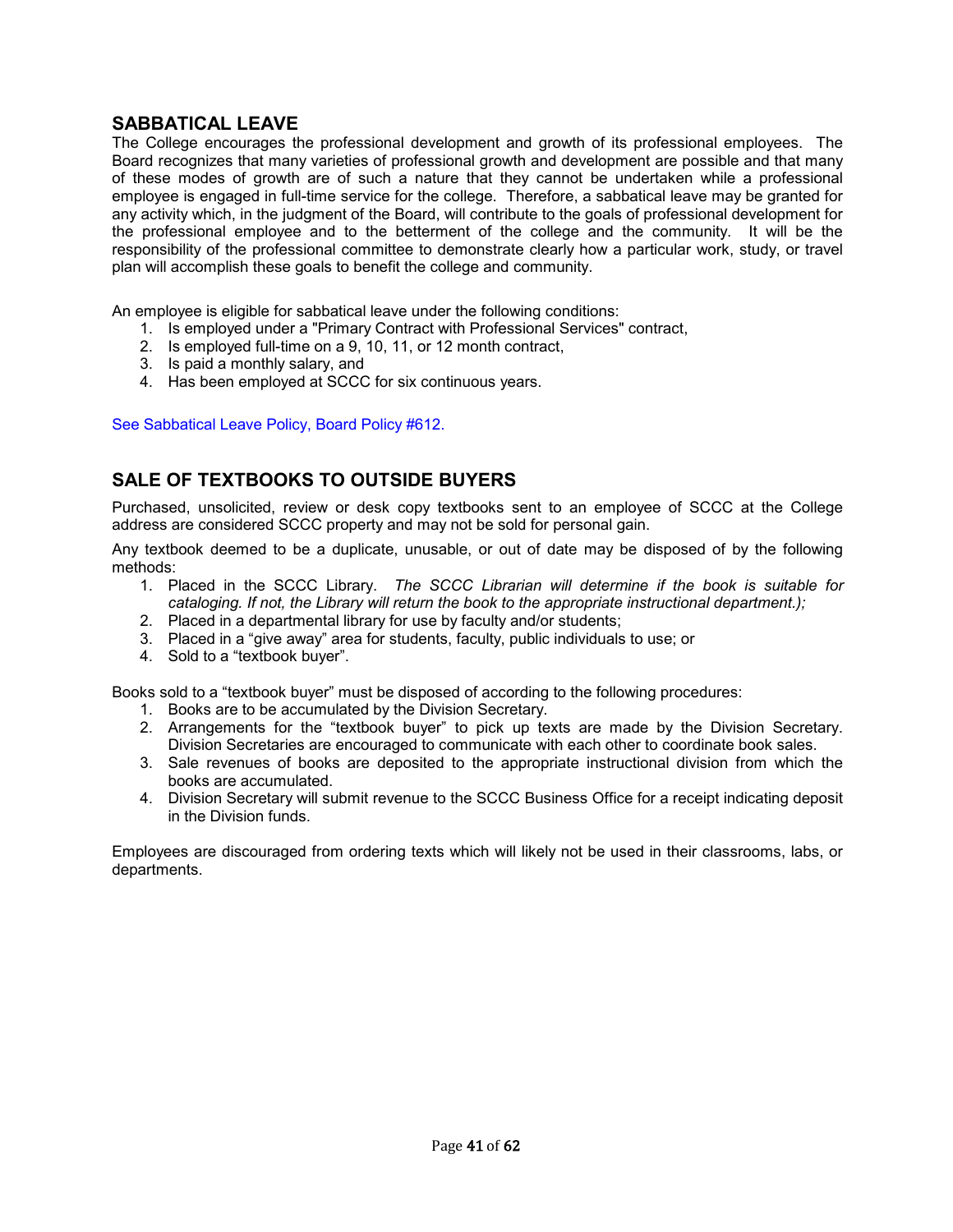## **SCHEDULING AND DELIVERY OF INSTRUCTIONAL TECHNOLOGY**

- 1. Satellite downlinks, large group webinars, and video conferences are arranged through the Network Administrator
- 2. Technical Assistance for the IDL Classroom:
	- a. The Network Administrator is responsible for providing technical assistance in the classroom. The technical assistance will include the following activities:
		- i. Insure the classroom is operational and make appropriate adjustments to system for quality delivery;
		- ii. Contact originating site for adjustments and;
		- iii. Assist group in the classroom with technical problems as they occur.
- 3. Technical Assistance for the IDL classroom will be based upon the following information provided:
	- a. Date, time, location, title of instructional activity;
	- b. Name of contact person and telephone number to discuss compatibility of delivery systems;
	- c. Type of delivery system used to transmit program/activity

## **SEXUAL HARASSMENT AND SEXUAL MISCONDUCT POLICY (Board Policy Series 603)**

#### **I. Purpose**

It shall be the policy of Seward County Community College (SCCC) that no person shall, on the basis of sex, be excluded from participation in, be denied the benefits of, or be subjected to discrimination under any education program or activity of SCCC as required by P.L. 92-318. This title covers three major areas: admission, treatment of students, and employment.

It is the policy of Seward County Community College that no member of the campus community shall be permitted to sexually, racially, or religiously harass or assault another person. SCCC will not tolerate sexual assault in any form. Where there is a preponderance of evidence to believe that the safety and/or security of the individual, persons in the residence halls, or the campus community has been breached, the administration will pursue strong disciplinary action which may include suspension or dismissal from the residence hall and/or SCCC. Discipline may also include restricting the accused from College property and functions. This policy includes Cyber Bullying and/or harassment.

In dealing with members of the campus community, individual integrity and respect are the primary focus of the College's concern. It is important that options regarding medical treatment, counseling, the procedure for reporting and/or filing charges against an alleged assailant or third party,and receiving support and assistance through this process are clearly articulated.

As a part of its policy not to discriminate on the basis of sex, Seward County Community College hereby specifically prohibits any act of sexual harassment and has adopted for its students and employees the Equal Employment Opportunity Commission's definition of sexual harassment. That definition is:

Unwelcome sexual advances, requests for sexual favors, and other verbal or physical conduct of a sexual nature constitute sexual harassment when:

- (1) submission to such conduct is made either explicitly or implicitly a term or condition of an individual's employment;
- (2) submission to or rejection of such conduct by an individual is used as the basis for employment decisions affecting such individual; or
- (3) such conduct has a purpose or effect of unreasonably interfering with an individual's work performance or creating an intimidating, hostile or offensive working environment. (The College will abide by the sexual harassment laws as provided in Title VII of the Civil Rights Act of 1964 and associated amendments.)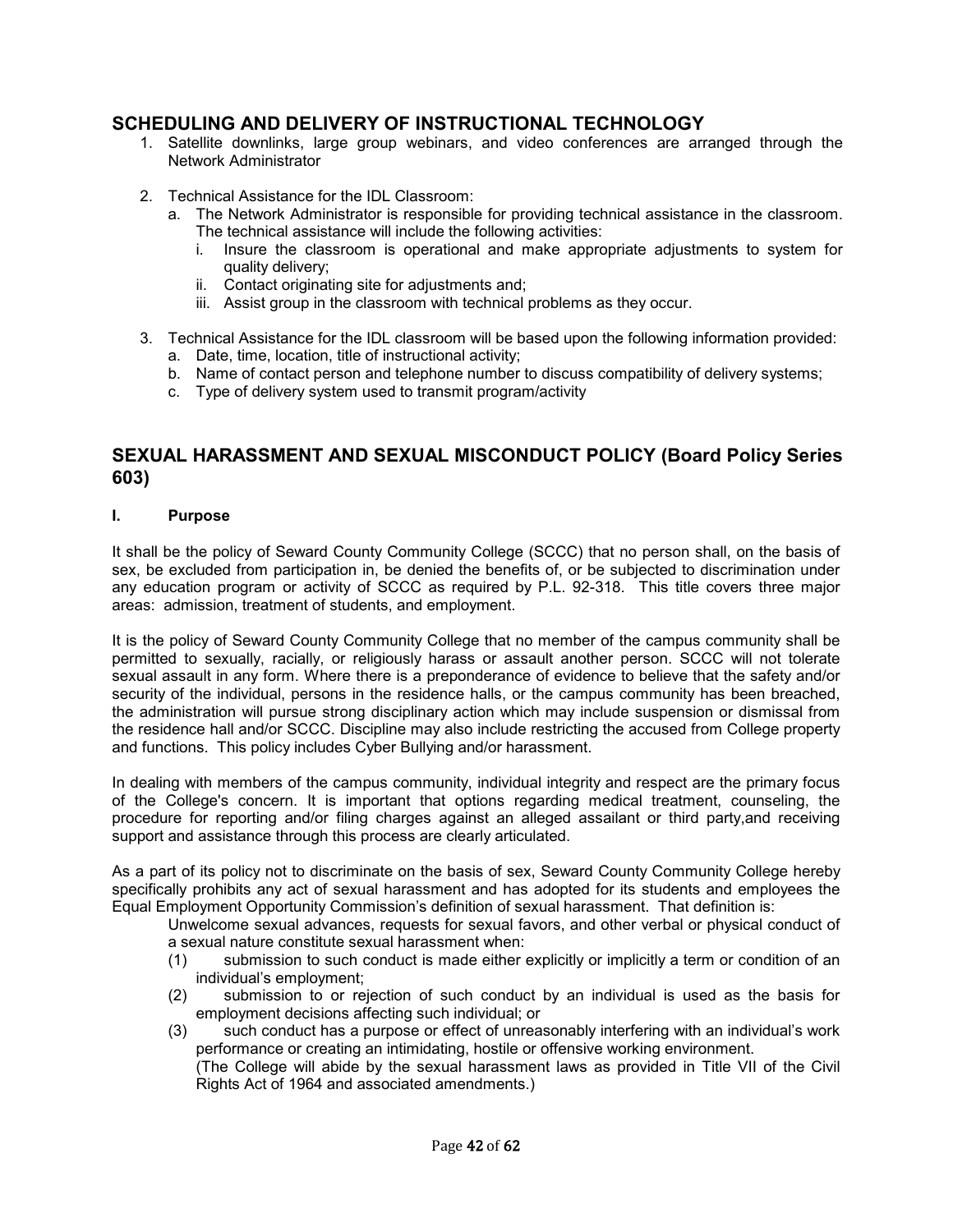This policy prohibits retaliation against a person who reports sexual harassment, who assists someone with a report of sexual harassment, or who participates in any manner in an investigation or resolution of a sexual harassment report. Retaliation includes threats, intimidation, reprisals and/or adverse actions related to employment or education. Allegations of retaliation will be investigated, and if substantiated, will result in disciplinary action.

No person will be penalized by SCCC or by any person associated with SCCC for participating in the procedures related to the investigation of a sexual harassment complaint. Any act of retaliation by any party directed against either a complainant, a respondent, witness, or participant in the process will be treated as a separate and distinct charge and will be subject to the grievance procedure. Complaints of retaliation will be investigated by the Compliance Officer or the President if the Compliance Officer is named in the complaint.

In compliance with Section 86.8 of 92-318, the VP of Finance and Operations, Title IX Officer, has been designated as the employee responsible to coordinate the efforts of the college to comply with and carry out its responsibilities under this Act, including any investigation of any complaint communicated to Seward County Community College alleging any action which should be prohibited by this Act. The VP of Finance and Operations, designated as the Compliance Officer, may be contacted by mail at Seward County Community College, P.O. Box 1137, Liberal, Kansas, 67905-1137, or by telephone at 620.624.1951.

## **II. Reporting Procedures for Sexual Harassment**

In determining whether alleged behavior constitutes sexual harassment, SCCC will examine the record as a whole and all aspects of the circumstances, such as the nature of the sexual advances and the context in which the alleged incidents occurred.

Any student or employee who feels he/she has been the victim of sexual harassment should contact the campus security at 620-417-1181 or the VP of Finance and Operations at 620-417-1018 within fourteen (14) calendar days of the occurrence of the incident which gave rise to the complaint. This contact can be in an oral or written form. In addition, a written, signed, and confidential complaint should be submitted to the VP of Finance and Operations. Upon receipt of a written formal complaint, the VP of Finance and Operations will commence an investigation in accordance with SCCC Board Policy.

The campus security office is located in the Hobble Academic Building in room #AA159. If the complaint is against the security officer, the student or employee should contact one of the campus VP's directly. The VP of Finance and Operations will proceed with the investigation. If the complaint is against the VP of Finance and Operations, the student or employee should contact the President directly.

## **III. Emergency Reporting Procedures for Sexual Assault**

No form of sexual assault will be tolerated or condoned at Seward County Community College. Sexual assault includes not only those acts commonly understood to constitute "sexual assault" but all sex offenses under the Kansas criminal codes. The Campus Security annually reports all forcible and nonforcible sex offenses. SCCC will provide assistance in reporting, counseling for victims and support to the campus community.

**Sexual Violence or Sexual Assault is a felony crime.** It should always be reported immediately to the Campus Security, City Police, a college official, whether the act of violence be by a stranger, an acquaintance, or a "date rape." The procedures outlined below are designed to protect the student who has been hurt by these behaviors and to stop the offensive behavior. The due process rights of alleged offenders are protected, as well as the rights of the victim. **Time is essential.**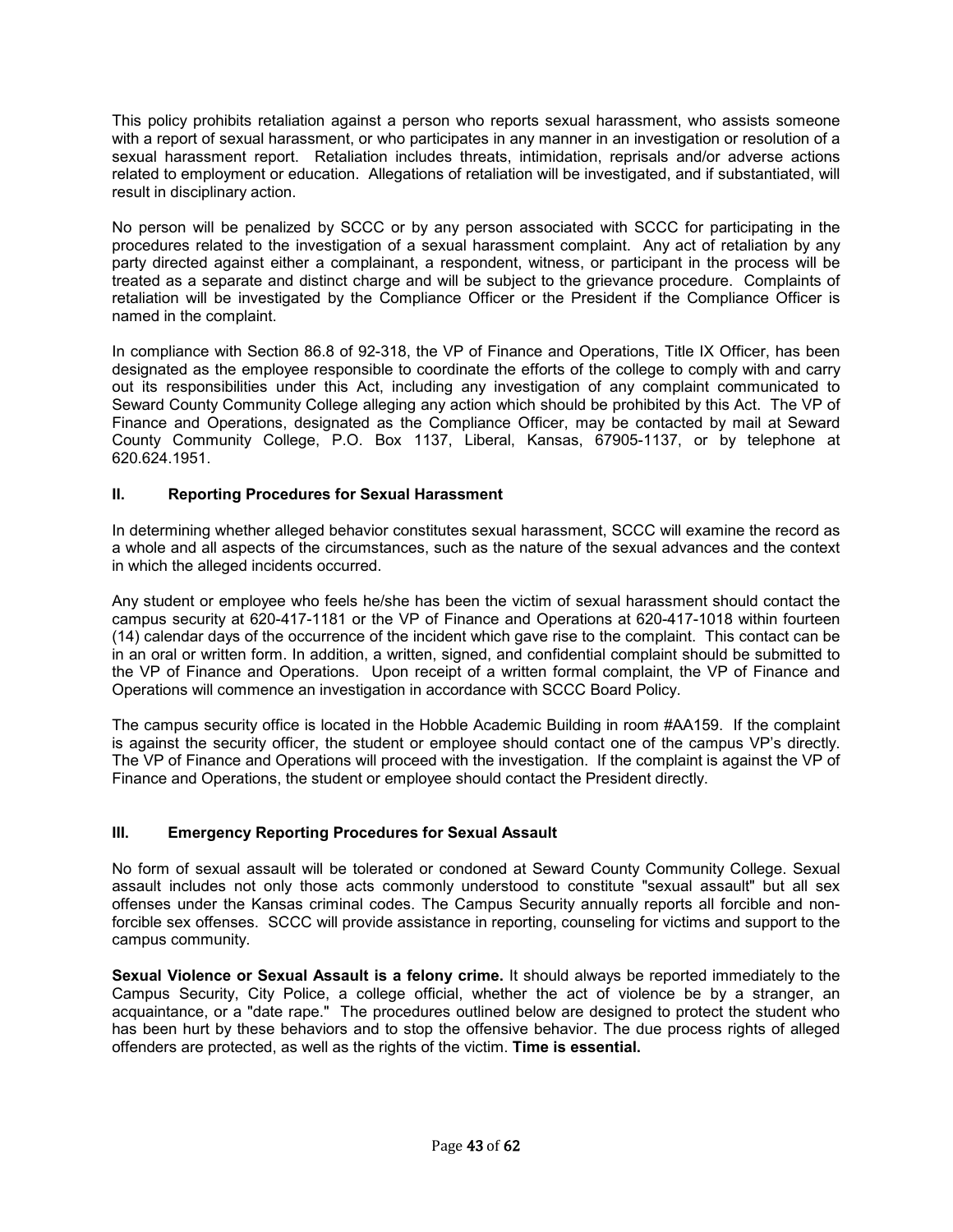- A. Go to a safe location as soon as possible. If possible, a friend should accompany the individual for increased safety.
- B. From the safe location campus security should be called at 620-417-1180 or the police at 911.
- C. Women should **NOT** change clothes, shower, bathe, or douche. If possible, do not go to the toilet. All clothing should be saved including linens, or other items that may have been touched by the assailant for the police officers who will be responsible for evidence. Do not wash clothing, linens or other items that may have been touched by the assailant. All physical evidence, including seminal fluids, hair, blood types and scrapings of flesh from the victim's fingernails may be needed for use in court.
- D. The individual should get to the hospital as soon as it is safe and possible. The Campus Security or Police Officer will be able to arrange transportation to the hospital as soon as an assault is reported.
- E. If the individual knowingly and willingly refuses to allow medical and/or law enforcement to respond, the Security officer is to obtain a written statement. Included in this statement is a recollection of the entire event in chronological order in as much detail as possible. Included in the statement are dates and times, names, locations, and how the event happened in as much detail as possible.
- F. The written statement is to also contain an affirmation from the victim indicating medical and/or law enforcement services are NOT wanted. The statement is to be signed and witnessed.

Security will put every effort into locating the suspect as soon as possible and advise the suspect that a criminal offense has been reported.

If cooperation is granted, all evidence, including a written statement, written statements from witnesses, photos of any injuries, photos of crime scene(s), weapons photographed and collected, alcohol photographed and collected and anything else of evidentiary matter is to be collected for later reference if needed.

A formal complaint for legal action against the assailant should be made to the Police Department. For criminal prosecution a victim has two years to file a report from the day of the crime but it should be done as quickly as possible.

#### **IV. Emergency Procedures for Stalking**

*Criminal activity consisting of the repeated following and harassing of another person.* Stalking is a distinctive form of criminal activity composed of a series of actions that taken individually might constitute legal behavior. For example, sending flowers, writing love notes, and waiting for someone outside her place of work are actions that, on their own, are not criminal. When these actions are coupled with intent to instill fear or injury, however, they may constitute a pattern of behavior that is illegal.

- A. If an individual is believed to be stalked, he or she should contact Security at 620-417-1180.
- B. The individual should not communicate in any form, written, verbal, text or other to this person.
- C. The individual should report all incidents of stalking (including telephone calls, emails, etc.) to Security. An Incident report is to be made by Security and forwarded to Administration.
- D. **If the individual believes he or she is in immediate danger, call 911** and immediately go to a well-lit area and/or an area where there are other people to serve as witnesses if necessary. If in a vehicle and being followed, drive directly to a law enforcement agency's parking lot or a wellpopulated area such as Walmart, Dillon's or the hospital and repeatedly honk your vehicle's horn.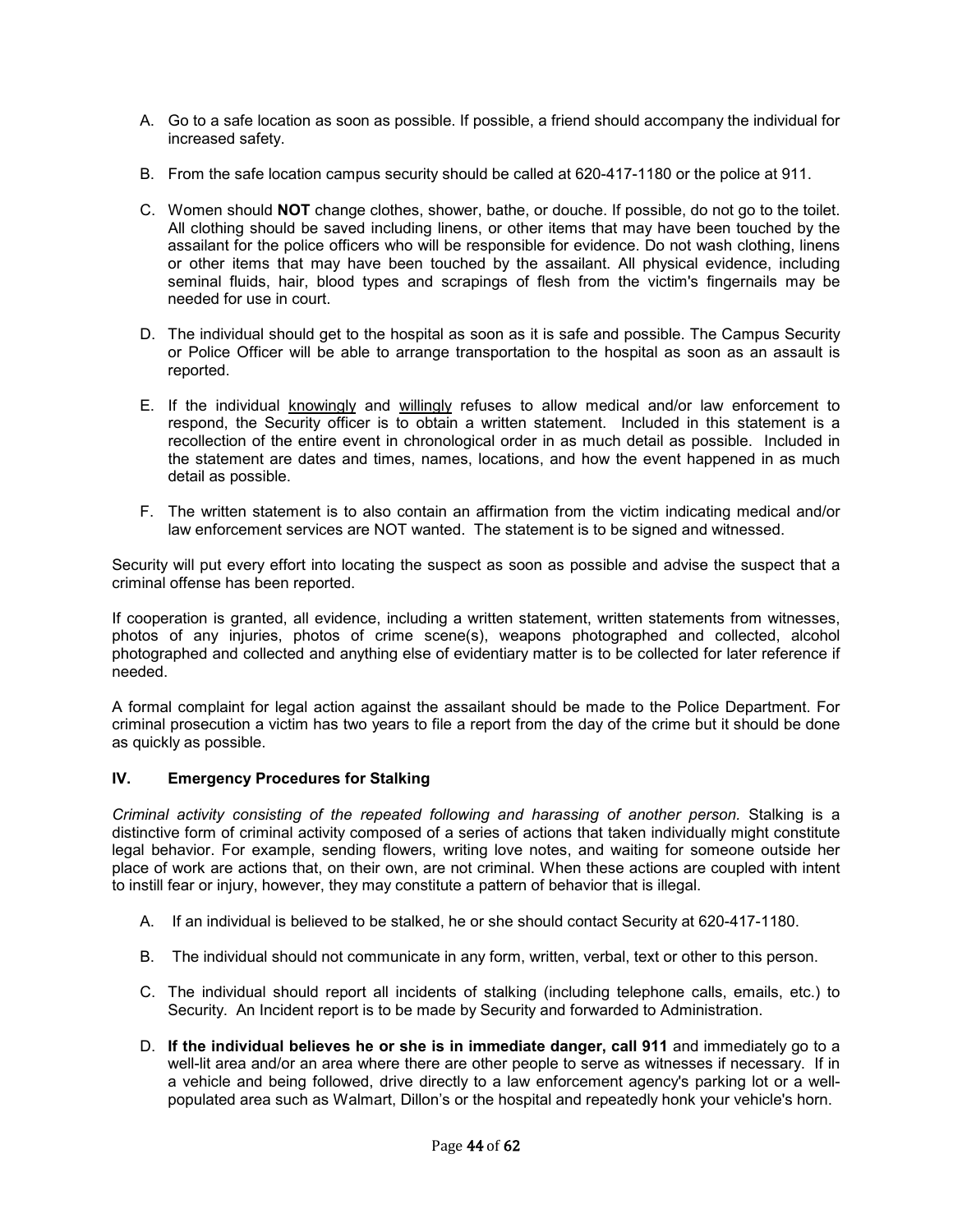- E. The individual should keep all emails, letters, packages, etc. sent to them related to the incident or actions.
- F. Individuals may be asked to file a protection order and submit to a search of email, cell phone or other so evidence can be gained.
- G. An escort between classes or to vehicle may be requested by contacting campus security.
- H. Security is to make every reasonable attempt to identify and advise the suspected stalker to stop, stay away and to not communicate in any way, shape or form with the alleged victim.

If the suspected stalker is a student or other person having employment or service connection with SCCC, such person is obligated to cooperate in this administrative investigation. If cooperation is not provided, then administrative action may be taken as well as a referral of such incident to law enforcement.

If the suspected stalker is not a student or employee and cooperates in providing identifying information, include such identifying information in the submitted report. If such person does not cooperate, notify law enforcement.

The Security Officer will take the report and inform the VP of Finance and Operations, the Title IX Coordinator for SCCC, within five (5) calendar days of the initial contact so that the VP can proceed with an investigation into this matter.

## **V. Sexual Misconduct Resources**

#### **On Campus Resources:**

#### **Off Campus Resources**:

| Liberal Area Rape Crisis & Domestic Violence Center620-624-8818 |  |
|-----------------------------------------------------------------|--|
|                                                                 |  |
|                                                                 |  |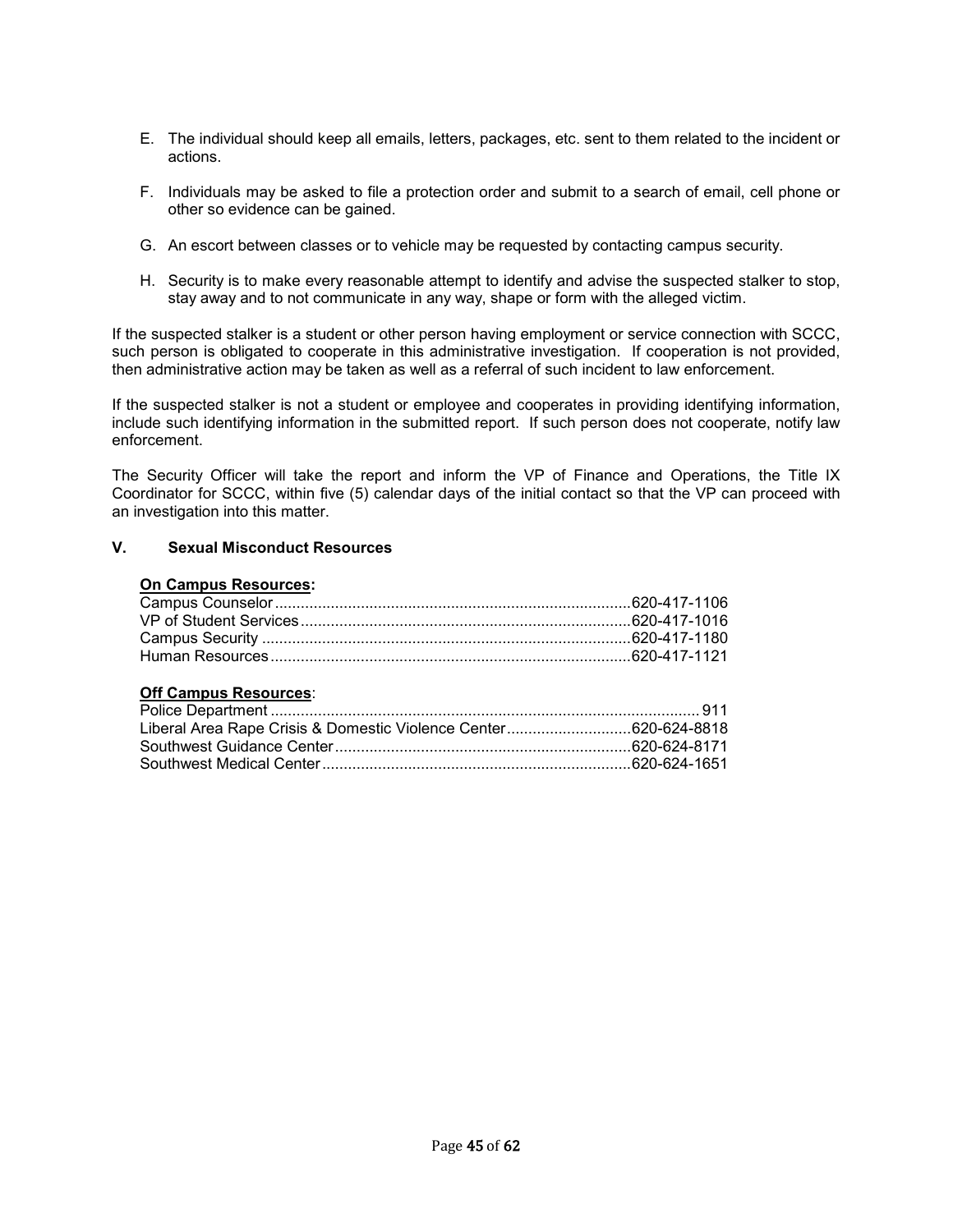#### **VI. Grievance Procedures**

The following grievance procedure shall be in effect to provide prompt and equitable resolution of student and employee complaints alleging any action that would be prohibited under Public Law 92-318 or for any alleged college-related grievance.

- A. Any complaints may be made to any department head or other member of administration. Said complaint shall then be forwarded to the compliance officer, who will reduce the complaint to writing. If at all possible, the grievant shall submit a written statement to the compliance officer stating the basis for the grievance. *(NOTE: Should the grievance involve a complaint against the compliance officer, any report shall be made to the President.)*
- B. Within five (5) working days of the receipt of the complaint, the compliance officer shall appoint an ad hoc committee of three, which shall have ten (10) working days to investigate and write a summary report regarding the grievance. Membership of the committee will include at least one male and at least one female.
- C. The compliance officer shall convey the recommendation of the ad hoc committee to the President within five (5) working days after the committee has completed its investigation and made its official decision.
- D. The President will determine any disciplinary actions to be imposed upon the individuals named in the complaint.
- E. The President will notify the person filing the complaint of the results of the Ad Hoc committee hearings and indicate any disciplinary actions that are being imposed upon the offending person(s) named in the complaint.
- F. The person filing the complaint may appeal the decision of the President by addressing an official request to the compliance officer asking that the complaint be reviewed by the Board of Trustees at the next regular meeting.
- G. The decision of the Board of Trustees shall be rendered within thirty (30) working days after the official hearing and shall be transmitted to the person filing the complaint by certified mail.

## **SICK LEAVE**

Full-time employees earn 10 days of sick leave per fiscal year and may accumulate unused sick leave to a maximum of 50 days. Faculty who begin mid-year and non-faculty employees, who begin after July 1, earn sick leave days at a prorated rate for the fiscal year.

- 1. An employee earns sick leave pay at the rate of .833 days per full calendar month worked.
- 2. For work related injury or illness, any sick leave accumulated will be used to make up the difference between the Worker's Compensation benefits and what the employee would have received for a day's wages.
- 3. An employee with accumulated unused sick leave forfeits any and all sick leave benefits upon separation from the College.
- 4. An employee will not accrue sick leave during any calendar month for which he/she has not worked.

Employees may use sick leave for the following reasons:

- 1. Illness of the employee.
- 2. Illness or death of immediate family (spouse, brothers, sisters, children, parents, parents-in-law, grandparents and grandchildren).
- 3. Illness or death of a person who makes their home permanently in the household of the employee.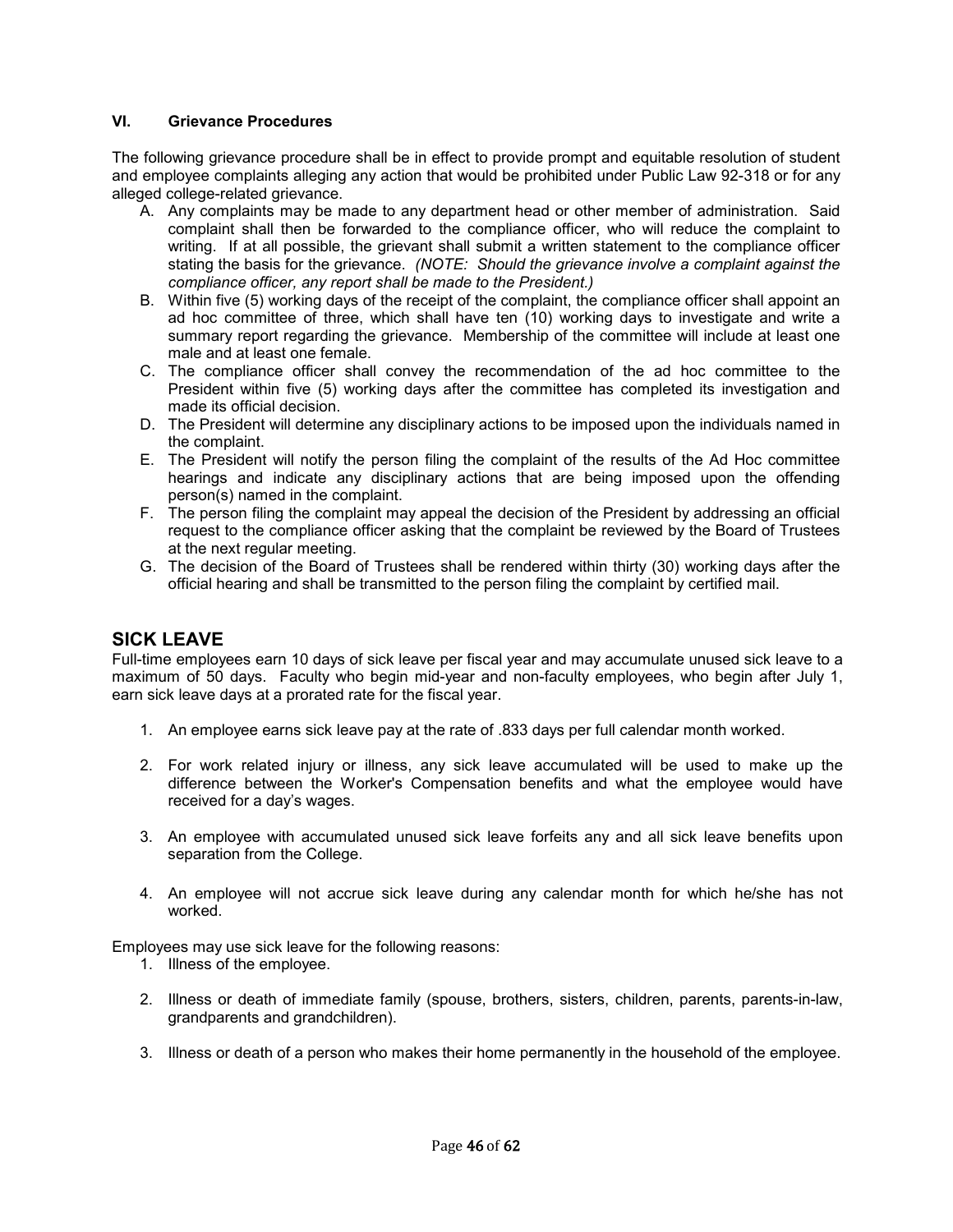To request sick leave submit a Leave Request in TimeClock Plus for direct supervisor to approve. Sick leave may be taken in ¼ hour increments.

**Note:** Faculty leave time will be processed to the nearest quarter hour up to a whole day of absence. A whole day of absence, no matter the number of hours scheduled, will be noted as 8 hours for processing by the Human Resources Office.

Non-faculty employees are to request leave time according to the number of hours not at work to the nearest quarter hour.

See sick leave procedures at [www.sccc.edu](http://www.sccc.edu/)

**Note**: In compliance with the Family Medical Leave Act of 1993 (FMLA), employees may be eligible for medical leave without pay for up to twelve (12) weeks of leave each year, in compliance with provisions of the law. For purposes of the FMLA, the employee's year will begin when leave is granted under this act.

Employees on extended leave are required to turn in their college keys to his/her supervisor. Additionally, the supervisor will contact the IT department to have the employee's college e-mail account forwarded to the supervisor. Upon returning to work the employee's e-mail will be made available to him/her and college keys will also be returned.

## **SMOKING**

Per Board Policy 524 and Kansas law, smoking or use of lighted tobacco products is prohibited within 10 feet of any building entrance, any building air intake, in college vehicles, or on any moveable college equipment.

## **SOCIAL MEDIA AND WEB SITE EXPECTATIONS**

Seward County Community College welcomes participation through our social media channels and encourages you to interact with us often. We hope to provide a forum for dialogue among the many diverse voices of our college and we encourage comments about the content you find here. The following non-exhaustive list includes content which is prohibited from the Seward County Community College social media channels:

- 1. Threats;
- 2. Harassment;
- 3. Abusive or personal attacks or language or imagery that is slanderous, libelous, hateful or embarrassing to any other person or entity;
- 4. Language or imagery depicting illegal gambling, underage drinking of intoxicants, illegal drug use, or other inappropriate behavior;
- 5. Nudity;
- 6. Obscene or profane language and/or imagery;
- 7. Commercial solicitation or promotion;
- 8. Content in violation of federal or state law.

Seward County Community College accepts no responsibility or liability for any data, text, software, music, sound, photographs, images, video messages or other content generated by users and publically posted on its social media channels and reserves the right, at our discretion, to remove any post or to revoke a user's privilege to post to our page. Please be aware that we cannot immediately review every comment posted on the page. Opinions expressed in non-Seward County Community College posts are not necessarily those of the college and its employees, and we cannot guarantee the accuracy of these posts. All content posted by Seward County Community College is the property of Seward County Community College and is subject to copyright laws. For more information, please visit [/www.sccc.edu/.](http://www.sccc.edu/)

SCCC social media accounts, along with the college's website, are governed by its policies and protocols. These policies and protocols may be found on the SCCC I: drive, Social Media and Web Site folder.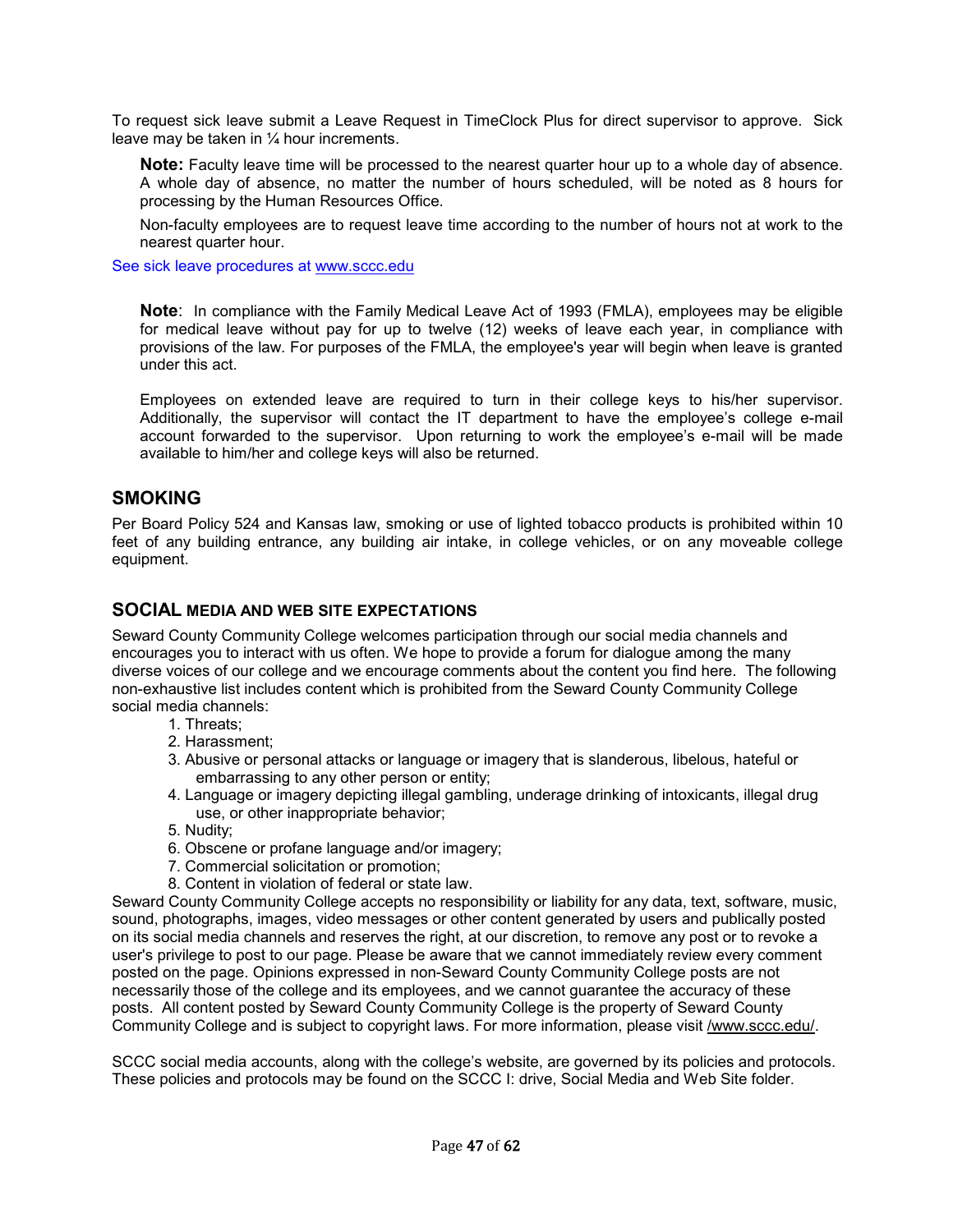# **SOLICITATION OF EMPLOYEES**

To protect employees against fraudulent involvement and interruption of their job responsibilities, and to insure that the property of the college is not used for personal monetary gain, soliciting of employees on college property is prohibited unless written permission has been granted by the Executive Team.

Complaints by employees regarding solicitation should be directed to his/her immediate supervisor.

# **STUDENT INJURIES**

| Incident                                                                                                                                                                                                                                         | <b>Contact</b>                                                                                                                                                            |
|--------------------------------------------------------------------------------------------------------------------------------------------------------------------------------------------------------------------------------------------------|---------------------------------------------------------------------------------------------------------------------------------------------------------------------------|
| Employee injury (includes student workers)<br>Completion of incident report is required within 24<br>hours of a work related injury/illness<br>For minor work related injuries, HR will make a<br>appointment with the assigned work comp doctor | Director of Human Resources, administers worker's<br>compensation; 417-1121                                                                                               |
| Athletic Injury                                                                                                                                                                                                                                  | Athletic Trainer administers athletic insurance, 417-<br>1554                                                                                                             |
| Student Injury<br>Normally covered by student's personal insurance                                                                                                                                                                               | Dean Students 417-1106<br>Dean of Allied Health: 417-1700<br>Dean of Instruction: 417-1014<br>Dean of Industrial Technology: 417-1651<br>VP of Student Services: 417-1016 |
| Student injury in college vehicle                                                                                                                                                                                                                | VP of Finance and Operations: 417-1018                                                                                                                                    |

**As always…** assess the situation (before calling the contact person) call 911, if the situation warrants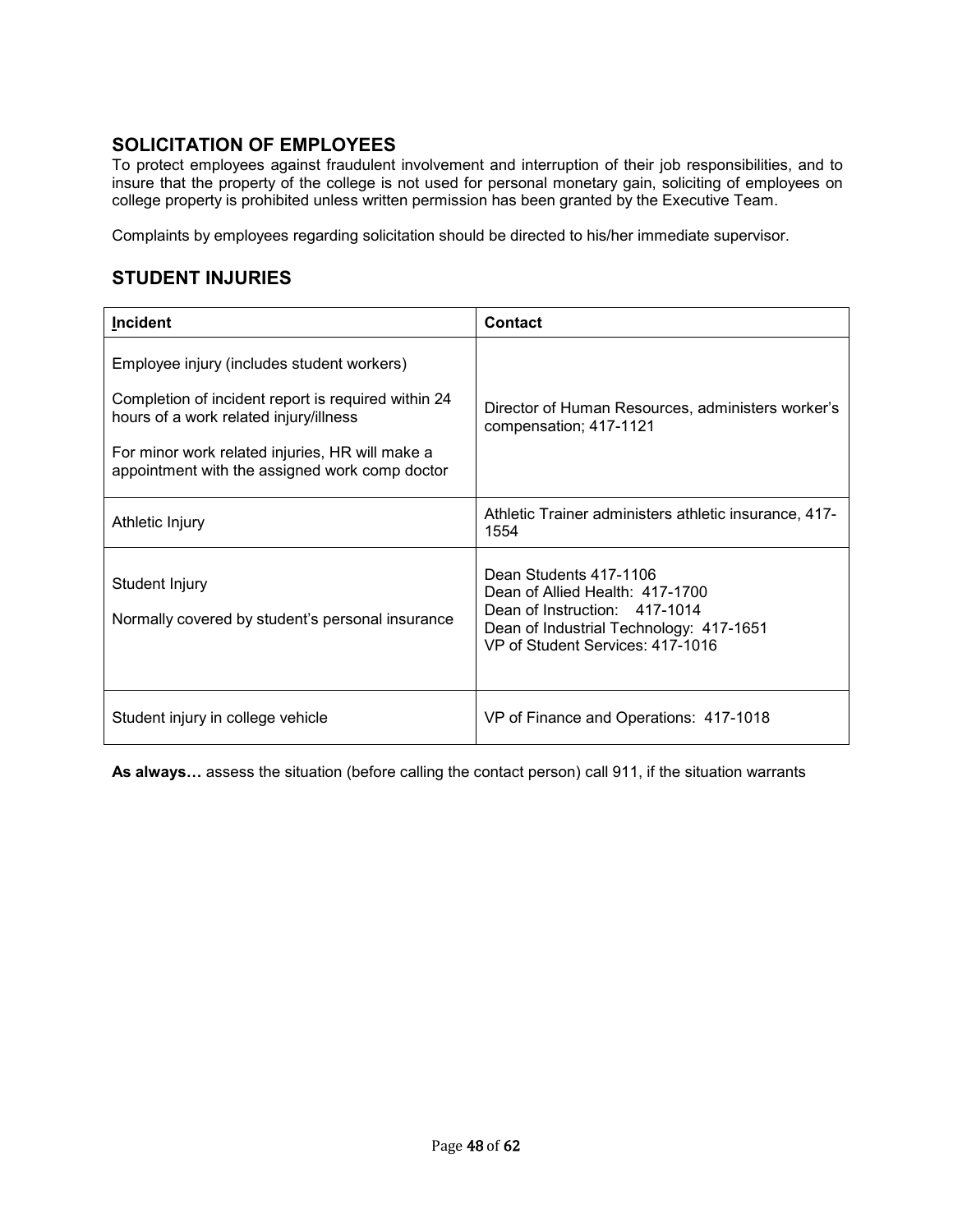## **STUDENT ORGANIZATIONS**

Every student organization or club is required to have a faculty/staff sponsor. It is the responsibility of the sponsor to attend the meetings of the organization, to counsel the group in formulating its policies and in programming its activities. The sponsor is to supervise the funds of the student organization and see that all activities are executed in accordance with college standards.

Organization funds are administered by the VP of Finance and Operations; funds can be withdrawn by submitting a requisition via the electronic requisition system.

Before a club can become active as a college organization it must present a constitution to the Student Government Association for approval.

Upon approval, the club will be recognized as a college organization and may have a representative in SGA and advertise its meetings. All club meetings requiring use of college facilities must be scheduled through the Director of Student Life Leadership and Wellness.

Club/organization trips are not budgeted items and are the responsibility of the club/organization. Clubs/organizations may request the use of college vehicles for trips using the standard Activity Scheduling Application form. Such requests will be prioritized and approved according to availability of college vehicles.

#### **STUDENT WORKERS**

The student worker program is considered self-help aid, which provides a means of earning money to cover a portion of the student's college expenses while gaining practical work experience. The student must qualify through the FAFSA (Free Application for Federal Student Aid). A student is normally employed for the academic year and up to ten (10) hours per week.

Students are allowed to work no more than two on-campus positions. One of the positions may be a student worker position and the other would be outside the work study program e.g. Ambassadors, lab assistants, maintenance, and grant positions. Students are not allowed to work more than a combined total of fifteen (15) hours per week.

Each position will have its own TimeClock Plus position and the assigned hours for each position cannot crossover. *Example: The weekly assigned hours for the student worker position are ten (10) and lab assistant are five (5). The student cannot work 11 hours as student worker and 4 hours as lab assistant*. Hours not worked in each position during the week are lost unless special arrangements have been agreed upon.

Students employed on college payroll are not allowed to work more than 29 hours per week with the exception of summer employment.

Resident Assistants eligible for employment through the student worker program will be limited to 5 hours per week.

## **TAX SHELTERED ANNUITY**

An eligible employee may supplement retirement benefits by making contributions to a 403b plan offered by the College and administered by a third party. Contribution to the retirement annuity will be matched up to the amount designated by the Board of Trustees. Additional amounts may be contributed into a group supplemental retirement annuity, but will not be matched.

Contributions deducted from an employee's pay will enable the employee to reduce income tax liability by deferring income. The Board of Trustees retains the right to discontinue the annuity.

See Fringe Benefits, Board Policy #619.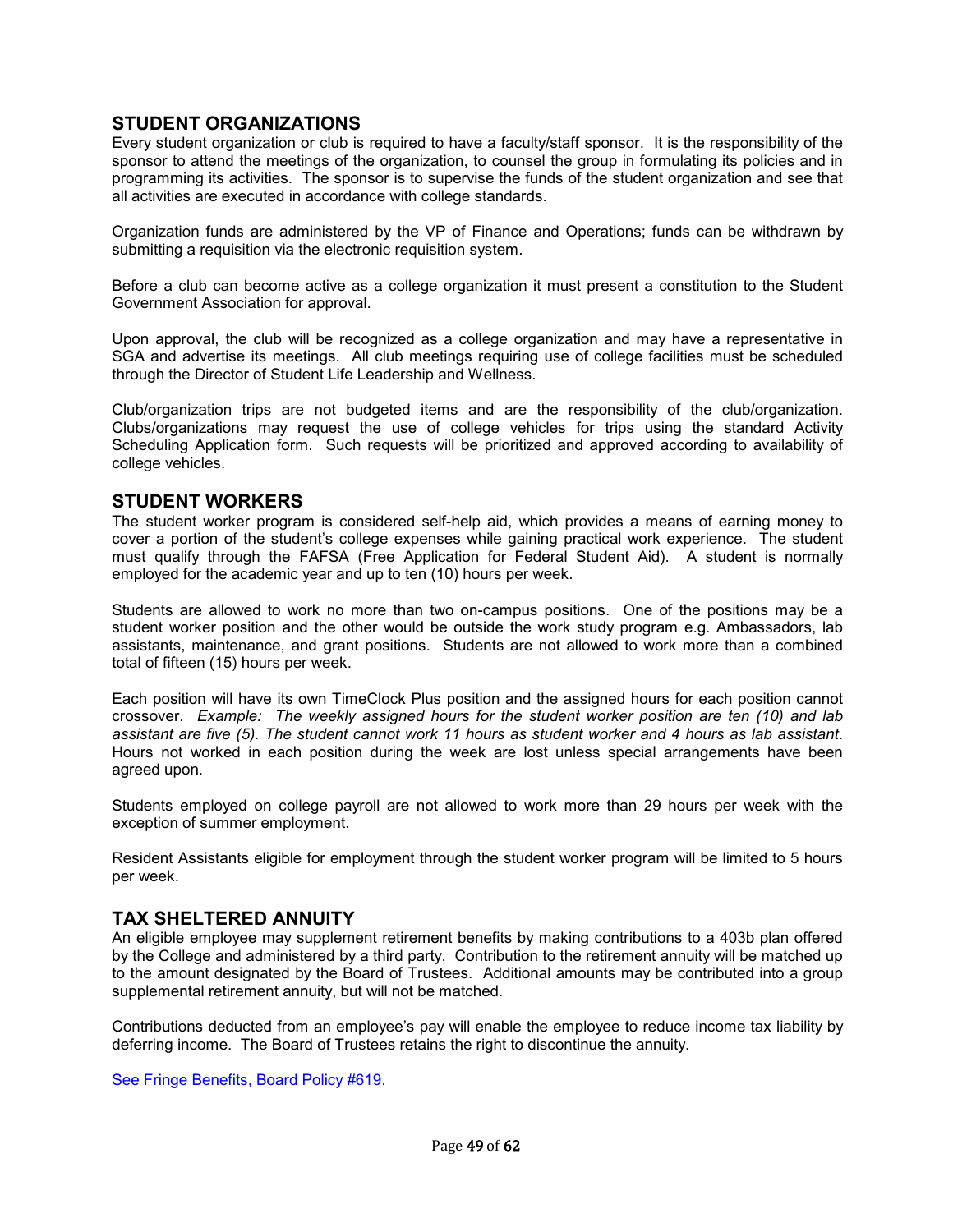## **TEACHING LOAD**

Faculty teaching load is defined according to the Memorandum of Understanding between PEA and the Board of Trustees.

Determination of faculty overload will be made in the spring semester. Payment for overload will be made at the close of the spring semester.

Overload pay shall be at the rate of \$570 per credit hour for full-time instructors per "PEA Memorandum of Understanding" effective July 1, 2012.

Two class contact hours in excess of 24 contact hours shall constitute one credit hour of overload.

A contact hour is 60 minutes of instruction for lecture or lab. Contact hour is not used to figure load for clinicals.

## **TRAVEL PROCEDURES**

Whenever possible, college vehicles will be used for travel. A Scheduling Application must be filed for permission to travel; and approval for all travel is required before registration and reservations are made including airfare. The request should be filed at least 5 days in advance of the absence date and always in time to clear any regular channels for approval.

**A** *Certificate of Insurance* for the College will be kept in the glove compartment of each college owned vehicle. When private vehicles are used to transport students or faculty members, proof of insurance must be filed with the Office of Finance and Operations prior to making a trip.

Mileage reimbursement will be paid only with prior administrative approval and in cases when a college vehicle is not available. Reimbursement for the use of privately-owned vehicles on official college business has been set at the current governmental rate. In special circumstances, and upon prior electronic or written approval, gasoline credit cards may be issued for college personnel using personal cars. If a gasoline credit card is issued, mileage will not be reimbursed.

- 1. If an employee is directed by the administration to represent the college or to attend a meeting on behalf of the college, they will be reimbursed for authorized expenses incurred.
	- a. Travel will be made by college vehicle. If a vehicle is not available, the employee may be authorized to use his/her personal vehicle.
	- a. If travel is by college vehicle, the vehicle scheduling application will be made through the Administrative Asst. to the VP of Finance and Operations. A gas card PIN is available in the business office.
	- b. If travel is approved for use a personal car, a college gas card may be issued. *(Under certain circumstances, and with administrator approval, the employee may be reimbursed mileage at the current government vehicle rate.)*
	- c. All authorized expenditures will be reimbursed only when claims are submitted with supporting documentation.
- 2. If an employee seeks permission to attend a professional meeting, the request must be approved by the dean/supervisor, or appropriate administrator, and, if students are involved, by the VP of Student Services.
- 3. In cases when no reimbursement is claimed, the request must be approved by the dean/supervisor and the appropriate administrator.
- 4. Scheduling
	- a. All requests are submitted electronically.
	- b. Vehicle Scheduling Applications must be on file in the Finance and Operations office three (3)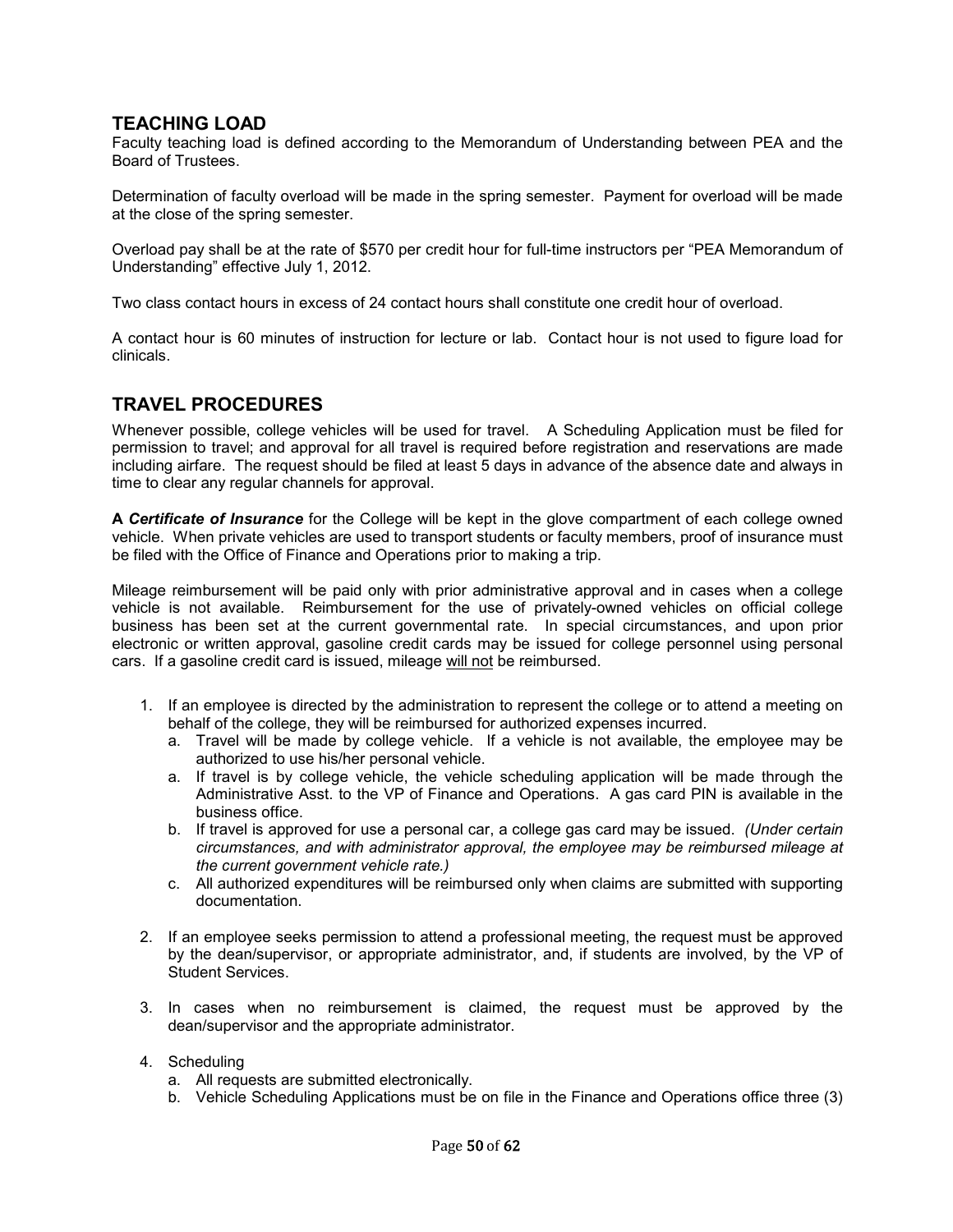working days prior to making the trip. Requests made on shorter notice will be honored only if vehicles are available.

Due to frequency of travel by the coaching staff, two cars will be assigned to the athletic department. Scheduling requests are required for these vehicles and initiated in the Athletic Director's office.

- c. Names of all students and individuals traveling must be listed on the travel request. (The VP of Student Services should be notified of any changes to this list after initial filing).
- d. Emergency contact information and an itinerary of the trip must be indicated on the travel request including how the group may be contacted if the trip is scheduled beyond one day.
- 5. Priorities for Vehicle Use
	- a. The following general priorities pertain to the scheduling of all vehicles:
		- i. Advance regularly scheduled events for student groups (e.g., athletic events, student competition events, student performances).
		- ii. All other events for student groups.
		- iii. All other college related activities.
		- iv. Non-college sponsored events or activities in the college service area as approved by the Executive Team.
	- b. Conflicts in scheduling of activity buses will be resolved using the following criteria:
		- i. Number of students involved.
		- ii. Distance to be traveled.
		- iii. Number of days involved in activity.
- 6. Driver's Authorization
	- a. All employees driving college vehicles must have a copy of their current driver's license on file in the Office of Finance and Operations before checking out the vehicles.
	- b. Non-college personnel driving college vehicles must also have their driver's license, and proof of insurance on file in the Office of Finance and Operations prior to checking out the vehicles. Drivers of the activity buses must hold a Commercial Drivers License (CDL) for the operation of the vehicles and must be authorized to operate the buses by the VP of Finance and Operations. The College will obtain a Motor Vehicle Report on all individuals who drive college owned vehicles.
	- c. Kansas law and insurance regulations require a CDL to drive all vehicles over 15 passengers. This applies even if there are no passengers being transported.
- 7. Bus Driver Expenses

The College will be responsible for the cost of the full time driver's salary, when he/she is utilized on an activity trip. In some cases, however, there may be a conflict with the trip, or the driver. In this instance, the group requesting the trip will be responsible for the driver's salary, room and board.

8. Vehicle Check-out/In Procedures

Keys may be checked out from the administrative assistant to the VP of Finance and Operations prior to or on the day of departure. After completion of each trip, the vehicles are to be filled with gas prior to returning them to the parking area of the College. Gas card PINs are available from the Office of Finance and Operations.

9. Travel Advancement

Advances are made from approved budget. Receipts and excess cash should be returned to the business office within 48 hr. of return. *(NOTE: Departmental credit card charges which are incurred due to a failure to submit receipts for processing are the responsibility of the individual employee.)*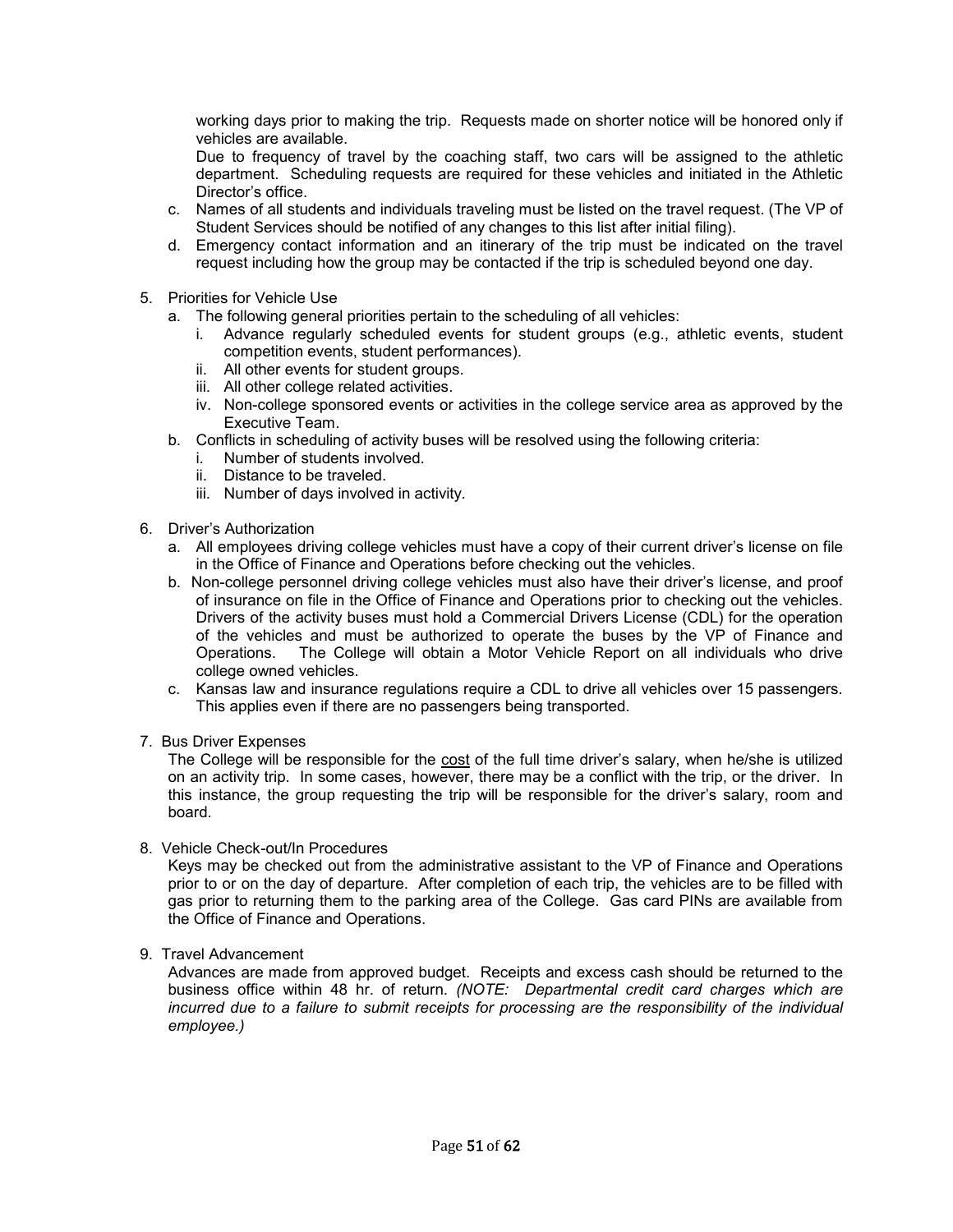- 10. Reimbursement of Expenses
	- a. Expenses will be reimbursed only when prior written approval was received for travel and proper expense vouchers or detailed receipts are attached to the claim. A proper detailed receipt will contain a) name of vendor, b) vendor address, c) time of the day of the transaction and, d) itemization of purchase(s). *(NOTE: The College will not reimburse for alcohol, tobacco products, or movie rentals.*)
	- b. An expenditure reimbursement form with receipts showing all expenses claimed must be submitted to the supervisor upon return of trip.
	- c. If travel does not include an overnight stay then meal reimbursements will be included as part of the employee's earnings and recorded as such on the direct deposit statement. Those reimbursement "earnings" are then taxed as part of the employee's annual wage/salary earnings and included on the employee's W2 tax statement.
	- d. Supervisors are expected to carefully monitor travel expenses and reimbursement requests. Excessive expenses may be denied by the supervisor and the cost then becomes the responsibility of the employee.
	- e. Intentional abuse of travel including excessive expenses, etc. may be cause for disciplinary action including suspension and/or termination.

## **TRAVEL AND TRAINING-PAYMENT OF NON-EXEMPT EMPLOYEES**

In the normal course of employment a non-exempt employee may need to travel to attend workshops, seminars, etc. Under the Fair Labor Standards Act (FLSA) a non-exempt employee must be paid for all hours the employee is "suffered or permitted to work." The Travel and Training-Payment of Non-Exempt Employees document located at www.sccc.edu was created to assist supervisors with the requirements of the FLSA.

## **TUITION BENEFITS**

Seward County Community College encourages self development/self improvement to develop a better educated employee and a more highly skilled workforce by providing educational assistance.

**All full-time employees** and dependent family members are eligible for tuition assistance for credit courses (does not apply to non-credit offerings).

In order to receive this assistance:

- 1. The employee or the dependent family member must be admitted to SCCC and submit an application for tuition benefit each semester to the HR Office.
- 2. Employee must continue employment through the end of the semester tuition benefits are requested.
- 3. All recipients will be responsible for all credit hour fees and applied course fees, designated for those hours. (*NOTE: Exception is the Individual Health and Conditioning or Community Health/Conditioning class for employees only.)*
- 4. Tuition will only be paid for those students who complete the class (receive a letter grade of A,B,C,D or F).
- 5. Maximum payment is for credit course work up to 11 credit hours each semester per dependent family member.
- 6. Dependent family member is defined as a spouse or children, who are claimed on the employee's annual tax return.
- 7. A late start class requires a new tuition benefit form to be completed.
- 8. Student has an overall GPA of 2.5.
- 9. EDUKAN course tuition benefit is provided at the in Seward County SCCC tuition rate.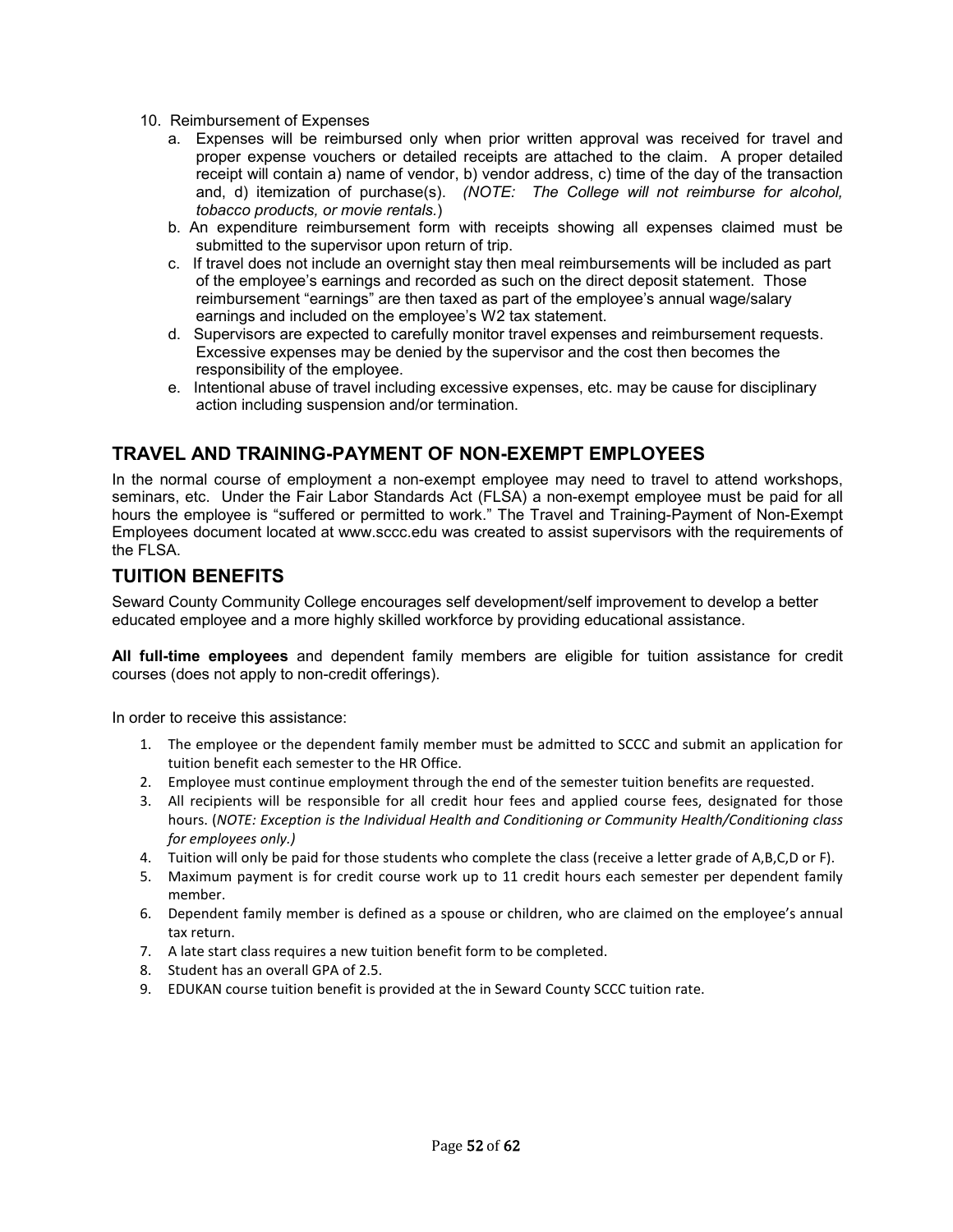**An adjunct** instructor or a member of their dependent family is eligible for limited tuition assistance.

In order to receive this assistance:

- 10. The employee or the dependent family member must be admitted to SCCC and submit an application for tuition benefit each semester to the HR Office.
- 11. Employee must continue employment through the end of the semester tuition benefits are requested.
- 12. All recipients will be responsible for all credit hour fees and applied course fees, designated for those hours.
- 13. Tuition will only be paid for those students who complete the class (receive a letter grade of A,B,C,D or F).
- 14. Tuition benefits equal to the number of hours taught for the semester with a maximum of three (3) credit hours, paid at the in-Seward County tuition rate.
- 15. Dependent family member is defined as a spouse or children, who are claimed on the employee's annual tax return.
- 16. A late start class requires a new tuition benefit form to be completed.
- 17. Student has an overall GPA of 2.5.
- 18. EDUKAN course tuition benefit is provided at the in Seward County SCCC tuition rate.

**Note:** This benefit may reduce the award for those individuals receiving federal financial aid and/or institutional scholarships.

For more information contact the Human Resources Office.

Tuition benefit forms are available at www.sccc.edu

## **VEHICLE USE**

Any non-employee requesting to drive or be a backup driver for one of the College's vehicles must provide a current driver's license and proof of insurance directly from their insurance carrier (proof of insurance card is not acceptable). Proof of insurance may be faxed directly to the Business Office at 620-417-1089 or mailed to the College attention Business Office.

See Travel Procedures and Regulation of Smoking, Board Policy #524, for more information.

## **VIOLENCE**

The safety and security of employees, students and patrons are of the utmost importance to the College. The College has a policy of zero-tolerance towards violence. Threats, threatening behavior, acts of violence, or any related conduct which disrupts another's educational pursuits, work performance or the College's ability to execute its mission will not be tolerated. See SCCC Policy Against Violence, Board Policy #520.

**VOLUNTEER WORKERS**

Volunteer workers must sign a "statement of volunteer" before performing services. Services performed are strictly on a volunteer basis. The volunteer will not receive remuneration or benefits such as but not limited to, workers' compensation coverage, unemployment compensation, retirement benefits, or tenure. Volunteers must clear a background check prior to volunteering and complete additional documents/forms issued by and filed in the HR Office

Employees may volunteer services to the College. Services performed cannot be of the "same type" as current employment and services must be sporadic. When in doubt about the volunteer's status contact the HR Office.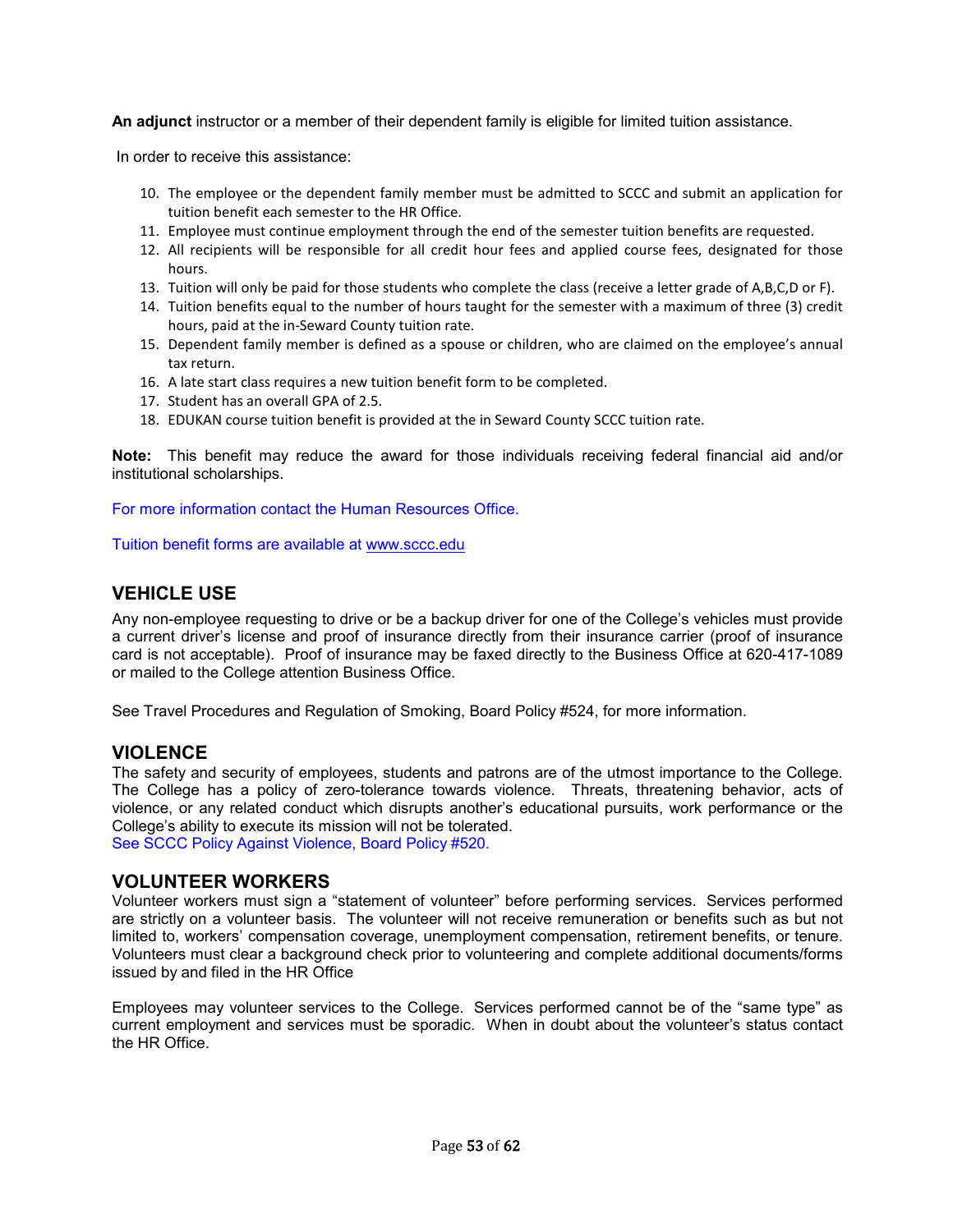## **WELL PAY**

The college recognizes some employees may lose sick leave upon reaching the maximum number of days allowed for sick leave. This policy provides for payment of unused sick leave to eligible full-time employees.

See Well Pay, Board Policy #627.

## **WELLNESS BENEFIT**

To encourage a healthy lifestyle the College will pay the tuition and additional fees for the Individual Health and Conditioning class offered at the College's Wellness Center for full-time employees. See Wellness Center Tuition Grant, Board Policy #622.

# **WORK-RELATED ILLNESS OR INJURY**

All College employees are covered by Worker's Compensation. This includes all part-time, adjunct, and student employees. Injuries incurred while on duty for Seward County Community College **must** be reported within 24 hours to your immediate supervisor and Human Resources. Prompt action of reporting illnesses or injuries is required under law. The college requires that an Incident Report is to be filed by the employee and returned to the Human Resources office within ten (10) days.

Injuries that occur while "off-duty" are not covered by Worker's Compensation.

College employees are covered by Worker's Compensation Insurance. The College provides this coverage at no cost beginning with the first day of work.

- 1. If an employee is unable to work because of work-related injury or illness, the employee will receive pay protection up to the amount allowed by Worker's Compensation laws of Kansas.
- 2. If injured on the job, the employee must report injury to the supervisor immediately.

For more information contact your supervisor or the Human Resources office.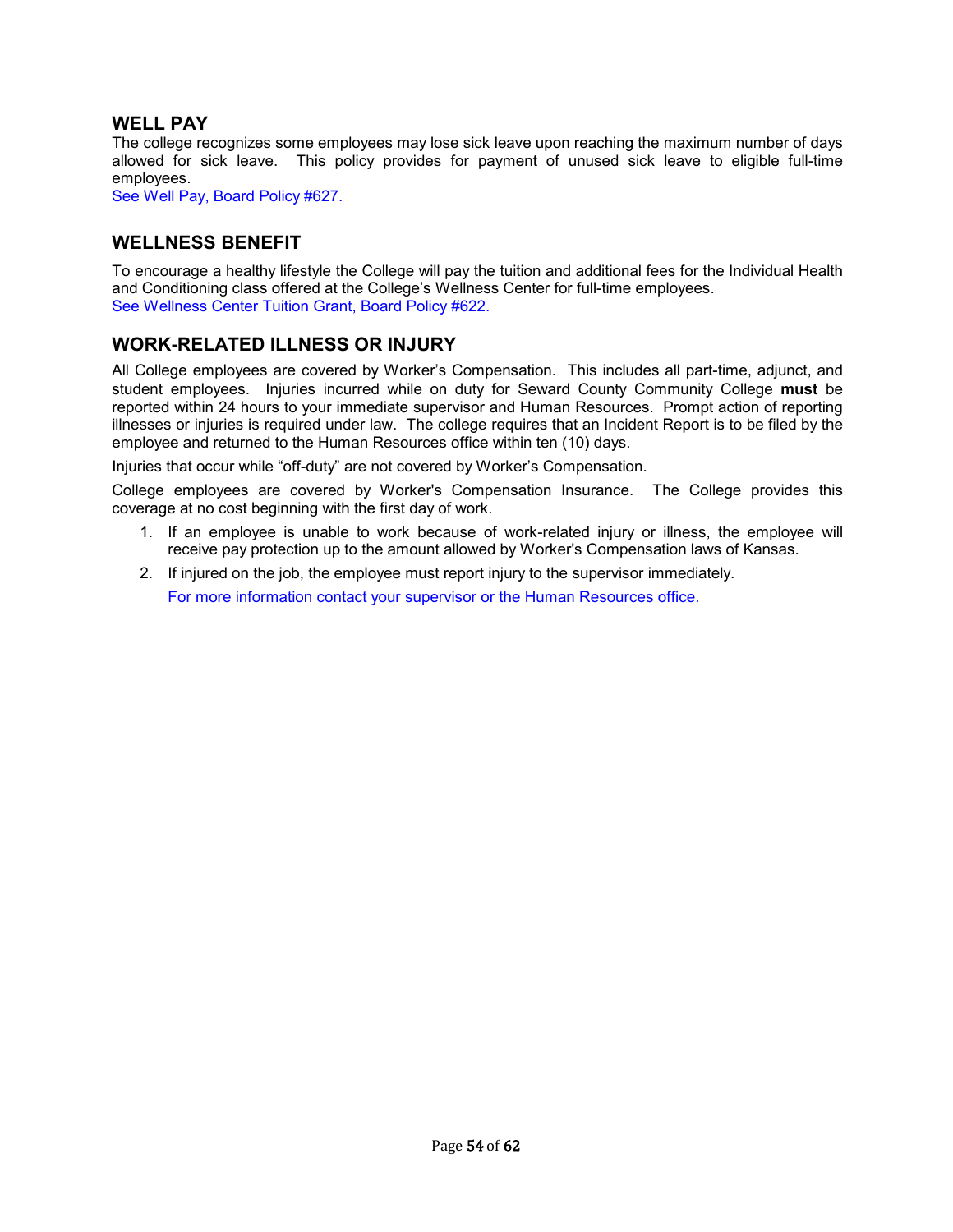## **Section V Frequently requested information**

## **(Specific information regarding Board Policies and administrative procedures can be found within Sections III of this Handbook.)**

## **Cancellation of Class**

Cancellation of a class must be authorized by the Division Dean and the VP of Academic Affairs.

## **Change of Address**

Employees are responsible for reporting any change of address or phone numbers to their supervisor and the Human Resources Office.

## **End of Semester**

Faculty receive a checkout sheet at the end of the spring semester. The check out is required to be completed and signed by the Division Dean, Library, Registrars' Office and VP of Academic Affairs. The sheet is filed in the VP of Academic Affairs' office.

## **Fax Machine**

Fax machines are provided for use by college personnel to conduct college business.

Distribution of the fax number to outside individuals and firms should be determined based upon professional use to minimize unwanted information.

Limited use of the fax service will be available to the public and for personal use by employees. Fees will be charged for this service. Information regarding current charges and services will be made available to interested individuals by the Library staff.

## **Keys**

Requests for keys are made through the employee's supervisor. Key requests are to be approved by the appropriate administrator and forwarded to the Buildings, Grounds and Security Department for processing.

#### **Mail**

Mail boxes are located in the south end of the Hobble Academic Building; on the first floor in Epworth Allied Health Center; and in the employee break room at the area technical school main building

In-coming mail is distributed each day to the mail boxes in the Hobble Academic Building at approximately 9:30 a.m. and distributed to the other buildings by noon. Out-going mail is picked up daily by the post office at 5:00 p.m. at the mailbox located to the south of the Hobble Academic Building.

Campus mail for inter-school communication should be clearly identified. Special campus mail envelopes are available for this purpose. Supplies of these envelopes may be secured from the receptionist.

## **Pay Dates**

All employees are paid once per month — on the  $22<sup>nd</sup>$  of the month. Should the 22nd fall on a Saturday or Sunday payday will be on the Friday just prior to that date.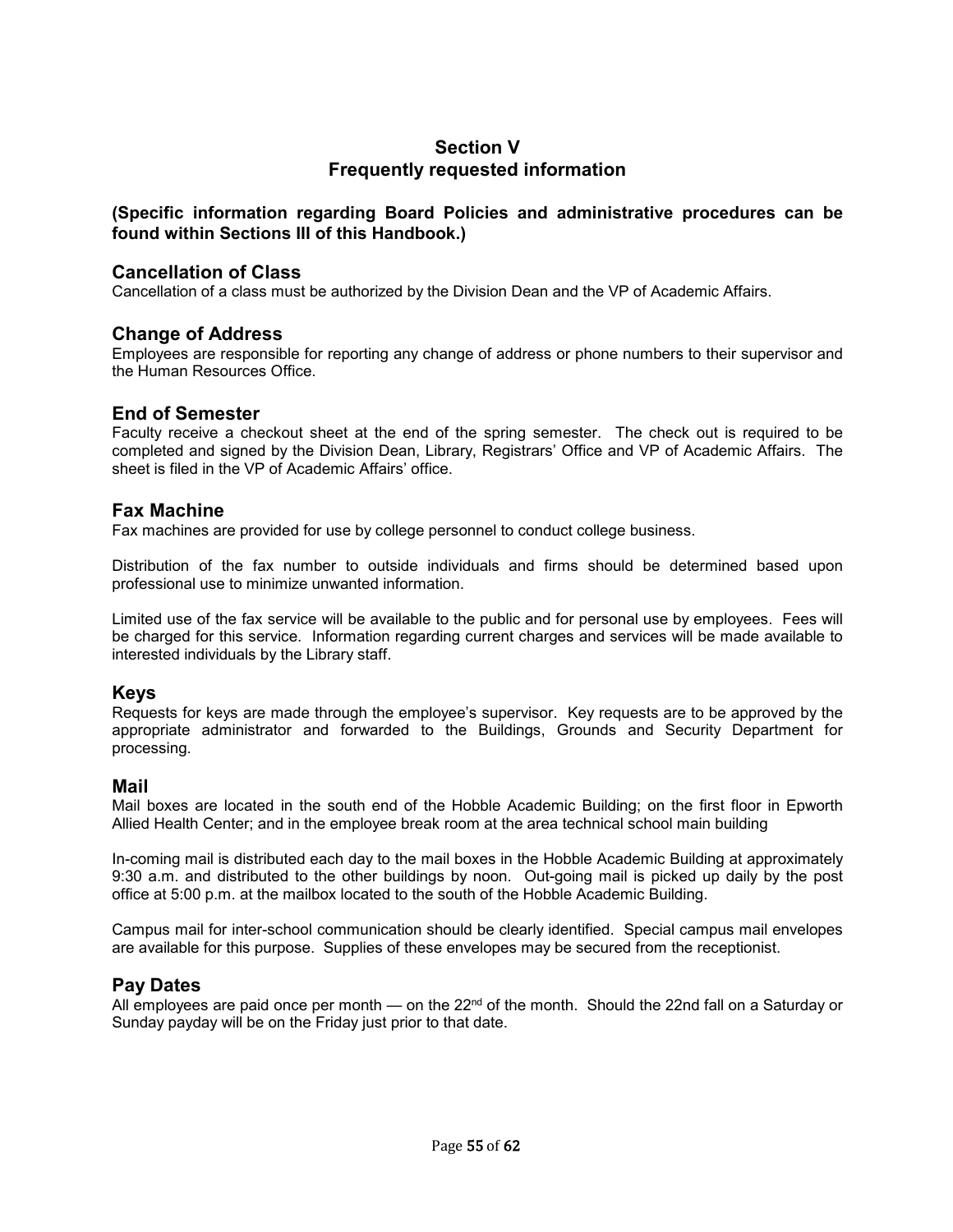## **Photo Copiers and Commercial Printing**

There are two high volume copy machines located in the Library. The two copy machines are available during normal operating hours of the Library. Library technicians will be available to assist in the event difficulties occur in the operation of the copy machines. Workshops will be scheduled for new personnel as necessary.

Various departments throughout campus have a photo copier for use in their department(s).

The copy machines are for college use only and are not to be used for personal or commercial use.

## **Personal and Student Use Copy Machine**

A copy machine (for a charge) is available in the Library for personal copies and student use. Payment is made at the Library circulation desk.

## **Smoking**

In accordance with Kansas Law KSA21-4009, SCCC buildings are designated as a "Smoke-Free". Smoking is not allowed within 10 feet of a building entrance.

## **Telephone Usage**

The college maintains an incoming WATS line to assist in communicating with our service area teaching staff and potential students. The number is 1-800-373-9951.

**Only authorized personnel will have access to the use of long distance calls.** An access code is required in order to place long distance phone calls. Access codes are maintained in the Multimedia Office.

## **Time Management**

Employees are expected to be prompt and manage their work load efficiently to meet the responsibilities of their position. Abuse of time may result in reprimand and/or dismissal.

Faculty are to be prompt in beginning and ending classes and follow the regularly scheduled times. In planning classes, faculty are expected to use the entire class or lab period.

## **Wellness Center**

Full-time employees are eligible to enroll in Individual Health and Conditioning at the Wellness Center at no cost. Employees must submit a tuition benefit form in order to receive this benefit. Those forms must be submitted for each semester of enrollment. Contact the Office of Human Resources for more information.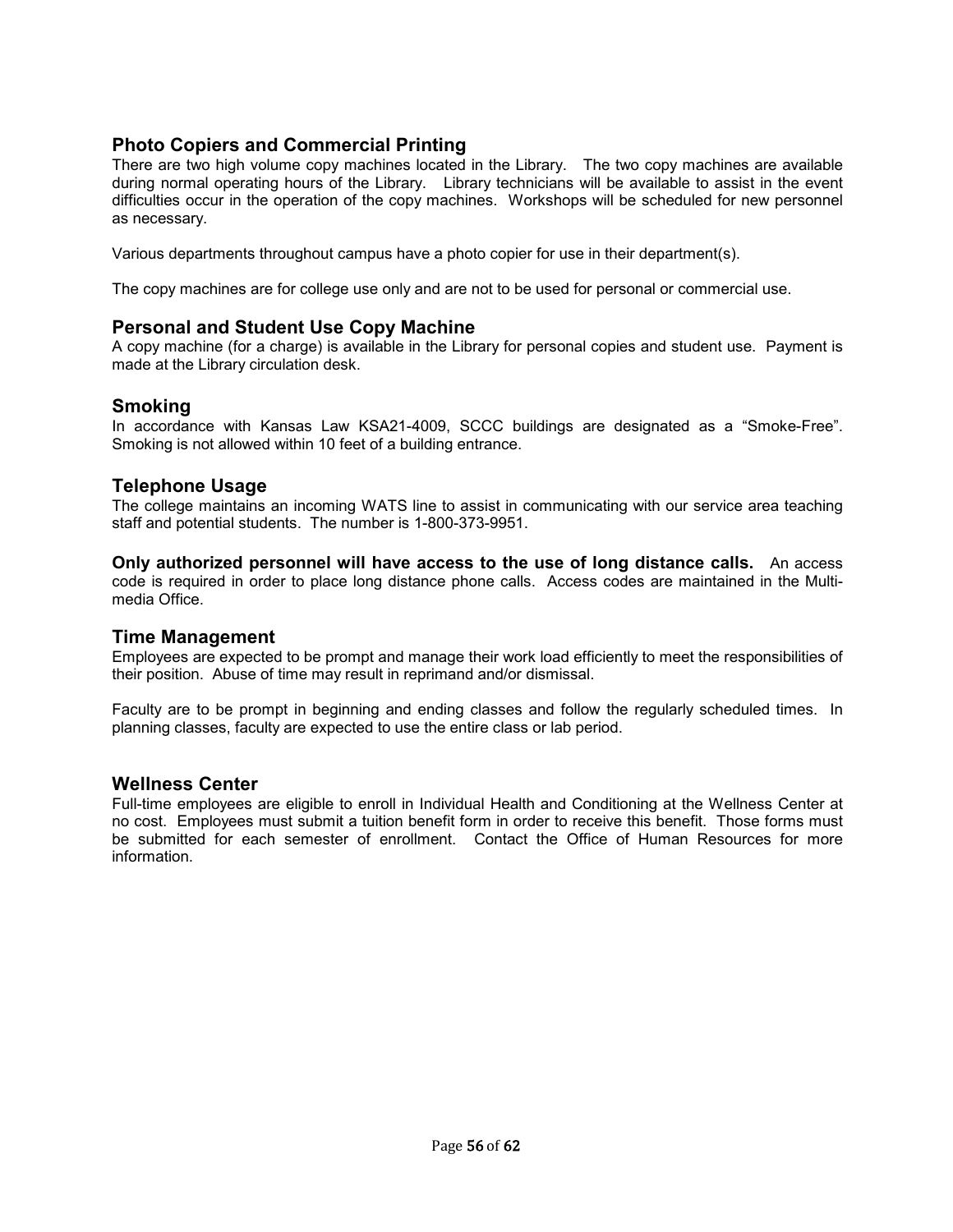# **Section VI**

# **Employment Status by Employee Classification**

## **Primary Professional**

- a. Classification is (excluded) exempt from Wage-Hour Regulations.
- b. Primary Professional employees (full-time faculty) will spend a minimum of 32 hours on campus each week over a five day period.

## **Administrators and Exempt Staff**

- a. Classifications are excluded (exempt) from hourly and overtime regulations.
- b. Work week consist of a minimum of 40 hours per work week, commencing on Monday and ending on Friday.
- c. Work performed during Saturday and/or Sunday is considered time worked to meet the responsibilities of the position and job description.

## **Non-exempt (hourly) Staff**

- a. Classifications are subject to Wage-Hour Regulations.
- b. Full-time employee will be required to work a 40-hour week.
- c. A part-time employee will work 29 hours or less each week.
- d. The work week will be considered Sunday through Saturday.
- e. Compensatory time is earned for "actual hours worked" over 40 per work week.
- f. Overtime pay shall be at the rate of one and a half (1 1/2) times the regular pay and must be authorized by the immediate supervisor before the performance of work.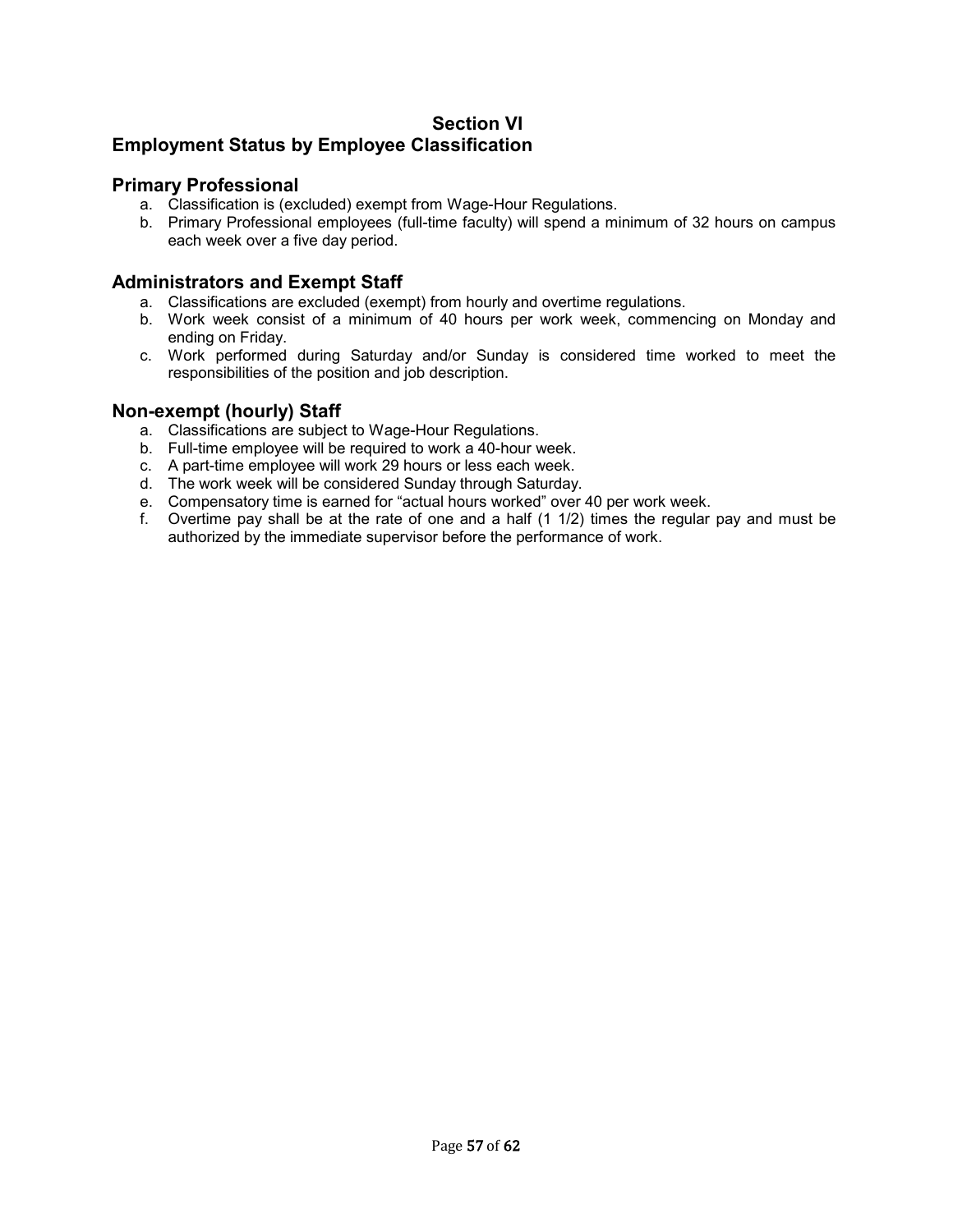**Page left blank**